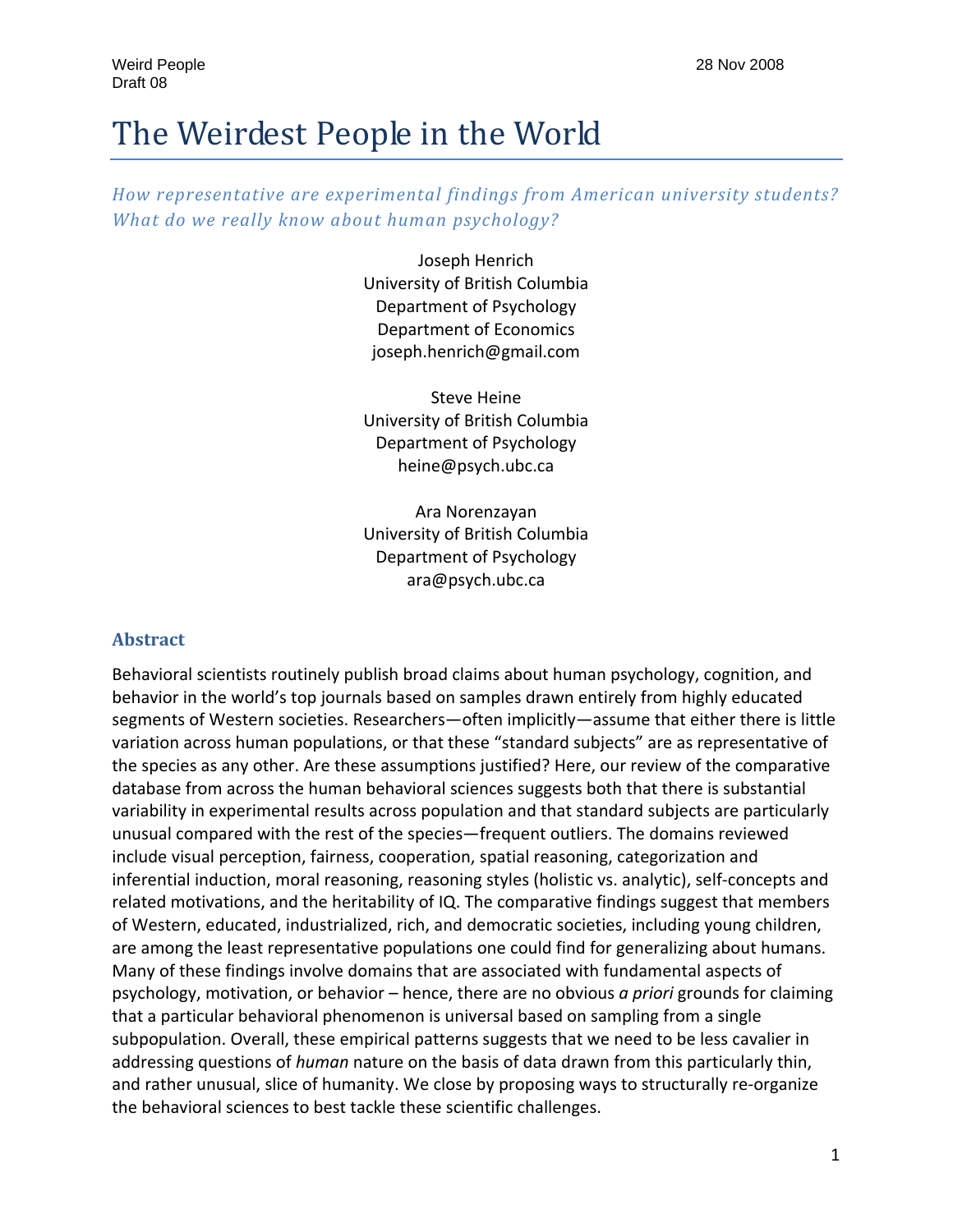In the tropical forests of New Guinea the Etoro believe that for a boy to achieve manhood he must ingest the semen of his elders. This is accomplished through ritualized rites of passage that require all young male initiates to fellate a senior member (Herdt 1984, Kelley 1980). In contrast, the nearby Kaluli maintain that male initiation is only properly done by ritually delivering the semen through the initiate's anus, *not* his mouth. The Etoro revile these Kaluli practices, finding them disgusting. To become a man in these societies, and eventually take a wife, every boy must undergo these ritual initiations.

Such in-depth studies of "exotic" societies, historically the province of anthropology, are extremely important for understanding human behavioral variation. However, this paper is not about these peoples. It's about another exotic group: people from Western, Educated, Industrialized, Rich, and Democratic (WEIRD) societies. In particular, it's about the Western, and more specifically American, undergraduates who form the bulk of the experimental database in the experimental branches of psychology, cognitive science, and economics, as well as allied fields (we label this aggregate of fields the "behavioral sciences"). Given that scientific knowledge about human psychology is largely based on findings from this population, we ask how representative these typical subjects are in light of the currently available comparative database. How justified are researchers, in asserting, or—as if often the case—of implicitly assuming, a species‐level generality of their experimental findings? Are these WEIRD people representative of our species? Here, we review the evidence regarding how WEIRD people compare with those from other populations.

To pursue this we constructed our empirical review by looking first for studies that involved large‐scale comparative experimentation of important psychological or behavioral variables. Although such comparative studies are highly informative, they are rather rare, especially when compared to the frequency of species‐generalizing claims. When such studies were absent we have relied on large assembles of studies comparing 2 or 3 populations, and, when available, relevant meta‐analyses.

Of course, researchers do not implicitly assume universality with everything they study. Some phenomena are *a priori* expected to vary across individuals, and by extension, societies, such as personal values, emotional expressiveness, and personality traits. Indeed, the goal of much research on such topics is to identify the ways that people and societies differ from one another on these. A number of large‐scale research projects have sought to map out the world on dimensions such as values (G. Hofstede 2001, Inglehart, Basanez, & Moreno 1998, S. H. Schwartz & Bilsky 1990), personality traits, (e.g., McCrae, Terraciano, & Project 2005, Schmitt, Allik, McCrae, Benet‐Martinez, & al. 2007), and levels of happiness, (e.g., Diener, Diener, & Diener 1995). The present review does not address those phenomena assessed by individual difference measures for which the guiding assumption in the research is variability among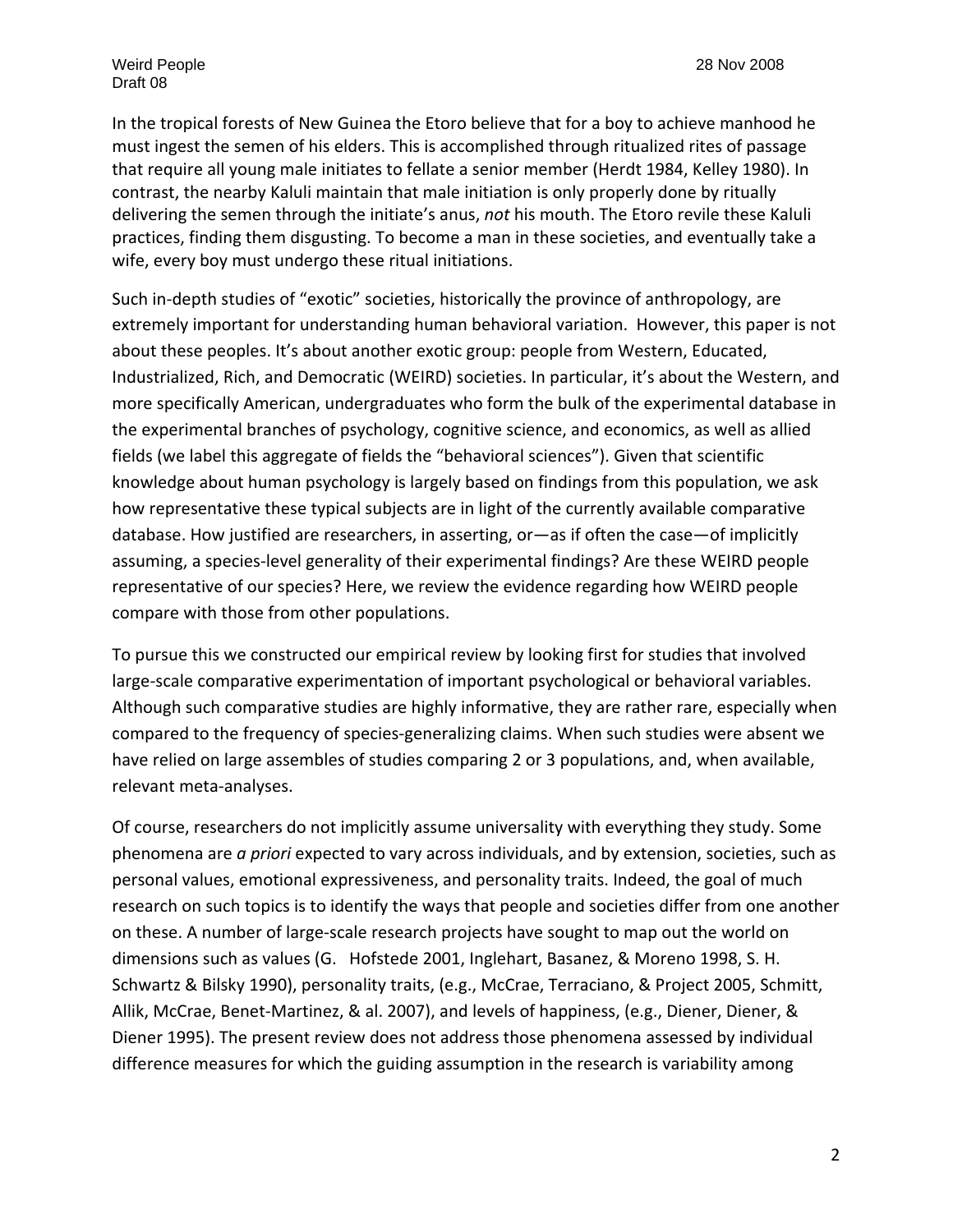populations. Instead we restrict our exploration to those constructs which have largely been assumed, at least until recently, to be *de facto* universals.

Our examination of the representativeness of WEIRD subjects is necessarily restricted to the rather limited database currently available. We have organized our presentation into a series of telescoping contrasts showing, at each level of contrast, how WEIRD people measure up relative to the other available reference populations. Our first contrast compares people from modern industrialized societies with those from small‐scale human societies. At our second telescoping stage, we contrast people from Western societies with those from non‐Western industrialized societies. Next, we contrast Americans with people from other Western societies. Finally, we contrast university‐educated Americans with non‐university educated Americans, or university students with non‐student adults, depending on the available data. At each level we discuss behavioral and psychological phenomena for which there are available comparative data, and we assess how WEIRD people compare with the other samples. We emphasize that our presentation of telescoping contrasts is only a rhetorical approach guided by the nature of the available data. It should *not* be taken as capturing any uni‐dimensional continuum, or suggesting any single theoretical explanation for the variation. Throughout this paper we take no position regarding the substantive origins of the observed differences between populations. While many of the differences are probably cultural in nature in that they were socially transmitted as a consequence of growing up in a particular social group (Boyd & Richerson 1985, R. E. Nisbett, Peng, K., Choi, I., & Norenzayan, A. 2001), others are likely environmental and represent some form of non-cultural phenotypic plasticity, which may be developmental or facultative, as well as either adaptive or maladaptive (Gangestad, Haselton, & Buss 2006, Tooby & Cosmides 1992). Other subpopulation differences could arise from genetic variation, as observed for production of lactase enzymes to process milk into adulthood (e.g., Beja‐Pereira et al., 2003). Regardless of the reasons underlying these population differences, our concern is whether researchers can reasonably generalize from WEIRD samples to humanity at large.

Many radical versions of cultural relativity deny any shared commonalities in human behavior across populations. To the contrary, we expect humans from all societies to share, and probably share substantially, basic aspects of cognition, motivation, and behaviors. As researchers who see much value in applying evolutionary thinking to psychology and behavior, we have little doubt that if a full accounting were taken across all domains among peoples past and present, that the number of similarities would indeed be large, as much ethnographic work suggests (e.g., D. E. Brown 1991)—ultimately, of course, it's an empirical question. Thus, our thesis is *not* that humans share few basic psychological properties or processes; rather we question our current ability to distinguish these reliably developing aspects of human psychology from more developmentally, culturally, or environmentally contingent aspects of our psychology using WEIRD subjects. Our aim here, then, is to inspire efforts to place knowledge of such universal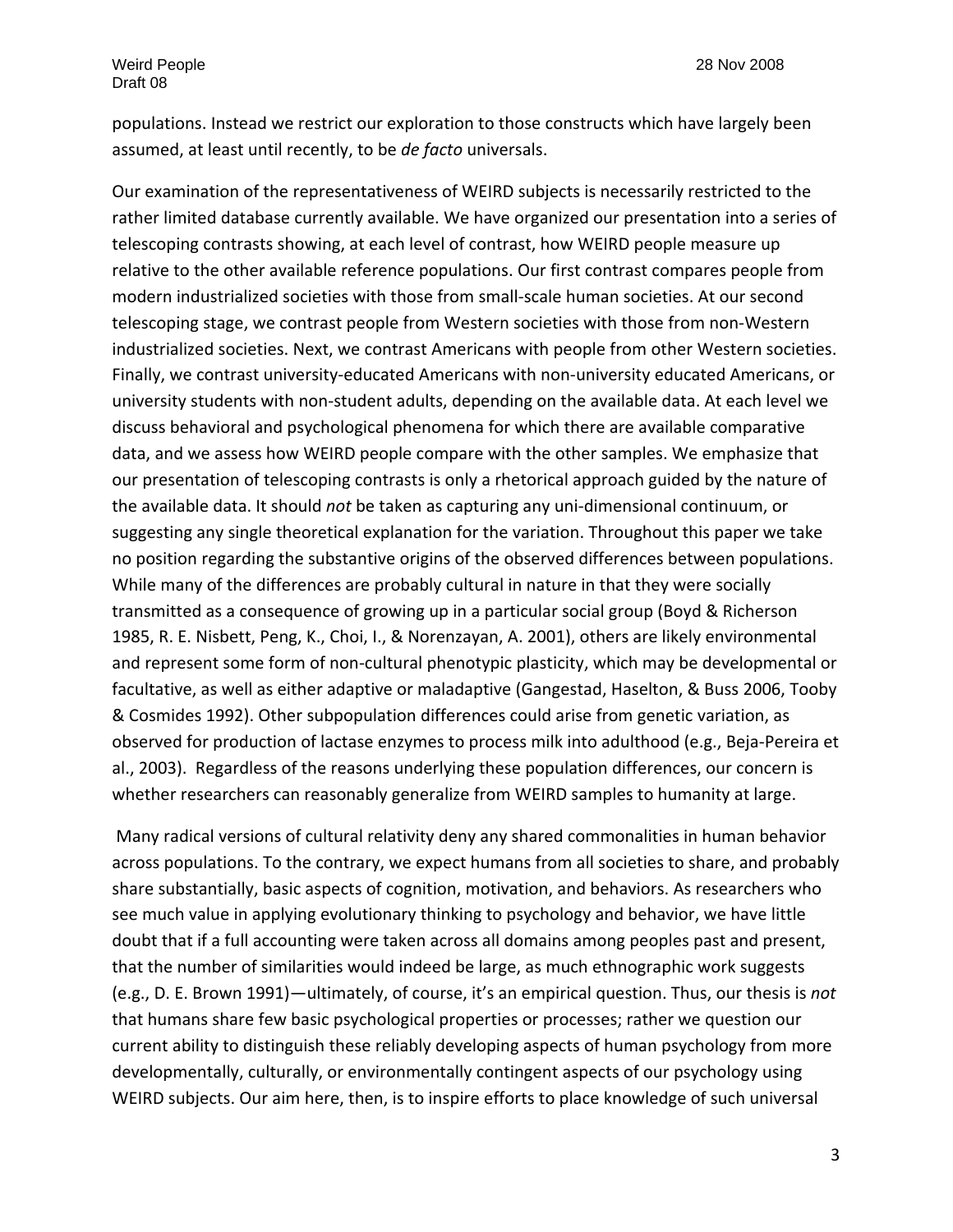features of psychology on a firmer scientific footing by empirically questioning, rather than *a priori* dismissing, population variability.

# **Background**

Before commencing with our telescoping contrasts, we first discuss two observations regarding the existing behavioral science literature: (1) the database in the behavioral sciences has long been drawn from an extremely narrow slice of human diversity; and (2) behavioral scientists routinely assume, at least implicitly, that their findings from this narrow database generalize to the species.

# **The Behavioral Sciences Database is Narrow**

Who are the people studied in behavioral science research? An analysis of the top journals in six disciplines of Psychology from 2003‐2007 revealed that 68% of subjects came from the US, and a full 96% of subjects were from Western industrialized countries, specifically North America, Europe, Australia, and Israel (Arnett Forthcoming). The make‐up of these samples appears to largely reflect the country of residence of the authors, as 73% of first authors were at American universities, and 99% were at universities in Western countries. This means that 96% of psychological samples come from countries with only 12% of the world's population. Put another way, a randomly selected American is 300 times more likely to be a research participant in a study in one of these journals than is a randomly selected person from outside of the West.

Even within the West, however, the typical sampling method for psychological studies is far from representative. In the *Journal of Personality and Social Psychology*, the premier journal from social psychology—the sub-discipline of psychology that should (arguably) be the most attentive to questions about the social background of their participants—67% of the American samples (and 80% of the samples from other countries) were composed solely of undergraduates in psychology courses (Arnett Forthcoming). Furthermore, this tendency to rely on undergraduates as samples has not decreased over time (Peterson 2001, Wintre, North, & Sugar 2001). Such studies are thus sampling from a rather limited subpopulation within each country.

Beyond psychology, in experimental economics or decision science the subject pools are not much more diverse. American and Western undergraduates still dominate. However, we should note that experimental economists have at least endeavored to acquire data from large nationally representative samples in Europe (Bellemare & Kroger 2007, Ernst Fehr, Fischbacher, von Rosenbladt, Schupp, & Wagner 2002, Guth, Schmidt, & Sutter 2003, Harrison, Lau, & Williams 2002), and development economists working in third world contexts are beginning to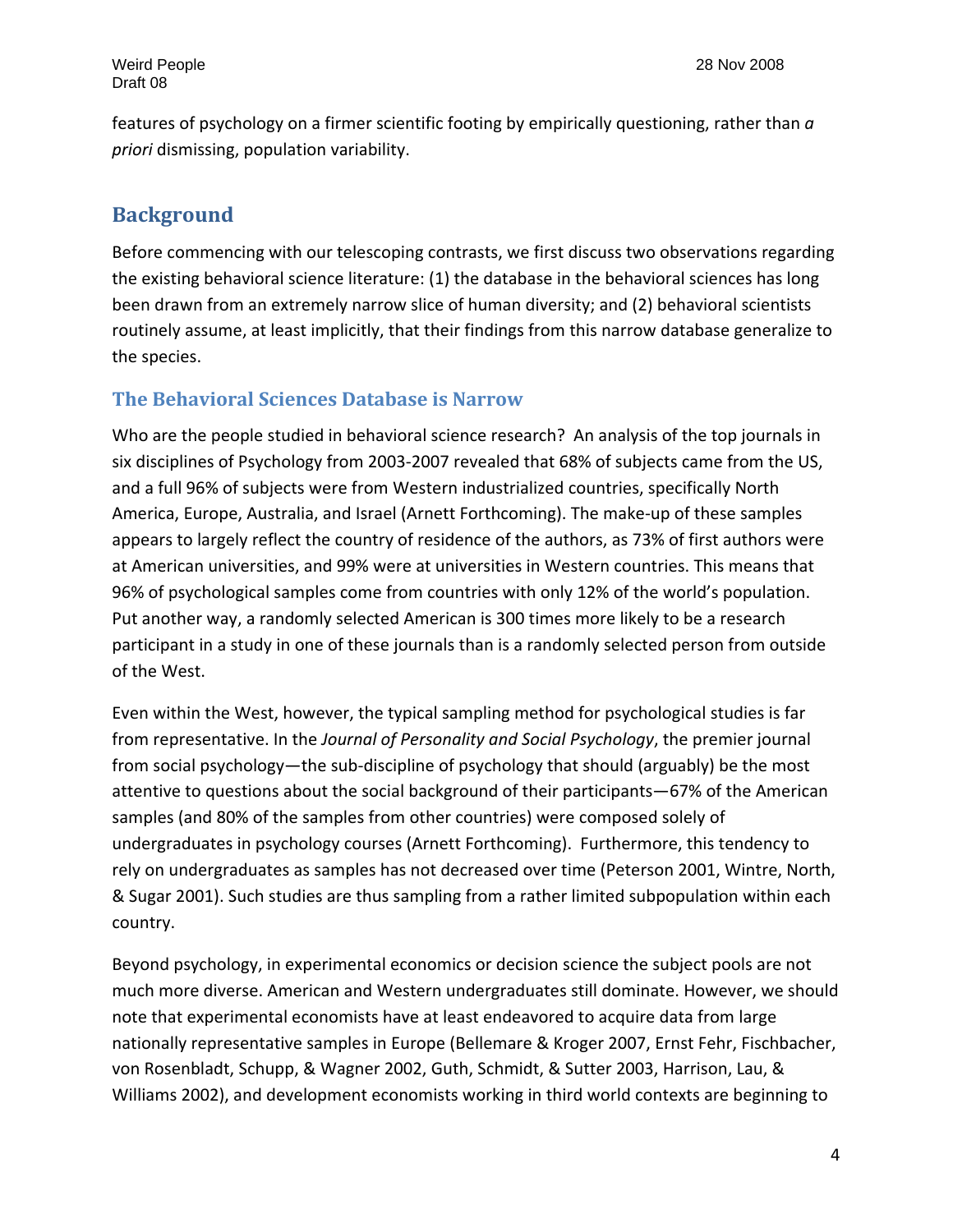incorporate large‐scale experimental measures into their data collection (Barr 2004, Cardenas, Stranlund, & Willis 2000). Some economists have also developed university‐wide subject recruiting (rather than using discipline‐specific subject pools Hertwig & Ortmann 2001) and have pursued specialized non-student subjects (e.g., List 2004).

In sum, the behavioral science database does not reflect the full breadth of human diversity. Rather, we have largely been studying the nature of WEIRD people, a certainly narrow and potentially rather peculiar subpopulation.

#### **Researchers Often Assume their Findings are Universal**

Sampling from a thin slice of humanity would be less problematic if researchers explicitly recognized the problem and confined their interpretations to the populations from which they sampled. However, despite their narrow samples, behavioral scientists often are interested in drawing inferences about the *human* mind (e.g., Gergen, 1973; Sears, 1986; Sue, 1999). Nevertheless, this inferential step is still rarely challenged or defended—with some important exceptions ( e.g., Medin & Atran 2004, Rozin 2001, Witkin & Berry 1975)—despite the lack of any general effort to assess how well results from WEIRD samples generalize to the species. This lack of epistemic vigilance underscores the prevalent, though implicit, assumption that the findings one derives from a particular sample will generalize broadly – one adult human sample is pretty much the same as the next.

The world's leading scientific journals and behavioral science textbooks consistently publish research findings that generalize to "humans" or "people" from research done entirely with WEIRD undergraduates to the species, often without a single sentence suggesting inferential caution. Arnett (in press) notes that psychologists would surely bristle if journals were renamed to more accurately reflect the nature of their samples (e.g., *Journal of Personality and Social Psychology of American Undergraduate Psychology Students*). They would bristle, presumably, because they believe that their findings would broadly generalize.

There are many examples in which the researchers generalize from exclusively WEIRD subjects to humans everywhere, without qualification. In top journals such as *Nature* and *Science* researchers frequently extend their findings from undergraduates to the species—often declaring this generalization in their titles ("in humans"). These contributions typically lack even a cautionary footnote about these inferentially extensions (e.g., Ernst Fehr & Gächter 2002, Gurerk, Irlenbusch, & Rockenbach 2006, Rockenbach & Milinski 2006, Sanfey 2007). Of course, there are important exceptions to this general tendency (e.g., Buss 1989, Daly & Wilson 1988, Tracy & Matsumoto 2008).

In psychology, much of this generalization is implicit. A typical article won't claim to be discussing "humans" but will simply describe a decision bias, psychological process, set of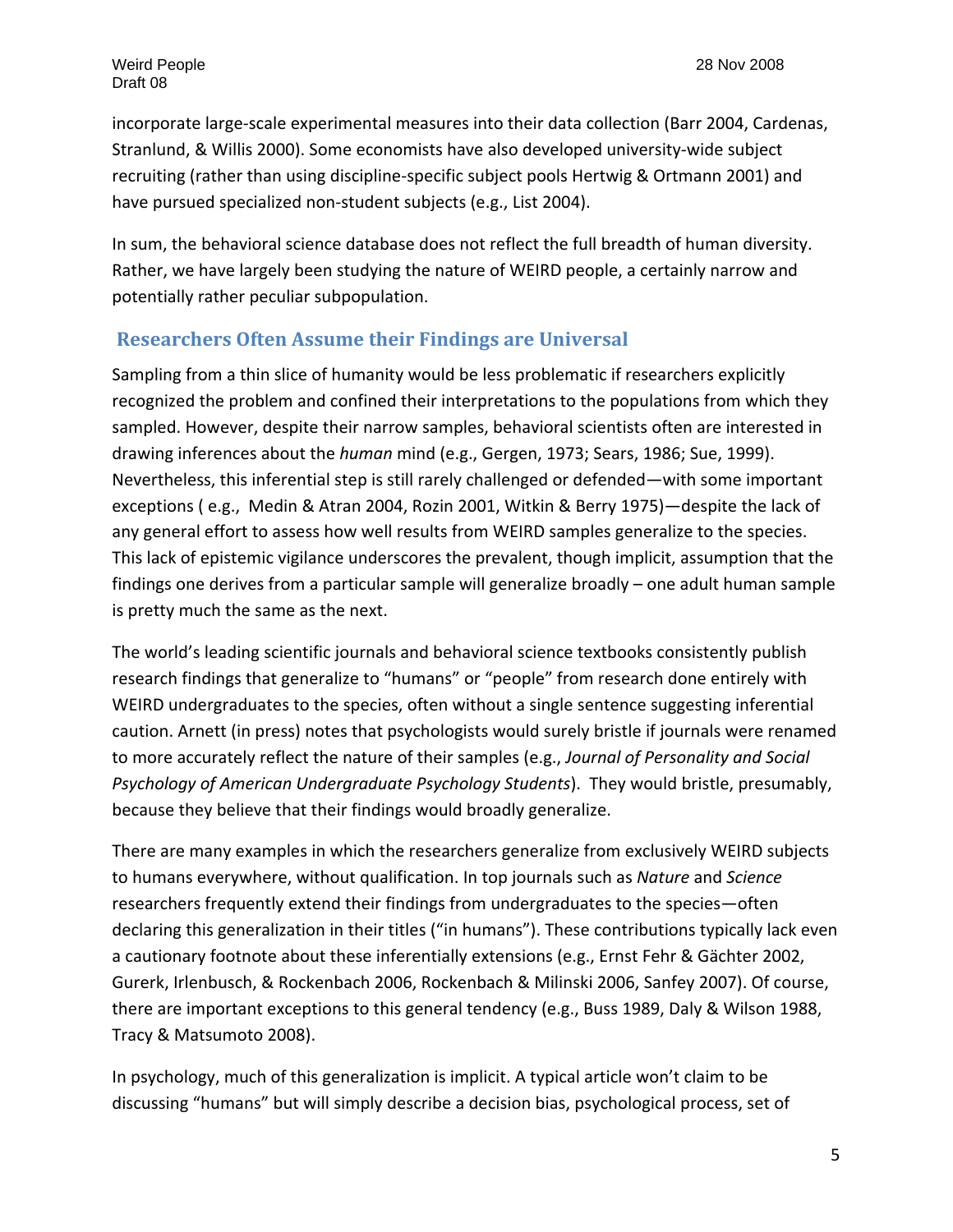correlations, etc., without discussing issues of generalizability. Commonly, there will be no mention of any demographic information provided about the participants aside from their age and gender. Though, in recent years there is an incipient trend to qualify some findings with disclaimers such as "at least within Western culture;" however there remains a robust tendency to generalize well beyond their samples.

When is it safe to generalize from a narrow sample to the species? First, if one had good empirical reason to believe that little variability existed across diverse populations in a particular domain it would not seem unreasonable to tentatively infer universal processes from a single subpopulation. Second, one could make an argument that as long as one's samples were drawn from near the center of the human distribution then it would not be overly problematic to generalize across the distribution more broadly—at least the inferred pattern would be in the vicinity of the central tendency of our species. Below, with these assumptions in mind, we review the evidence for the representativeness of findings from WEIRD people.

# **Contrast 1: Industrialized Societies vs. SmallScale Societies**

Our theoretical perspective, which is informed by evolutionary thinking, leads us to suspect that many aspects of people's psychological repertoire are universal. However, the current empirical foundations for our suspicions are rather weak because the database of comparative studies that include small‐scale societies is scant, despite the obvious importance of small‐scale societies in understanding both the evolutionary history of our species, and the potential impact of diverse environments on our psychology. Here we first discuss the evidence for differences between populations drawn from industrialized and small‐scale societies in some seemingly basic psychological domains, and follow this with research indicating universal patterns across this divide.

#### **Visual Perception**

Many readers may suspect that tasks involving "low-level" or "basic" cognitive processes such as vision will not vary much across the human spectrum (Fodor 1983). However, in the 1960's an interdisciplinary team of anthropologists and psychologists systematically gathered data on the susceptibility of both children and adults from a wide range of human societies to five "standard illusions" (Segall, Campbell, & Herskovits 1966). Here we highlight the comparative findings on the famed Mueller‐Lyer illusion, because of this illusion's importance in textbooks, and its prominent role as Fodor's indisputable example of "cognitive impenetrability" in debates about the modularity of cognition (McCauley & Henrich 2006).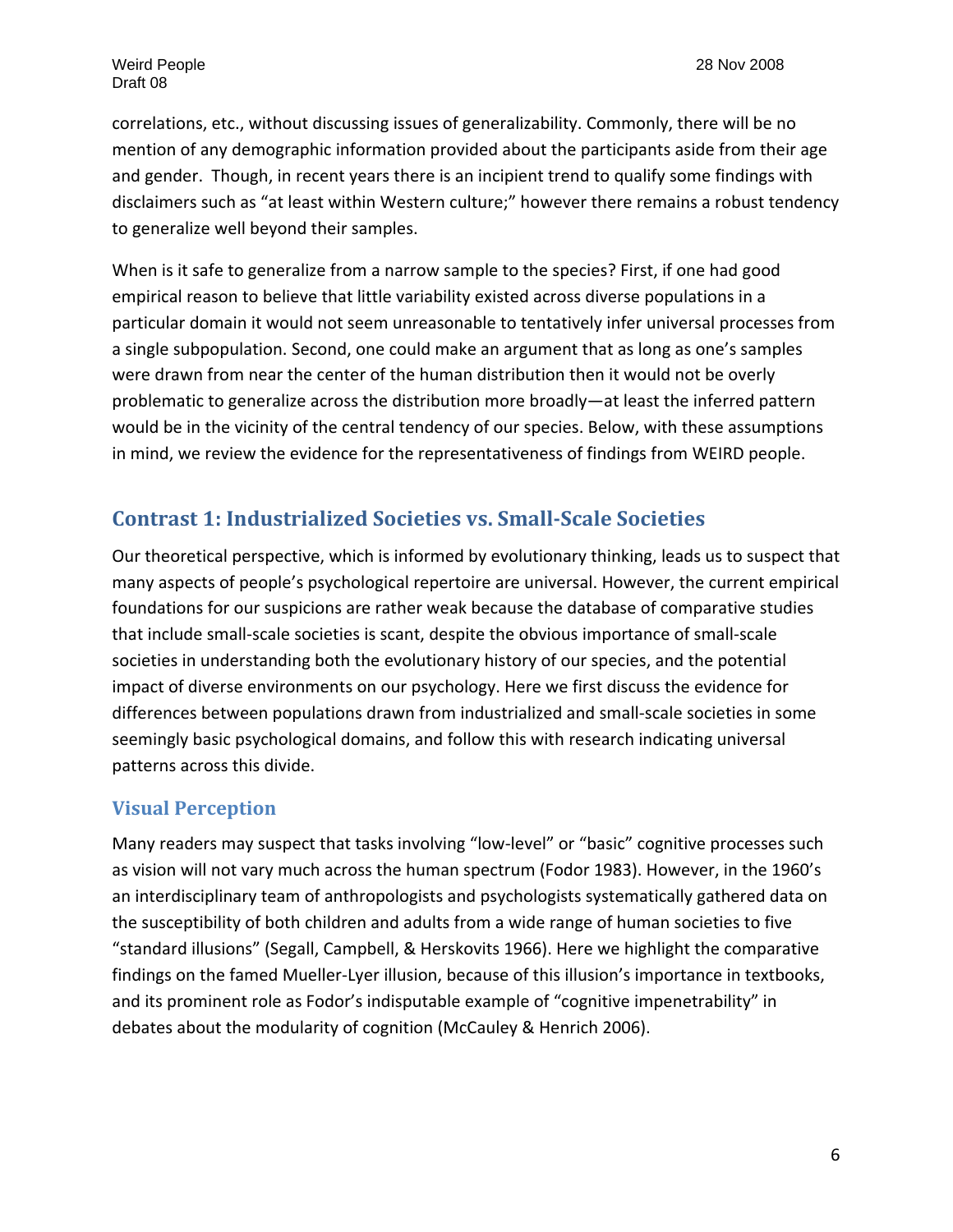Weird People 28 Nov 2008 Draft 08

Segall et al. manipulated the length of the two lines in the Mueller‐Lyer illusion (Figure 1) and estimated the magnitude of the illusion for each participant—by determining the approximate point at which an individual perceives the two lines as being the same length. Figure 2 shows their results for the 16 societies, including 14 small‐scale societies. The vertical axis gives the 'point of subjective equality' (PSE), which measures the amount that segment 'a' must be longer than 'b' before the two segments are judged equal in length. PSE measures the strength of the illusion.







Figure 2: Mueller-Lyer Results for Segall et. al.'s cross-cultural project. PSE is the percentage that segment 'a' must be longer **than 'b' before individuals perceive them as equal.**

The results show substantial differences among these populations, with American undergraduates anchoring the extreme end of the distribution followed by the South African European sample ("SA Europeans"), from Johannesburg. On average, the undergraduates required that segment 'a' be about a fifth longer than 'b' before the two segments were perceived as equal. At the other end, the San foragers of the Kalahari were unaffected by the so-called "illusion" (it's not an illusion for them). While the San's PSE value cannot be distinguished from zero, the American undergraduates' PSE value is significantly different from all the other societies studied.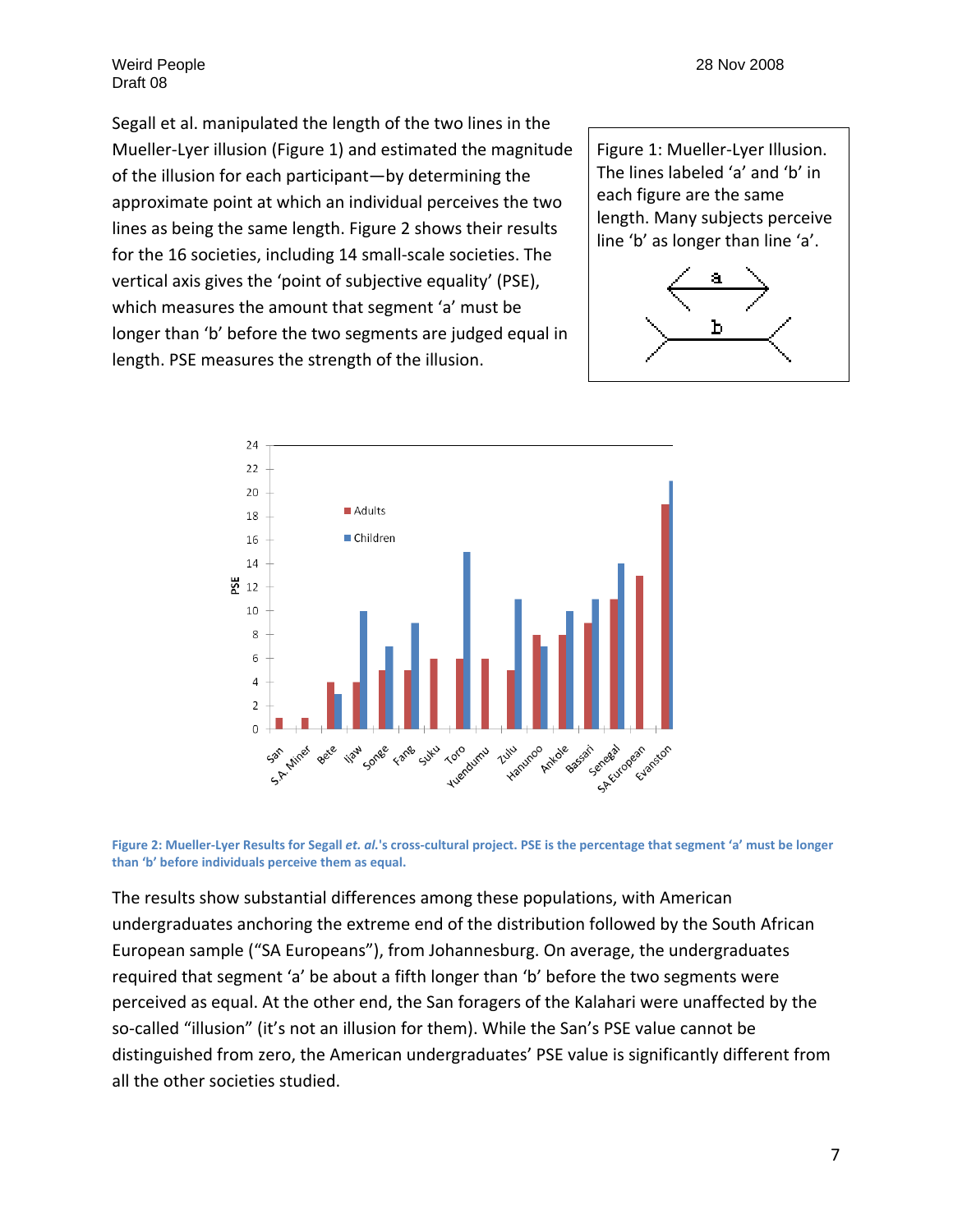As discussed by Segall et. al., these findings suggest that visual exposure during ontogeny to factors such as the "carpentered corners" of modern environments may favor certain optical calibrations and visual habits that create and perpetuate the illusion. That is, the visual system ontogenetically adapts to the presence of recurrent features in the local visual environment. Since elements such as carpentered corners are products of particular cultural evolutionary trajectories, and were not part of most environments for most of human history, the Mueller‐ Lyer illusion is a kind of culturally evolved byproduct (J. Henrich 2008).

These findings highlight two important considerations. First, this work suggests that even a process as apparently basic as visual perception can show substantial variation across populations. If visual perception can vary, what kind of psychological processes can we be sure won't vary? Second, both American undergraduates and children are at the extreme end of the distribution, showing significant differences from all other populations studied (meanwhile, many of the other populations cannot be distinguished from each other). Since children already show big population‐level differences, it is not obvious if developmental work can substitute for research across diverse human populations.

Suppose that visual perception researchers were San, and that the empirical findings in the Mueller‐Lyer paradigm were all from San bands. If this was the case, the San researchers would have concluded that visual perception is immune to such illusions. Would we not be concerned about the foundations of our theories of vision if our database consisted mostly of work done with San?

# **Economic Decision Making**

By the mid‐1990's researchers were arguing that a set of robust experimental findings from behavioral economics were evidence for evolved human universal motivations (Ernst Fehr & Gächter 1998). Foremost among these experiments, the Ultimatum Game, provides a pair of anonymous subjects with a sum of real money for a one‐shot interaction. One of the pair—the proposer—can offer a portion of this sum to a second subject, the responder. Responders must decide whether to accept or reject the offer. If a responder accepts, she gets the amount of the offer and the proposer takes the remainder; if she rejects both players get zero. Under these conditions, if subjects are motivated purely by self‐interest, responders should always accept any positive offer; knowing this, a self-interested proposer should offer the smallest non-zero amount. Among subjects from industrialized populations—mostly undergraduates from the U.S., Europe, and Asia—proposers typically offer an amount between 40% and 50% of the total, with a modal offer of usually 50% (Camerer 2003). Offers below about 30% are often rejected.

With this seeming robust empirical finding in their sights, Nowak, Page and Sigmund (2000) constructed an evolutionary analysis of the Ultimatum Game. When they modeled the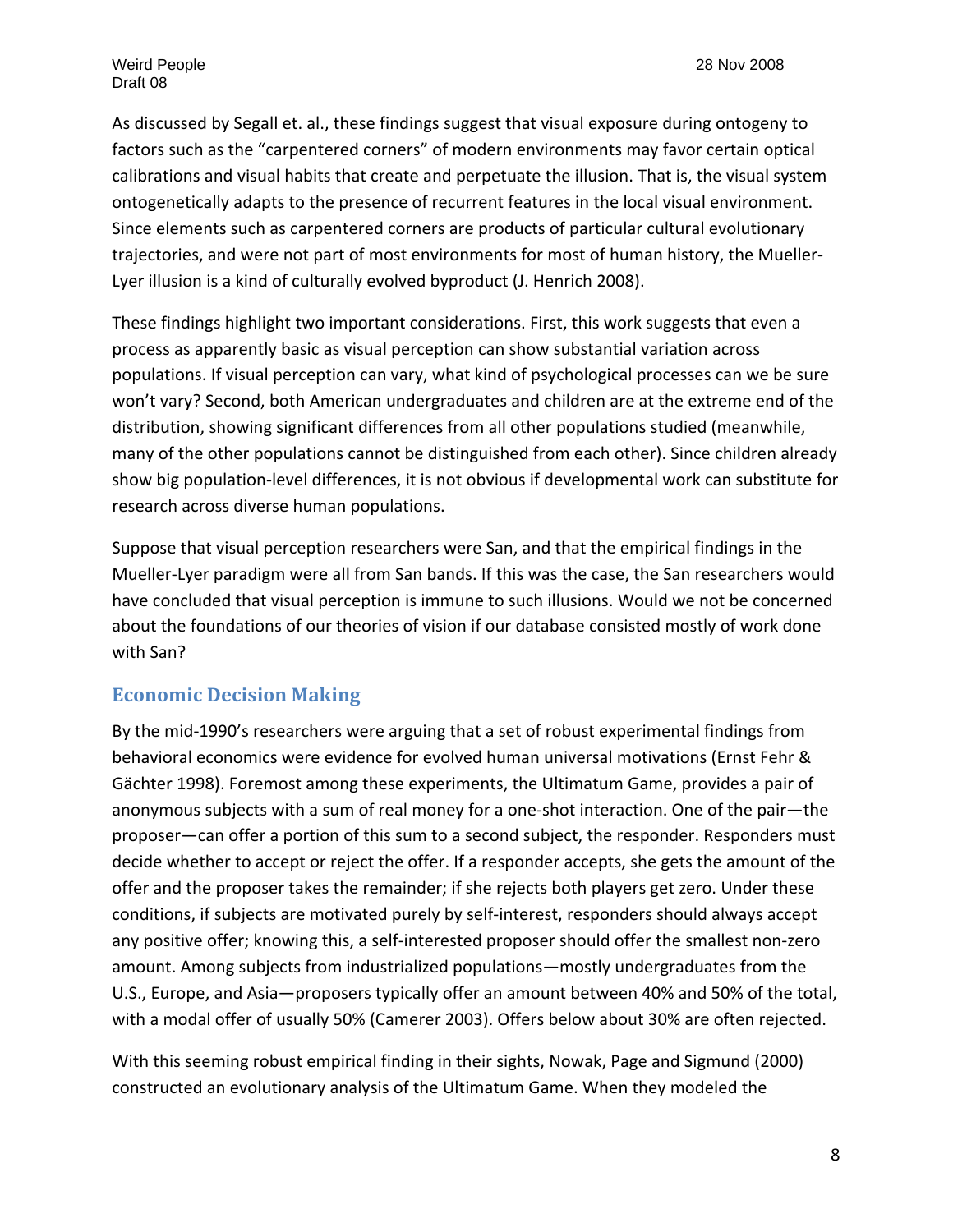Ultimatum Game exactly as played, they did not get results matching the undergraduate findings. However, if they added reputational information such that players could know what their partners did with others on previous rounds of play, the analysis predicted offers and rejections in the range of typical undergraduate responses. They concluded that the Ultimatum Game reveals humans' species‐specific evolved capacity for fair and punishing behavior in situations with substantial reputation influence. But, since the Ultimatum Game is typically done one‐shot without reputational information, they argued that people make fair offers and reject unfair offers because their motivations evolved in a world where such interactions were not fitness relevant—thus, we are not evolved to fully incorporate the possibility of non‐ reputational action in our decision‐making, at least in such artificial experimental contexts.

More recent comparative experimental work has dramatically altered this initial picture. Two unified projects (which we call Phase 1 and Phase 2) have deployed the Ultimatum Game and other related experimental tools across thousands of subjects randomly sampled from 23 small‐ scale human societies, including foragers, horticulturalists, pastoralists, and subsistence farmers, drawn from Africa, Amazonia, Oceania, Siberia and New Guinea (J. Henrich et al. 2005, J. Henrich et al. 2006). Three different experiments show that the experimentally‐measured behaviors of people in industrialized societies consistently occupy the extreme end of the human distribution. Notably, some populations from small‐scale societies with only face‐to‐face interaction behaved in a manner reminiscent of Nowak et. al.'s analysis *before* they added the reputational information. That is, these populations made low offers and did not reject.

To concisely present these diverse empirical finding, we show results only from the Ultimatum and Dictator Games in Phase II. The Dictator Game is the same as the Ultimatum Game except that the second player cannot reject the offer. If subjects are motivated purely by self‐interest, they would offer zero in the Dictator Game. Thus, Dictator Game offers yield a measure of fairness (equal divisions) among two anonymous people. By contrast, Ultimatum Game offers yield a measure of fairness combined with an assessment of the likelihood of rejection (punishment). Rejections of offers in the Ultimatum Game provide a measure of people's willingness to punish unfairness.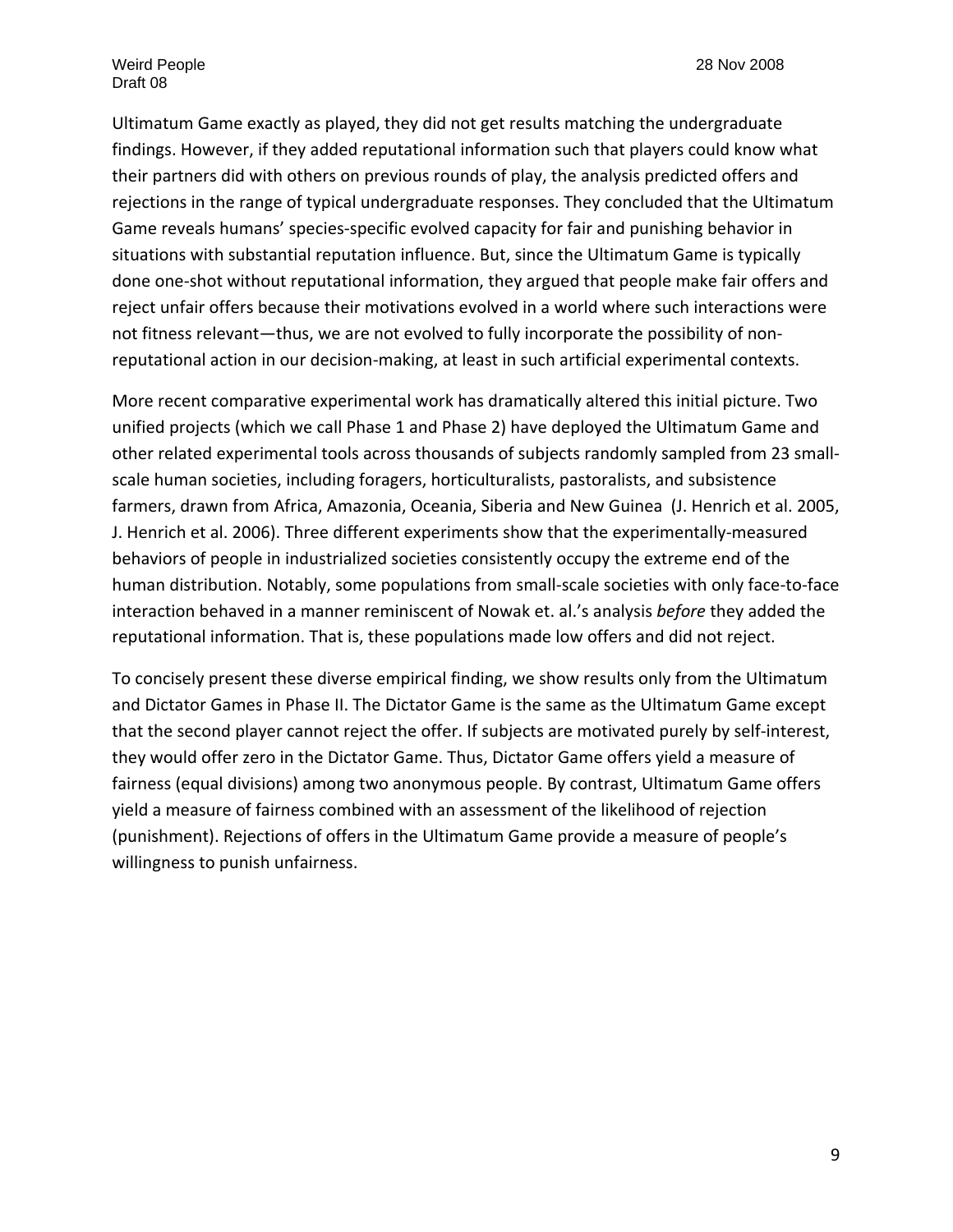Weird People 28 Nov 2008 Draft 08



(Phase II of Project). Figure 3A and 3B show mean offers for each society in the Dictator and Ultimatum Games, respectively. Figure 3C gives the income-maximizing offer (IMO) for each society. IMO is a measure of the collective **willingness to punish a low offer of the group.**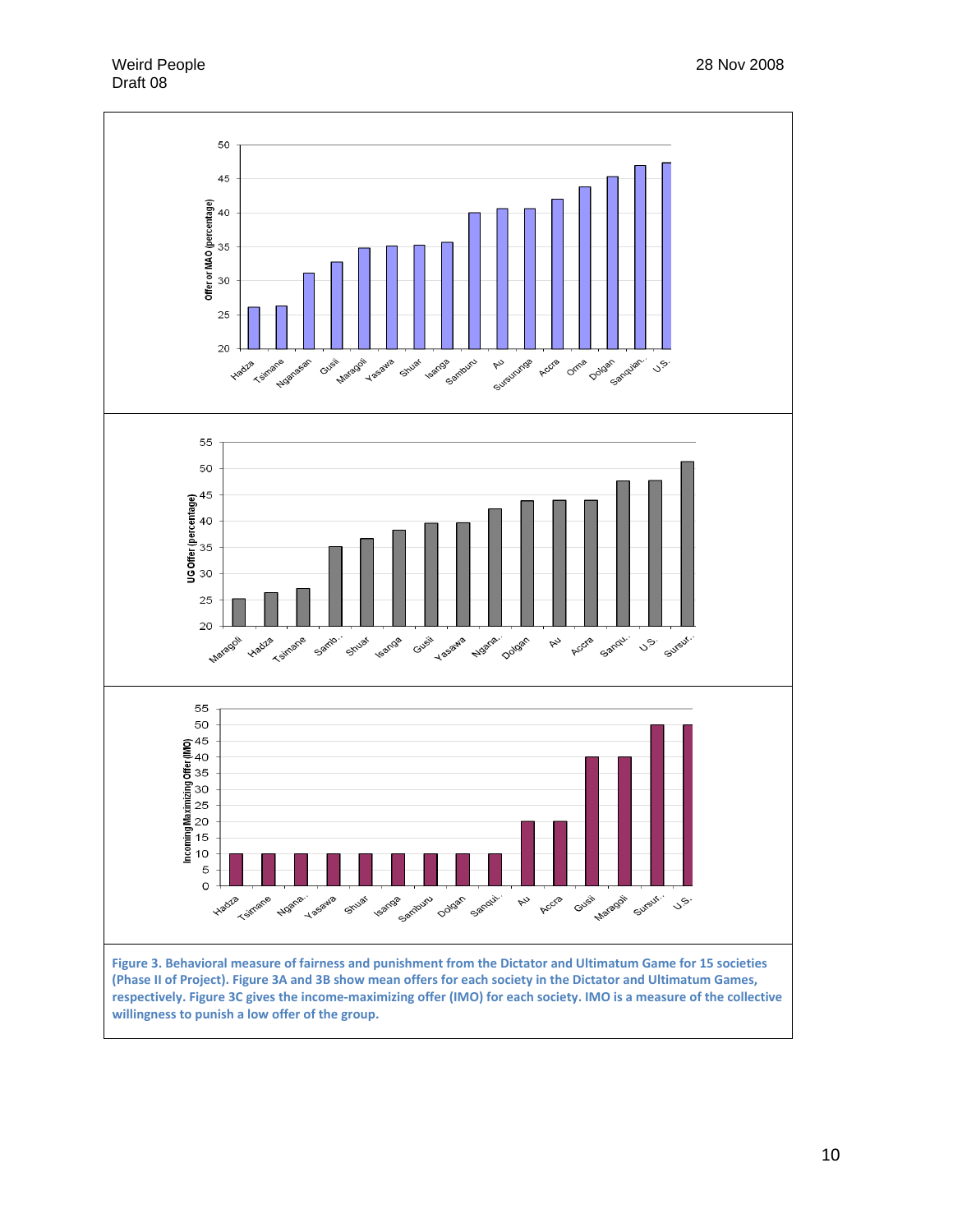Weird People 28 Nov 2008 Draft 08

Using aggregate measures from each population for these experiments, Figure 3 shows that the behavior of the U.S. adult (non‐student) sample occupies the extreme end of the distribution in each case. For Dictator Game offers, Figure 3A shows that the U.S. sample has the highest mean offer followed by the Sanquianga from Colombia, who are renowned for their prosociality (Kraul 2008). The U.S. offers are nearly double that of the Hadza, foragers from Tanzania, and the Tsimane, forager‐horticulturalists from the Bolivian Amazon. For Ultimatum Game offers, the U.S. has the second highest mean offer behind the Sursurunga, from Papua New Guinea. For the punishment side in the Ultimatum Game, we show the income maximizing offers in each population (IMO), which is a measure of the population's willingness to punish inequitable offers. IMO is the offer that an income‐maximizing proposer would make if he knew the probability of rejection for each of the possible offer amounts. The U.S. sample is tied with the Sursurunga. These two groups have an IMO five times higher than 70% of the other societies. While none of these measures indicates that people from industrialized societies are entirely unique vis‐à‐vis other human populations, they do show that people from industrialized societies consistently occupy the extreme end of the human distribution

Analyses of these data show that a population's degree of market integration and its participation in a world religion both independently predict higher offers, and account for much of the variation between populations. Community size positively predicts greater punishment (Henrich, Ensminger and McElreath, n.d.). The authors suggest that norms and institutions for exchanging in ephemeral interactions culturally coevolved with markets and expanding larger‐ scale sedentary populations. In some cases, at least in their most efficient forms, neither markets nor large population were feasible before such norms and institutions emerged. That is, it may be that what behavioral economists have been measuring in such games is a specific set of social norms, evolved for dealing with money and strangers, that have emerged since the origins of agriculture and the rise of complex societies.

Suppose that Nowak and his coauthors were Tsimane, and that the numerous empirical findings they had on hand were all from Tsimane villages. If this were the case, presumably these researchers would have simulated the Ultimatum Game and found that there was *no need to add* reputation to their model. The straight simulation result is pretty close, and one need not assume subjects somehow unconsciously do not understand the experimental anonymity. This unadorned evolutionary solution would have worked fine until they realized that the Tsimane are not representative of humanity. According to the above data, the Tsimane are about as representative of the species as are Americans, but at the opposite end of the spectrum. Would we not be concerned about the foundations of our theories of economic decision making if our database consisted of Tsimane subjects?

# **Folkbiological Reasoning**

Recent work in small‐scale societies by an interdisciplinary team of anthropologists and psychologists suggests that *some* of the central conclusions regarding the development and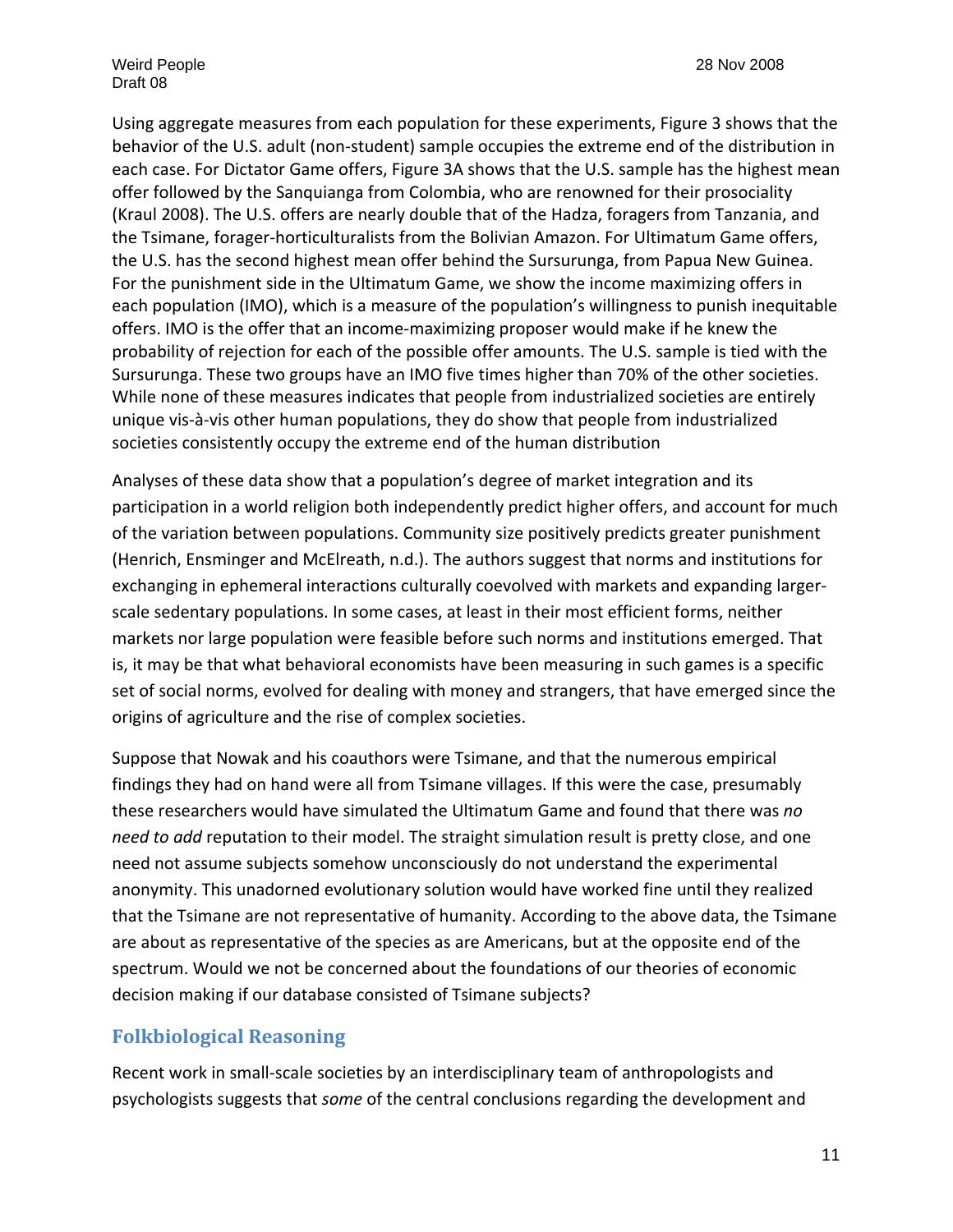operation of human folkbiological categorizing, reasoning, and induction are limited to urban subpopulations of non‐experts in industrialized societies. While much more work needs to be done, it appears that typical subjects (children of WEIRD parents) develop their folkbiological reasoning in an culturally and experientially impoverished environment, by contrast to those of small‐scale societies (and of our evolutionary past), distorting the species‐typical pattern of cognitive development, as well as adult patterns of reasoning for WEIRD people.

Cognitive scientists using children drawn from U.S. urban centers, often surrounding universities, have constructed a developmental theory in which folkbiological reasoning emerges from folkpsychological reasoning. Before age 7 urban children reason about biological phenomena by analogy to, and by extension from, humans. Between ages 7 and 10 urban children undergo a conceptual shift to the adult pattern of viewing humans as one animal among many. These conclusions are underpinned by three robust findings from urban children: (1) inferential projections of properties from humans are stronger than projections from other living kinds, (2) inferences are asymmetric, with inferences from human properties to mammals emerging as stronger than inference from mammals to humans, and (3) children's inferences violate their own similarity judgments by, for example, providing stronger inference from humans to bugs, then from bugs to bees (Carey 1985, 1995). These findings have been taken to indicate massive and early anthropomorphizing of the folkbiological domain.

However, when the folkbiological reasoning of both rural native American Menominee communities in Wisconsin and Yukatek Maya was investigated (Scott Atran et al. 2001), none of these three empirical patterns emerged. Among the Yukatek Maya, the human category appears to be incorporated into folkbiological induction relatively late. The results indicate that some background knowledge of the relevant species is crucial for the application and induction across a hierarchical taxonomy (Scott Atran et al. 2001). In rural environments both exposure to, and interest in, the natural world is commonplace, unavoidable, and a natural part of the enculturation process. This suggests that the anthropocentric patterns seen in U.S. urban children result from insufficient cultural input and a lack of exposure to the natural world. The only real animal that most urban children know much about is *Homo sapiens*, so it is not surprising that this species dominates their inferential patterns. Since such urban environments are highly "unnatural" from the perspective of human evolutionary history, any conclusions drawn from subjects reared in such informationally‐depauperate environments must remain rather tentative. Indeed, studying the cognitive development of folkbiology in urban children would seem the equivalent of studying "normal" physical growth in malnourished children.

This deficiency of input likely underpins the fact that the basic level biological categories for WEIRD adults are life-form categories (e.g., bird, fish, and mammal) and these are also the first categories learned by children. (If you say "what's that" (pointing at a maple tree), the common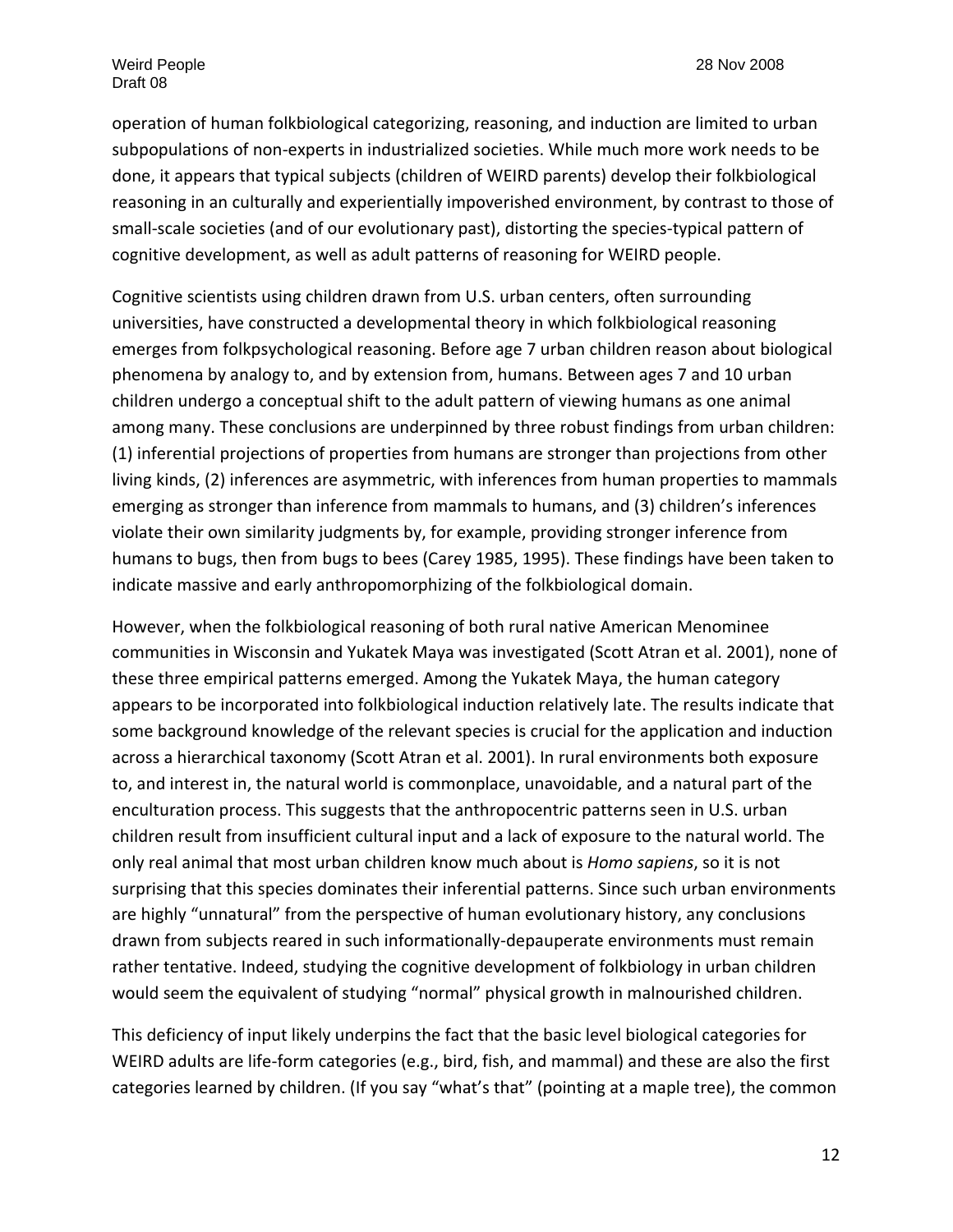answer is "tree"). However, in all small‐scale societies studied, the generic species (e.g., trout, fox, and maple) are the basic level category and the first learned by children (S. Atran 1993, Berlin 1992).

Impoverished interactions with the natural world may also distort assessments of the typicality of natural kinds in categorization. The standard conclusion from research with American undergraduate samples has been that goodness of example, or typicality, is driven by similarity relations. A robin is a typical bird because this species shares many of the perceptual features that are commonly found in the category BIRD. In the absence of close familiarity with natural kinds, this is the default strategy American undergraduates resort to, and American psychology has assumed it is the universal pattern. However in samples which interact with the natural world regularly, such as professional taxonomists or Itza Maya villagers, typicality is based not on similarity, but on knowledge of cultural ideals, reflecting the symbolic or material significance of the species in that culture. For the Itza, the wild turkey is a typical bird, because of its rich cultural significance, even though it is in no way a bird most similar to other birds. The same pattern holds for similarity effects in inductive reasoning—WEIRD people make strong inferences from computations of similarity, whereas populations with greater familiarity with the natural world make strong inferences from folkbiological knowledge that takes into account ecological context and relationships among species (S. Atran, Medin, D. L., & Ross, N. O. 2005).

Above we have emphasized differences in folkbiological cognition uncovered by comparative research. This same work has also uncovered reliably developing aspects of human folkbiological cognition that do not vary, such as that categorization of plants and animals in all cultures follow the same hierarchical taxonomy, and that the generic species level has the strongest inductive potential, despite the fact that this level is not always the basic level across cultures. Our goal in emphasizing the differences here is to show (1) how peculiar industrialized (urban in this case) samples are given the unprecedented environment they grow up in, and (2) how difficult it is to figure out *a priori* what aspects will be reliably developing and robust across diverse slices of humanity if research is largely conducted with WEIRD samples.

# **Spatial Cognition**

Human societies vary in their linguistic tools for, and cultural practices associated with, representing and communicating (1) directions in physical space, (2) the color spectrum, and (3) integer amounts. There is some evidence that each of these differences in cultural content may influence some aspect of non‐linguistic cognitive processes (D'Andrade 1995, Gordon 2005, Kay 2005, Stephen C. Levinson 2003). Here we focus on spatial cognition, for which the evidence is most provocative. As above, it appears that industrialized societies are at the extreme end of the continuum in spatial cognition. Human populations show differences in how they think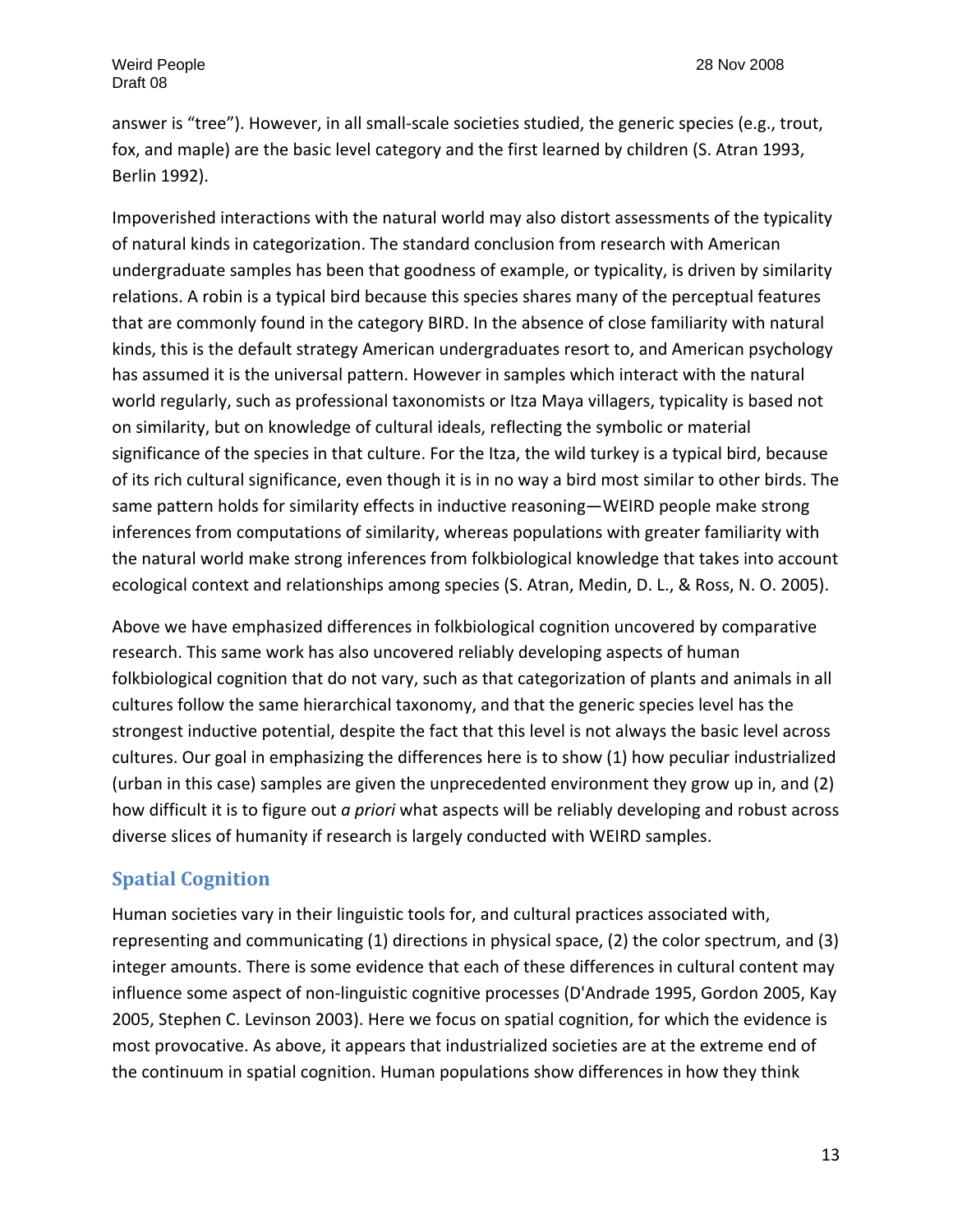about spatial orientation and deal with directions, and this difference may be influenced by linguistically‐based spatial reference systems.

Speakers of English and other Indo‐European languages favor the use of an egocentric system to represent the location of objects in relative terms (e.g., "the man is on the right side of the flagpole"). In contrast, many, if not most, languages, favor an allocentric frame which comes in two flavors. Some allocentric languages such as Guugu Yimithirr (an Australian language) and Tzeltal (a Mayan language) favor a geocentric system in which absolute reference is based on cardinal directions ("the man is west of the house"). Another allocentric frame is an object‐ centered approach that locates objects in space relative to some fixed anchor ("the man is behind the house"). When languages possess systems for encoding all of these spatial reference frames, they often privilege one at the expense of the others. However, the fact that some languages lack one or more of the reference systems suggests that the accretion of all three systems into most contemporary languages may be a product of long-term cumulative cultural evolution.

In data on spatial reference systems from 20 languages drawn from diverse societies—including foragers, horticulturalists, agriculturalists, and industrialized populations—only three languages that relied on egocentric frames as their single preferred system of reference. All three were from industrialized populations: Japanese, English and Dutch (Majid, Bowerman, Kita, Haun, & Levinson 2004).

The presence of, or emphasis on, different reference systems may influences non‐linguistic spatial reasoning (Stephen C. Levinson 2003). In one study, Dutch and Tzeltal speakers were seated at a table and shown an arrow pointing either to the right (north) or the left (south). They were then rotated 180 degrees to a second table where they saw two arrows: one pointing to the left (north) and the other one pointing to the right (south). Participants were asked which arrow on the second table was like the one they saw before. Consistent with the spatial‐marking system of their languages, Dutch speakers chose the relative solution, whereas the Tzeltal speakers chose the absolute solution. Several other comparative experiments testing spatial memory and reasoning are consistent with this pattern, although, as in other young and growing fields, lively debates about interpretations persist (S. C. Levinson, Kita, Haun, & Rasch 2002, Li & Gleitman 2002).

Extending the above exploration, Haun and colleagues (2006, 2006) examined performance on a spatial reasoning task similar to the one described above using children and adults from different societies, and great apes. In the first step, Dutch‐speaking adults and eight‐year olds (speakers of an egocentric language) showed the typical egocentric bias, whereas Hai//om‐ speaking adults and eight‐year olds (a Namibian foraging population who speak an allocentric language) showed a typical allocentric bias. In the second step, four‐year old German‐speaking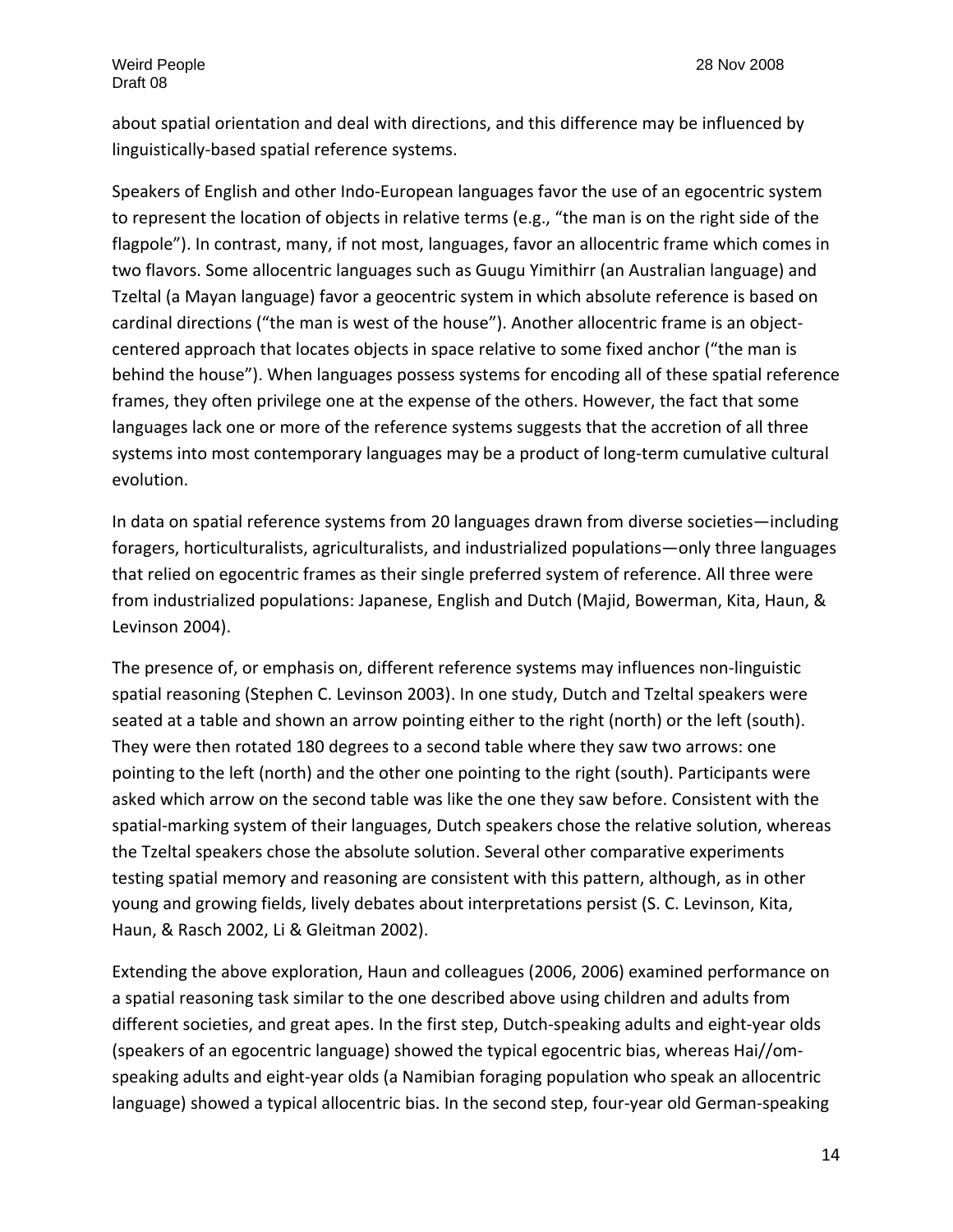children and great apes (gorillas, orangutans, chimpanzees, bonobos did not differ) were tested on a simplified version of the same task. Their performance showed a marked preference for allocentric reasoning. These results suggest that human children share with other great apes an innate preference for allocentric spatial reasoning, but that this bias can be overridden by input from language and cultural routines.

If one were to work on spatial cognition exclusively with WEIRD subjects (say, using subjects from Japan, the U.S. and Europe) one might conclude that children start off with an allocentric bias but gradually shift to an egocentric bias with maturation. The problem with this conclusion is that it would not apply to many human populations, and may be the product of particular cultural environments. In the next contrast, we will highlight additional evidence suggesting that WEIRD people may be unusual in their egocentric bias.

We have discussed several lines of comparative data suggesting that important psychological and behavioral variation exists among populations. There remain numerous smaller‐scale comparative studies hinting that the above studies may be only the tip of the iceberg. For example, research comparing two small‐scale societies with two industrialized populations, including American undergraduates, show that *only* the industrialized populations are risk averse decision makers when facing monetary gambles involving gains (J. Henrich & McElreath 2002). Similarly, extensive inter‐temporal choice experiments using a panel method of data collection indicates that the Tsimane, an Amazonian population of forager‐horticulturalists, discount the future 10 times more steeply than WEIRD people (Godoy et al. 2004).

# **Similarities Between Industrialized and SmallScale Societies**

Some larger‐scale comparative projects show universal patterns and processes in human psychology. Here we list some noteworthy examples:

1) Illusions: We discussed the Mueller‐Lyer illusion above, which varies rather dramatically across populations. However, there are illusions, such as the Perspective Drawing Illusion, for which perception does not vary much in the populations studied (Segall et al. 1966).

2) Perceiving color: While the number of basic color terms systematically varies across human languages (Regier, Kay, & Cook 2005), the ability to perceive different colors does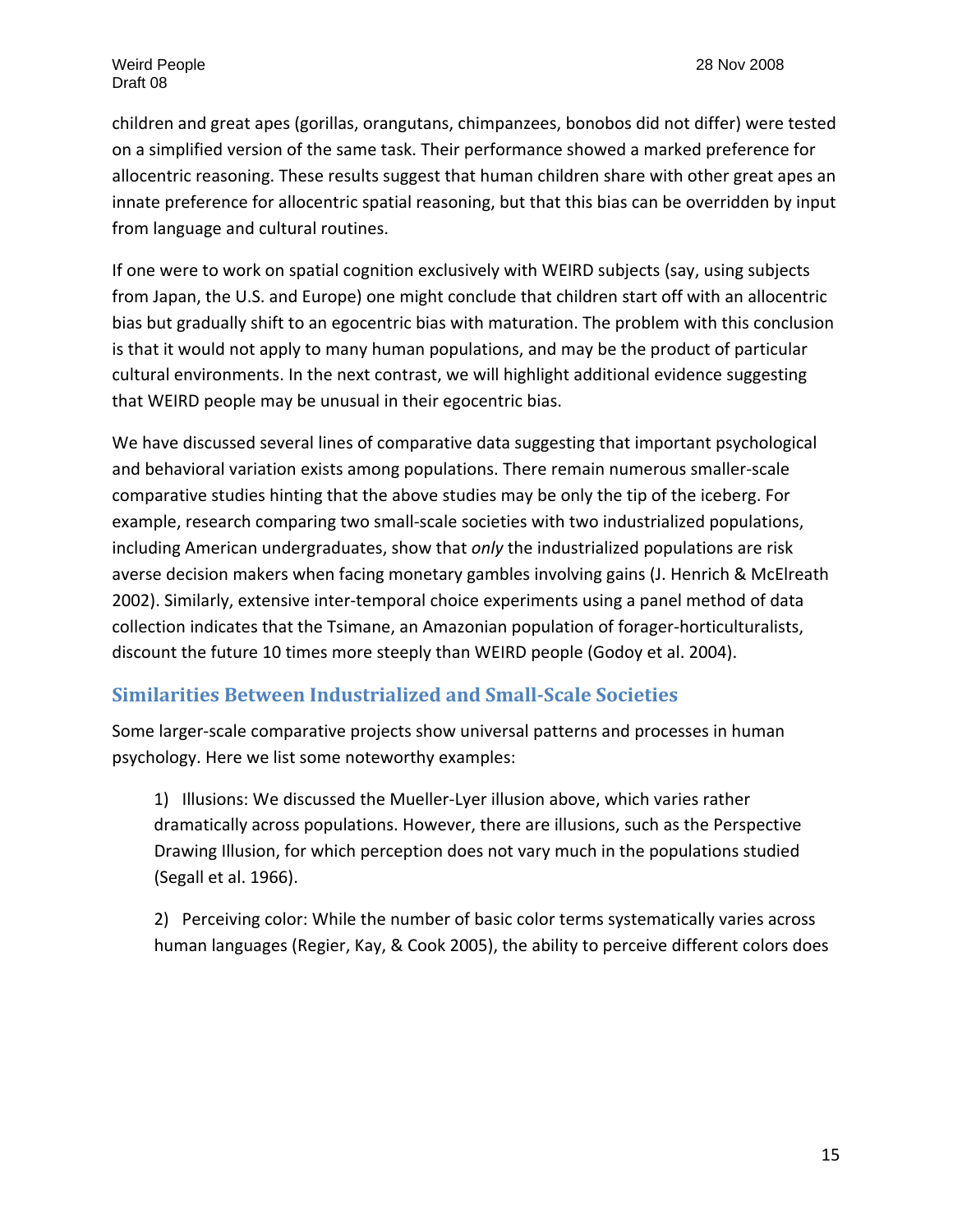emerge in small-scale societies (Rivers [1](#page-15-0)901), $1$  although terms and categories do influence color perception at the margins (Kay & Regier 2006).

3) Emotional expression: In studying facial display of emotions, Ekman and colleagues have shown much evidence for universality in recognition of the "basic" facial expressions of emotions, although this work has included only a small—yet convincing—sampling of small‐scale societies (Ekman 1999a, 1999b). There is also evidence for the universality of pride displays (Tracy & Matsumoto 2008, Tracy & Robins 2008). This main effect for emotional recognition across population (approximately 58% of variance) is qualified by a smaller effect for cultural specificity of emotional expressions (approximately 9% of variance: Elfenbein & Ambady 2002).

4) Theory of mind: Comparative work in China, U.S., Canada, Peru, India, Samoa and Thailand suggests that theory of mind does emerge in all populations studied (Callaghan et al. 2004, Liu, Wellman, Tardif, & Sabbagh 2008), although the age at which subjects can pass the explicit version of the false belief task varies from 4 to at least 9 (Boesch 2007), with industrialized populations at the extreme low end.

5) Attraction to small feet in women: Comparative data from nine populations, including small-scale societies, show that small feet on women are considered more attractive, while average sized feet are preferred on men (D. M. T. Fessler et al. 2005).

There are also numerous studies in which dyadic comparisons have been made between a single small-scale society and a western population, or a pattern of western results in which cross‐cultural similarities have been found. Examples are numerous but include the development of an understanding of death (Barrett & Behne 2005), shame (Daniel M. T. Fessler 2004) and cheater detection (L. S. Sugiyama, Tooby, & Cosmides 2002). Finding evidence for similarities across two such disparate populations is an important step towards providing strong evidence for universality (Norenzayan and Heine 2005); however, the case would be considerably stronger if it was found across a larger number of diverse populations.<sup>[2](#page-15-1)</sup>

<span id="page-15-0"></span> $1$  Rivers examined whether cultures with a single color term for blue and green could tell the difference between a blue and a green thread. They could.

<span id="page-15-1"></span> $<sup>2</sup>$  To illustrate the limits of inferring universality from two-culture comparisons we note the finding that field</sup> independence on the Rod and Frame task is shown both for migratory foragers and Americans (Witkin & Berry 1975), yet East Asians and sedentary foragers show evidence for field dependence (Ji, Peng, & Nisbett 2000).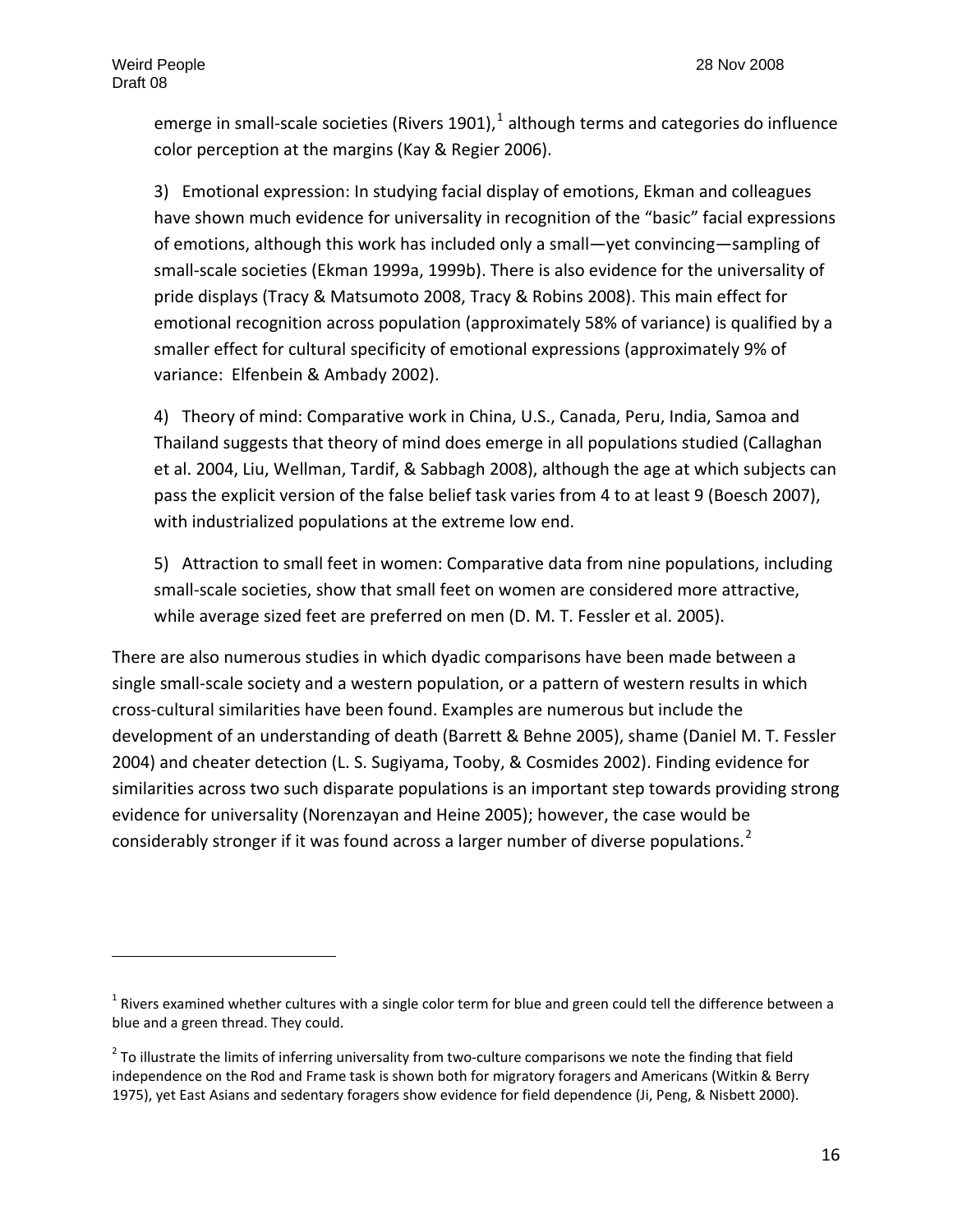#### **Summary for Contrast 1**

Although there are several domains in which the data from small‐scale societies appear similar to that from industrialized societies, comparative projects involving visual illusions, social motivations (fairness), folkbiological cognition, and spatial cognition all show industrialized populations as outliers. For these latter domains, it is problematic to assume that the findings from industrialized populations are generalizable to humans more broadly. If such seemingly basic psychological processes as these vary across populations, it is not clear how we can determine *a priori* which findings derived from industrialized populations do not need to validated with systematic comparative research.

# **Contrast 2: Western[3](#page-16-0) vs. NonWestern Societies**

For our second contrast, we review evidence comparing Western to non‐Western populations. We emphasize that Westerners are, of course, behaviorally and psychologically very similar to the rest of the world in many ways. However, in much of the available work comparing Western and non‐Western populations, Westerners are a frequent outlier (with some important exceptions), or are at least unusual. Here we examine four of the most studied domains, including social decision‐making and punishment, independent vs. interdependent self‐ concepts (and associated motivations), analytic vs. holistic reasoning, and moral reasoning. We will also briefly return to spatial cognition.

# **Antisocial punishment and cooperation with anonymous others**

In the previous contrast we reviewed decision-making experiments showing that industrialized populations occupy the extreme end of the behavioral distribution vis‐à‐vis a broad swath of smaller‐scale societies. Here we show that even among industrialized populations, western populations are again clumped at the extreme end of the behavioral distribution. Notably, the behaviors measured in the experiments discussed below are strongly correlated with the strength of formal institutions, norms of civic cooperation, and GDP per capita.

In 2002 Fehr and Gächter published their classic paper, "Altruistic Punishment in Humans," in the pages of *Nature*, based on public goods games with and without punishment conducted

<span id="page-16-0"></span> $3$  We are using "Western" as a handy label for those countries clustered in the north-west of Europe (U.K. France, Germany, Switzerland, the Netherlands, etc.), and British descent societies such the U.S. Canada, New Zealand, and Australia. In particular, we are concerned about those populations from which most subjects in behavioral and psychological experiments are drawn. To what degree this label captures relative homogeneity remains an open question, though the findings here suggest it captures something. We recognize that there are important limitations and problems with this label, but we use it for convenience.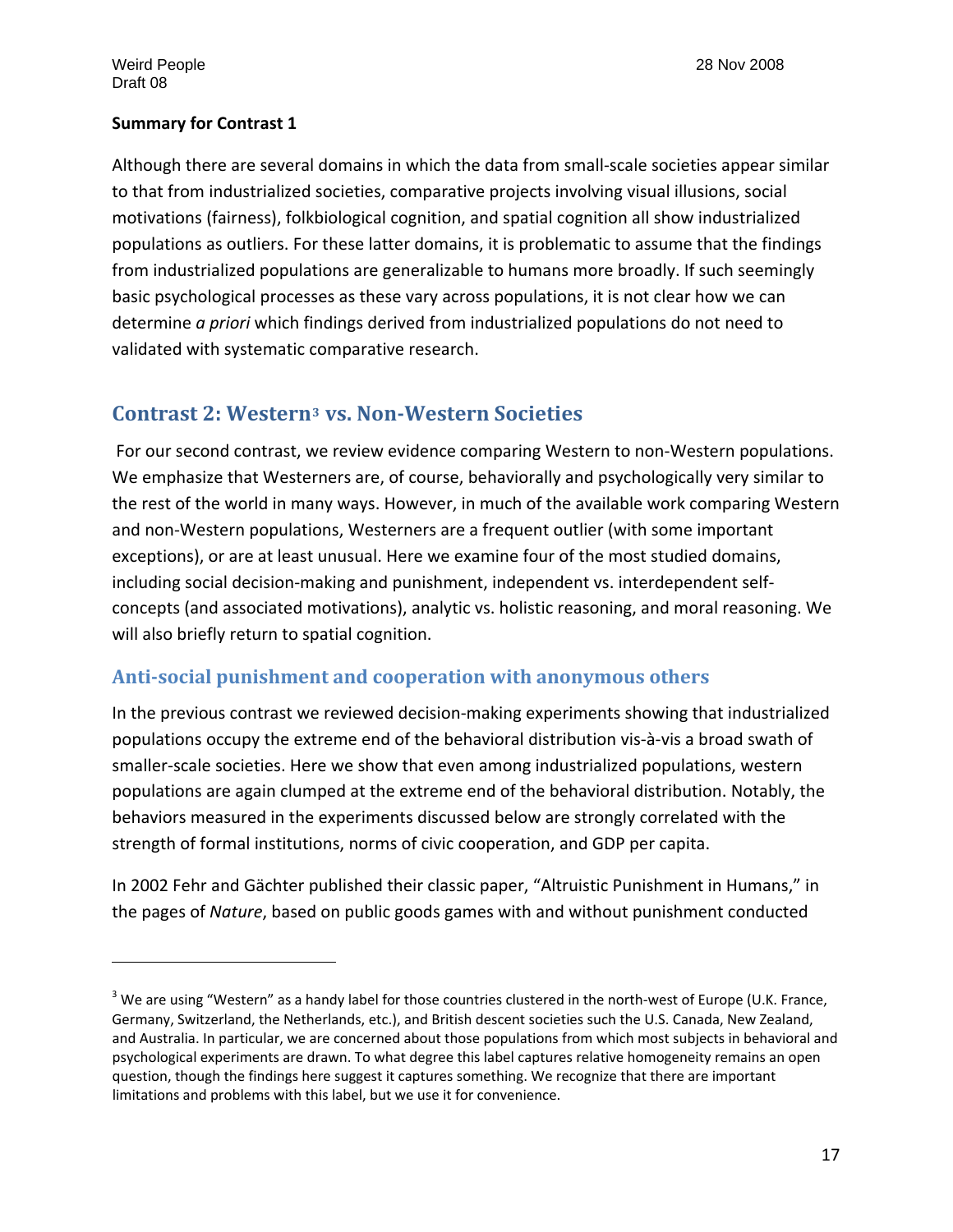with undergraduates at the University of Zurich (also see E. Fehr & Gachter 2000 for repeated games). The paper demonstrated that adding the possibility of punishment to a cooperative dilemma dramatically altered the outcome from a gradual slide towards little cooperation (and rampant free-riding) to a steady increase towards stable cooperation. Enough subjects were willing to punish non-cooperators at a cost to themselves to shift the balance from free-riding to cooperation.

To examine the generalizability of these results, which many took to be a feature of our species, Herrmann, Thoni and Gächter (2008) conducted systematic comparable experiments among undergraduates from a diverse swath of industrialized nations, including Oman, Greece, Saudi Arabia, Belarus, Turkey and Korea. In these repeated public good games, subjects played with the same four partners for 10 rounds and could contribute during each round to a group project. All contributions to the group project were multiplied by 1.6 and distributed equally among all four partners. Players could also pay to punish other players by taking money away from them. For each dollar paid to punish someone, the punishee lost three dollars.

In about half of these samples, Gächter's team found something not observed beyond a trivial degree in Western subjects (see Figure 4): many subjects engaged in *anti*‐social punishment; that is, they paid to reduce the earning of "overly" cooperative individuals (those who contributed more than the punisher). The effect of this behavior on levels of cooperation was dramatic, completely compensating for the cooperation‐inducing effects of punishment in the Zurich experiment. Possibilities for altruistic punishment do not generate high levels of cooperation in these populations. Meanwhile, participants from a number of Western countries, such as the U.S., U.K, and Australia, behaved like the original Zurich students. Thus, it appears that the Zurich sample is fine for generalizing to the patterns of other Western samples (as well as the Chinese sample), but such findings cannot be readily extended beyond this.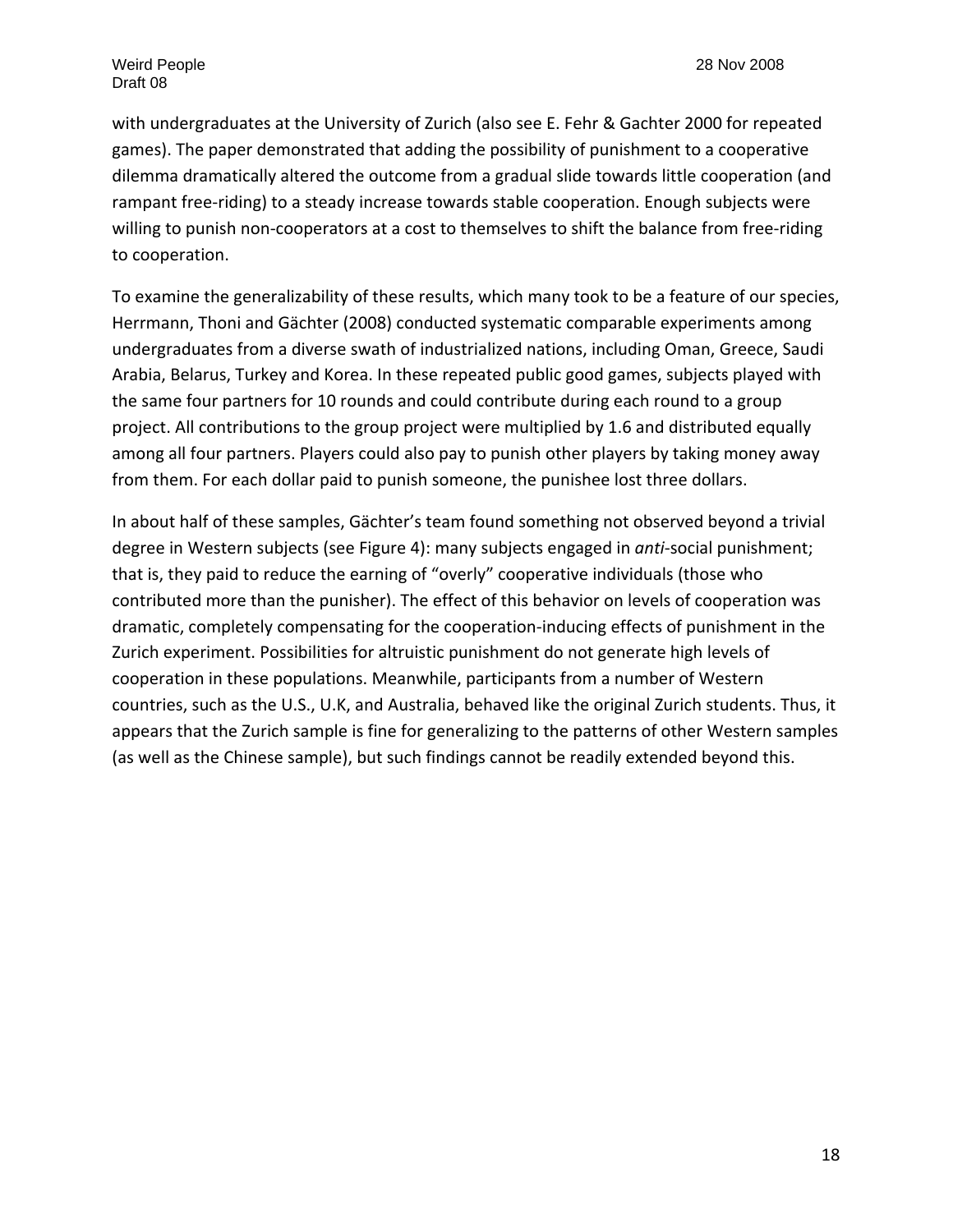

Fig. 4. Mean punishment expenditures from each sample for a given deviation from the punisher's contribution to the public good. The deviations of the punished subject's contribution from the punisher's contribution are grouped into five intervals, where [-20,-11] ([-10,-1]) indicates that the punished subjects contributed between 11 and 20 less than the punishing subject; [0] indicates that the punished subject contributed exactly the same amount as the punishing subject and [1,10] ([11,20]] indicates that the punished subject contributed between 1 and 10 (11 and 20) more than the punishing subject. **Adapted from Herrmann et. al. (2008).** 

# **Independent and Interdependent SelfConcepts**

Much psychological research has explored the nature of people's self‐concepts. Self‐concepts are important as they organize the information that people have about themselves, direct attention to information that is perceived to be relevant, shape motivations, influence how people appraise situations that influence their emotional experiences, and guide their choices of relationship partners. In a seminal paper Markus and Kitayama (1991) posited that the self‐ concept can take on one of two forms along a continuum, with the exemplars termed independent and interdependent self‐views. Do people conceive of themselves primarily as self-contained individuals, understanding themselves as autonomous agents that consist largely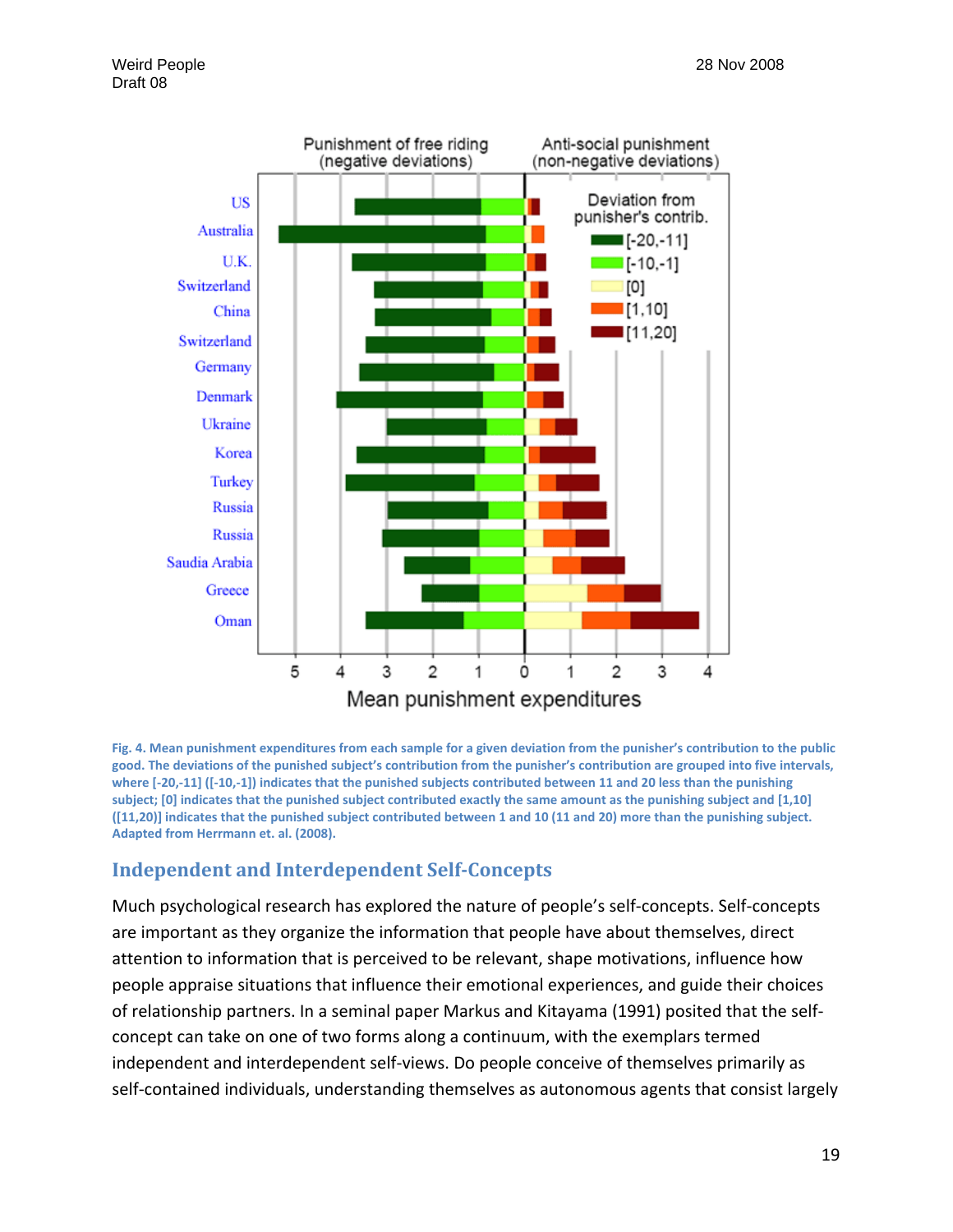of component parts, such as their attitudes, personality traits, and abilities? Or do they conceive of themselves as interpersonal beings intertwined with one another in social webs, with incumbent role-based obligations towards others within those networks? The extent to which people perceive themselves in ways similar to these independent or interdependent selfviews has significant consequences for a variety of emotions, cognitions, and motivations.

Much research has underscored how Westerners have more independent views of self than non‐Westerners. For example, research using the Twenty Statements Test (Kuhn & McPartland 1954) reveals that people from Western populations (e.g., Australians, Americans, Canadians, Swedes) are far more likely to understand their selves in terms of internal psychological characteristics, such as their personality traits and attitudes, and are less likely to understand them in terms of roles and relationships, than are people from non‐Western populations, such as Native Americans, Cook Islanders, Massai, Samburu, Malaysians, and East Asians (for a review see Heine 2008). Studies using other measures (G. Hofstede 1980, Morling & Lamoresux in press, Oyserman, Coon, & Kemmelmeier 2002) provide convergent evidence that Westerners tend to have more independent, and less interdependent, self‐concepts than those of many other populations. Recent evidence indicates that Russian university students are more interdependent than their American counterparts in both explicit and implicit measures of self‐ construal (Grossman 2008). These data converge with much ethnographic observation, in particular Geertz's (1974: 16) claim that the Western self is, "however incorrigible it may seem to us, a rather peculiar idea within the context of the world cultures."

There are numerous psychological patterns associated with self‐concepts. For example, people with independent self-concepts (and people from individualistic cultures, more generally) are more likely to demonstrate (1) positively biased views of themselves, (2) tendencies to base long-term relationships more on feelings of romantic love, (3) a heightened valuation of personal choice, and (4) an increased motivation to "stand out" rather than to "fit in." Each of these represents significant research enterprises within psychology, and we discuss them in turn.

#### **Positive SelfViews**

Perhaps the most widely endorsed assumption regarding the self is that people are motivated to view themselves positively. Brown (1986) famously declared this motivation to maintain high self-esteem an "urge so deeply human, we can hardly imagine its absence" (p. 534). The strength of this motivation has been perhaps most clearly documented by assessing the ways that people go about exaggerating the positivity of their self‐views by engaging in self‐serving biases, in which people view themselves more positively than objective benchmarks would justify. For example, in one study, ninety-four percent of American college professors rated themselves as a better‐than‐average professors (Cross 1977). However, meta‐analyses reveals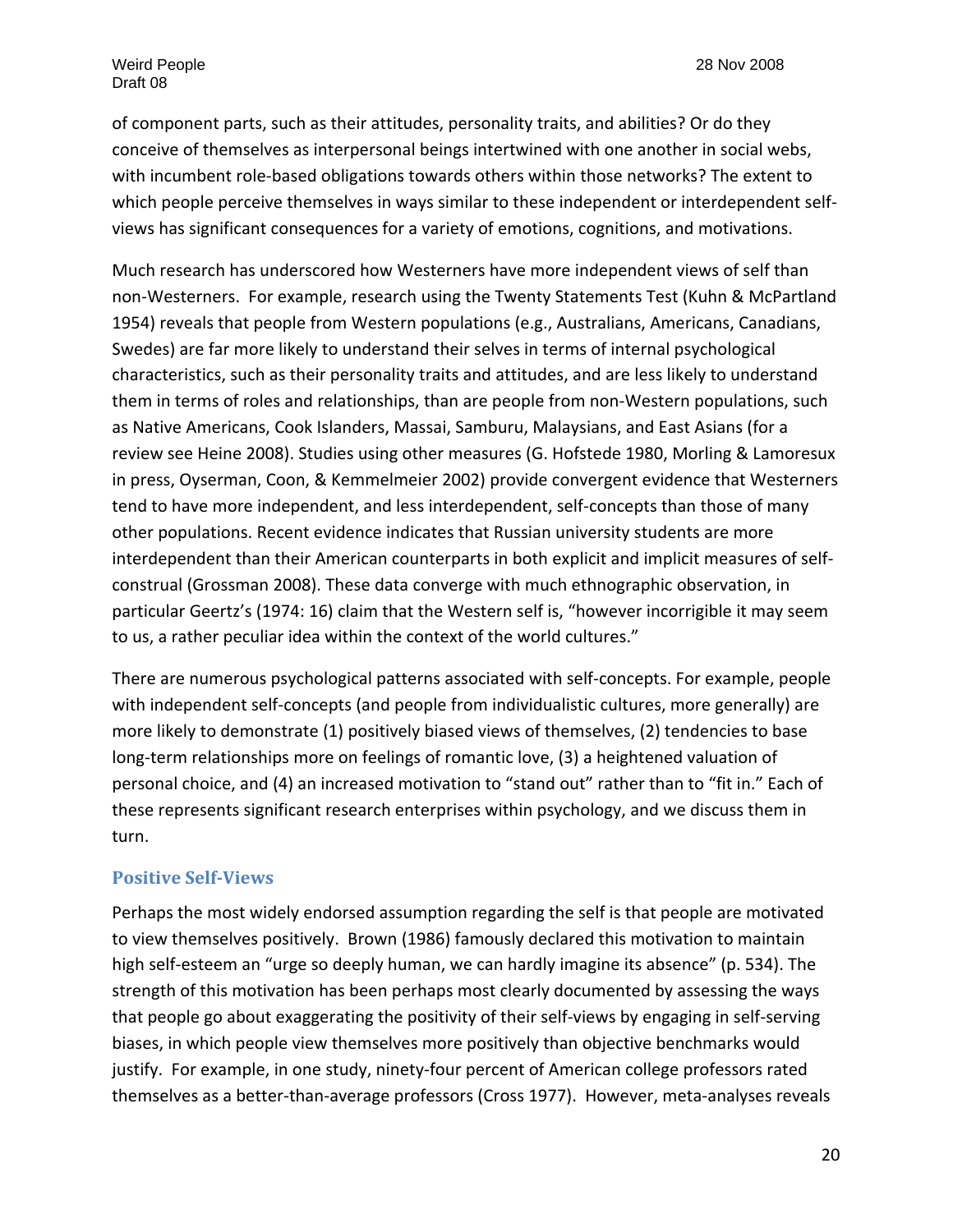that these self‐serving biases tend to be far more pronounced in Western populations than in non‐Western ones (Heine & Hamamura 2007, Mezulis 2004); for example, Mexicans (Tropp & Wright 2003), Native Americans (Fryberg & Markus 2003), Chileans (Heine & Raineri, in press), and Fijians (Rennie & Dunne 1994) score much lower on various measures of positive self‐views than do Westerners (although there are some exceptions to this general pattern; Harrington & Liu, 2002). Indeed, in some cultural contexts, most notably East Asian ones, evidence for self‐ serving biases tends to be null, or in some cases, there are significant reversals, with East Asians demonstrating self‐effacing biases (Heine & Hamamura 2007). The sharp self‐enhancing tendencies of Westerners are not as pronounced as in much of the rest of world, though self‐ enhancement has long been discussed as if it were a fundamental aspect of universal human psychology (e.g., Rogers 1951, Tesser 1988).

#### **Romantic Love as a Basis of Marriage**

While feelings of romantic love appear to be universally experienced (see meta‐analysis of ethnographies by Jankowiak & Fischer 1992), romantic love as the basis of a marriage is not universally recognized. Marriages are less likely to be based on romantic love (i.e., they are arranged by other family members) in "collectivistic" societies where extended family ties are stronger (see meta‐analysis by G. R. Lee & Stone 1980); in the absence of family and social pressures, apparently romantic love becomes more important to hold the relationship together. In one international survey of students from India, Pakistan, Thailand, United States, England, Japan, Philippines, Mexico, Brazil, Hong Kong, Australia, the vast majority of university students from Western countries (as well as Hong Kong) said that they would *not* marry someone unless they loved them, whereas students from most of the non-Western populations that were studied were more likely to entertain the possibility of marriage preceding love (R. Levine, Sato, Hashimoto, & Verma 1995). Ironically, the greater emphasis on romantic love in marriages in Western cultures is paralleled by a higher divorce rate (United Nations Statistics Division, 2004). Marriages which are largely based on romance in Western cultures appear to exist in more conditional and tenuous terms than they do in cultures where the marriages are not founded on feelings of romantic love. Much psychological research on relationships has attended to the loss of love, and dissolution of, long‐term relationships (e.g., Gottman 1993, Rusbult 1983).

#### **Personal Choice**

Psychology has long been fascinated with how people assert agency by making choices (Bandura 1982, Kahneman & Tversky 2000, B. Schwartz 2004), and has explored the efforts that people go through to ensure that their actions feel freely chosen and that their choices are sensible. However, there is considerable variation across populations in the extent that people value choice and the range of behaviors over which they feel that they are making choices. For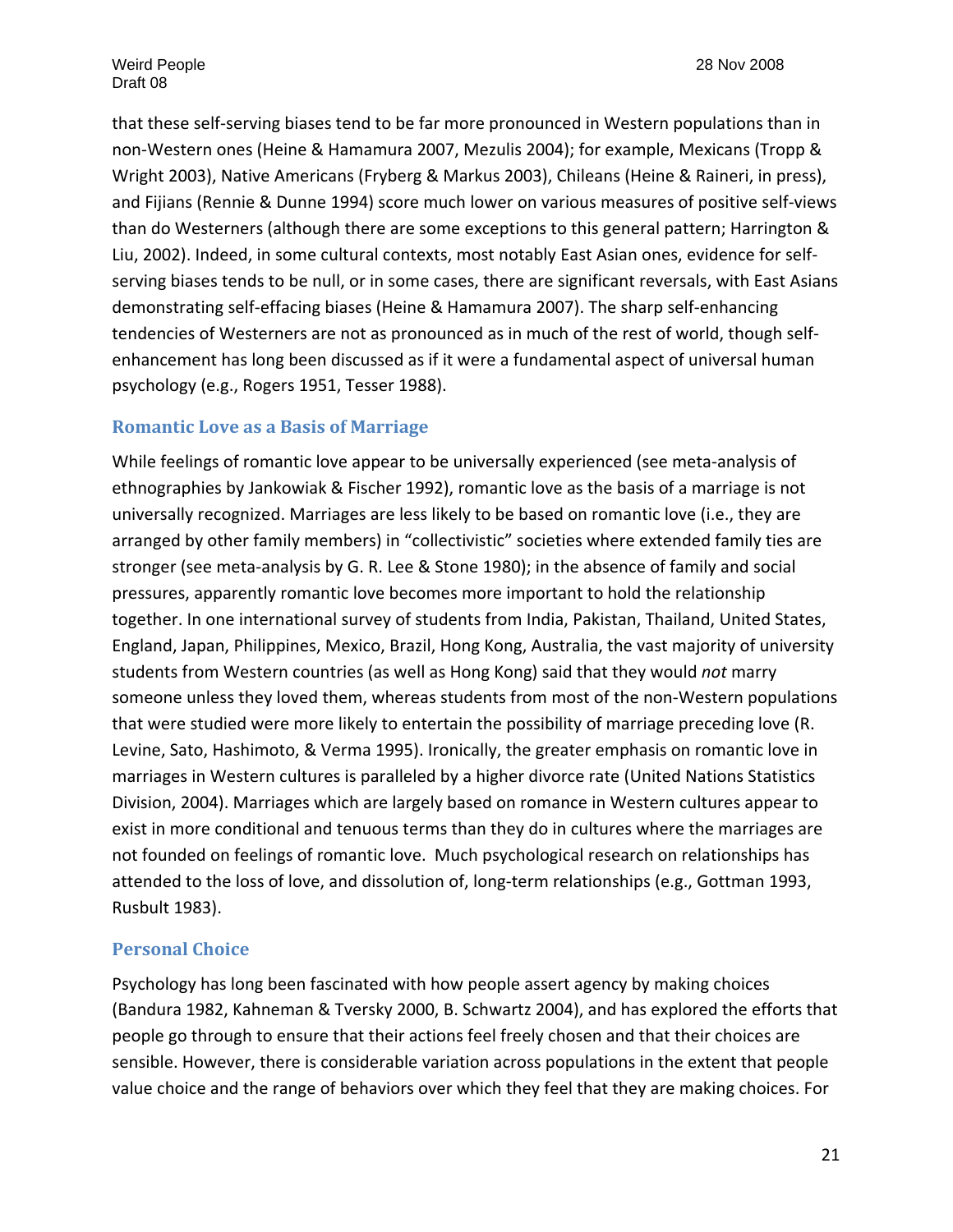example, one study found that European‐American children preferred working on a task, worked on it longer, and performed better on it, if they had made some superficial choices regarding the task than if others made the same choices for them; in contrast, Asian‐American children were equally motivated by the task if a trusted other made the same choices for them or if they had made the choices themselves (Iyengar & Lepper 1999). Another study found that Indian participants were slower at making choices, and were less likely to make choices consistent with their personal preferences, than were Americans (Savani, Markus, & Conner in press). Surveys conducted at bank branches in countries in Argentina, Brazil, Mexico, Philippines, Singapore, Taiwan, and the United States found that Americans were more likely to perceive having more choice at their jobs than those from the other countries (Iyengar & DeVoe 2003). A large-scale value survey administered in over 40 countries from around the world found, in general, that feelings of free choice in one's life was considerably higher in Western nations (e.g., Finland, the US, and Northern Ireland) than in various non‐Western nations (e.g., Turkey, Japan, and Belarus: Inglehart et al. 1998). This research reveals that perceptions of choice are experienced less often, and are a lesser concern, among those from non‐Western cultures compared with Westerners.

#### **Motivations to Conform**

Many studies have explored whether motivations to conform are similar across populations employing an experimental procedure developed by Asch (1951, R. Bond, & Smith, P. B. 1996). In these studies, which were initially conducted with Americans, participants first heard a number of confederates making an obviously incorrect visual judgment, and then participants are given the opportunity to state their own judgment. A majority of American participants have been found to go along with the majority's incorrect judgment at least once. This research sparked much interest, and a meta-analysis of studies performed in 17 societies (R. Bond & Smith 1996), including subjects from Oceania, the Middle East, South America, Africa, South America, East Asia, Europe, and the U.S., found that motivations for conformity are weaker in Western societies then elsewhere. Other research provides convergent findings to the notion that motivations for conformity are weaker in Western contexts than in non‐Western ones. For example, Kim and Markus (1999) found that Koreans preferred objects that were more common whereas Americans showed a greater preference for objects that were more unusual.

# **Analytic vs. Holistic Reasoning**

Variation in favored modes of reasoning has been compared across several populations. Most of the research has contrasted Western (American, Canadian, West European) and East Asian (Chinese, Japanese, Korean) populations with regard to their relative reliance on what is known as holistic vs. analytic reasoning (R. E. Nisbett 2003, K. Peng & Nisbett 1999). However, growing evidence from other non‐Western populations point to a divide between Western nations and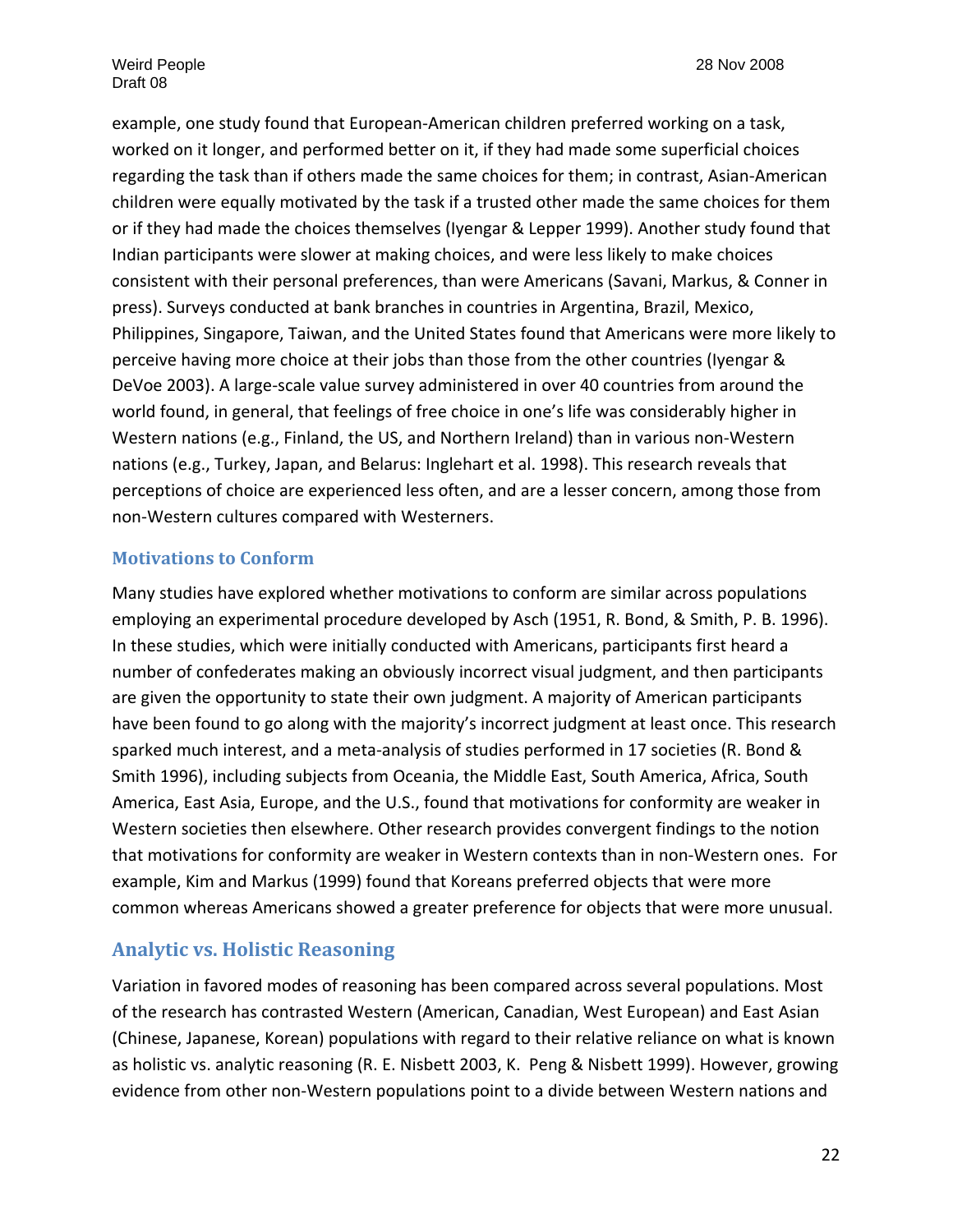everyone else, including groups as diverse as Arab, Malaysian, and Russians (see Norenzayan, Choi, & Peng 2007 for review), as well as subsistence farmers and sedentary foragers (Norenzayan, Henrich, & McElreath n.d., Witkin & Berry 1975), rather than an East‐West divide. Holistic thought involves an orientation to the context or field as a whole, including attention to relationships between a focal object and the field, and a preference for explaining and predicting events on the basis of such relationships. Analytic thought involves a detachment of the object from its context, a tendency to focus on attributes of the object, and a preference for using rules about the categories to explain and predict the object's behavior. This distinction between habits of thought rests on a theoretical partition made in psychology between two reasoning systems. One system is relatively associative, and its computations reflect similarity and contiguity (i.e., whether two stimuli share perceptual resemblance and co-occur in time); the other system relies on more abstract, symbolic representational systems, and its computations are a reflection of rule structure (e.g., Neisser 1963, Sloman 1996).

Although both systems of thought are in principle cognitively available to all normal adults, different environments, experiences, and cultural routines may encourage reliance on one system at the expense of another, giving rise to systematic population differences in the use of these different cognitive strategies to solve identical problems. There is growing evidence that a key factor in giving rise to analytic vs. holistic cognition is the different self‐construals prevalent across cultures. First, independent self‐construal primes facilitate analytic processing, whereas interdependent primes facilitate holistic processing (Oyserman & Lee 2008). Second, geographic regions with greater prevalence of independent self‐construals show more holistic processing, as can be seen in comparisons of Northern and Southern Italians, Hokkaido Japanese and mainland Japanese, and Western and Eastern Europeans (Varnum, Grossman, Kitayama, & Nisbett 2008).

Furthermore, the analytic approach is culturally more valued in Western contexts, whereas the holistic approach is more valued in East Asian contexts, leading to normative judgments about cognitive strategies that differ across the respective populations (e.g., Buchtel & Norenzayan, in press). Below we highlight some findings from this research showing that, compared to diverse populations of non‐westerners, Westerners (1) attend more to objects than fields, (2) explain behavior in more decontextualized terms, (3) rely more on rules rather than similarity relations to classify objects, and (4) rely less on dialectical and intuitive reasoning compared to logical reasoning (for further discussion of the cross-cultural evidence R. E. Nisbett 2003, Norenzayan et al. 2007).

#### **Westerners attend more to objects than fields.**

Using evidence derived mostly from the Rod and Frame Test and Embedded Figures Test, Witkin and Berry (1975) summarize a wide range of evidence from work with migratory and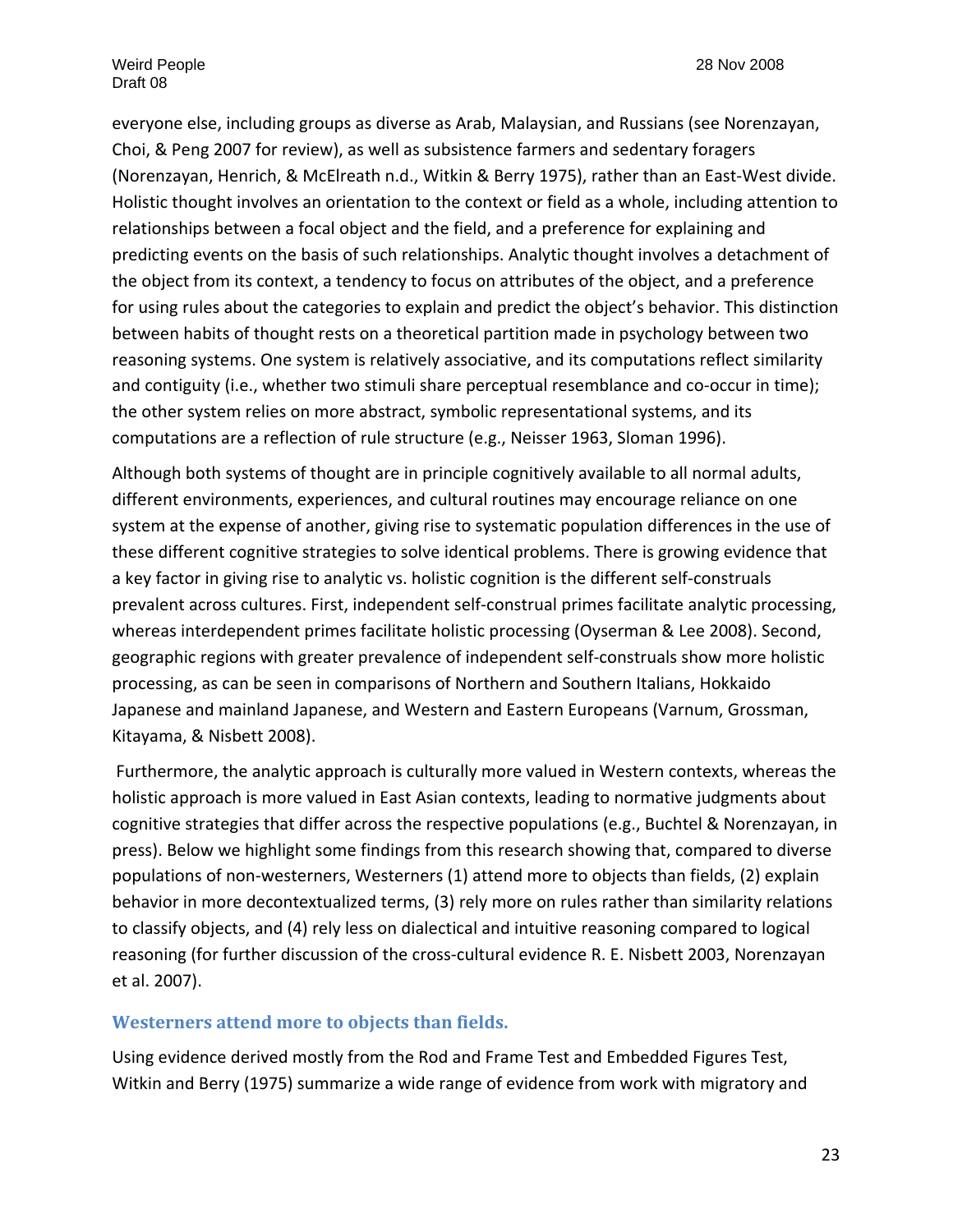sedentary foraging populations (Arctic, Australia and Africa), sedentary agriculturalists, and industrialized westerners. Only Westerners and migratory foragers consistently emerged at the field independent end of the spectrum.

Recent work among East Asians (Ji, Nisbett, & Zhang 2004) in industrialized societies using the Rod and Frame Test again shows Westerners at the field independent end of the spectrum, compared to East Asians. Research using the embedded figure test among Americans, Germans, Malaysians, and Russians (Kuhnen et al. 2001) finds both Americans and Germans to be field independent (and indistinguishable) compared to the more field dependent Malays and Russians (who were indistinguishable). On a variety of cognitive measures, Russian university students were more holistic than American students (Grossman 2008). Testing Canadian, Chinese, and Arabs on the Group Embedded Figures Test, Norenzayan et al (2008) found that Canadians showed less field‐dependent processing than the Chinese, who in turn were less field-dependent than the Arabs. See also Zebian and Denny (2001)..

East Asians' recall for focal objects is worse than Americans if the background has been switched (Masuda & Nisbett 2001), indicating that they are attending to the field more. This difference in attention has also been found in saccadic eye-movements as measured with eyetrackers. Americans gaze at focal objects longer than East Asians, who in turn gaze at the background more than Americans (Chua, Boland, & Nisbett 2005).

#### **Westerners explain behavior in decontextualized terms**

If Westerners are more inclined to decontextualize objects, it follows that Westerners would be inclined to explain behavior by exclusive reference to properties of the person. A number of classic studies, (initially conducted with Western participants), found that people tend to make strong attributions about a person's disposition, even when there are compelling situational constraints available (Jones & Harris 1967, Ross, Amabile, & Steinmetz 1977)). This tendency to ignore situational information in favor of personality information is so commonly observed among typical subjects—it has been dubbed the "fundamental attribution error" (Ross et al. 1977).

However, consistent with much ethnography in non‐Western cultures (e.g., Geertz 1975), experimental cross cultural work demonstrates stark differences in how people make sense of other's behaviors. While Americans attend to dispositions at the expense of situations (Gilbert & Malone 1995), East Asians are more likely to infer that behaviors are strongly controlled by the situation (Miyamoto & Kitayama 2002, Morris & Peng 1994, Norenzayan, Choi, & Nisbett 2002, Van Boven, Kamada, & Gilovich 1999), particularly when situational information is made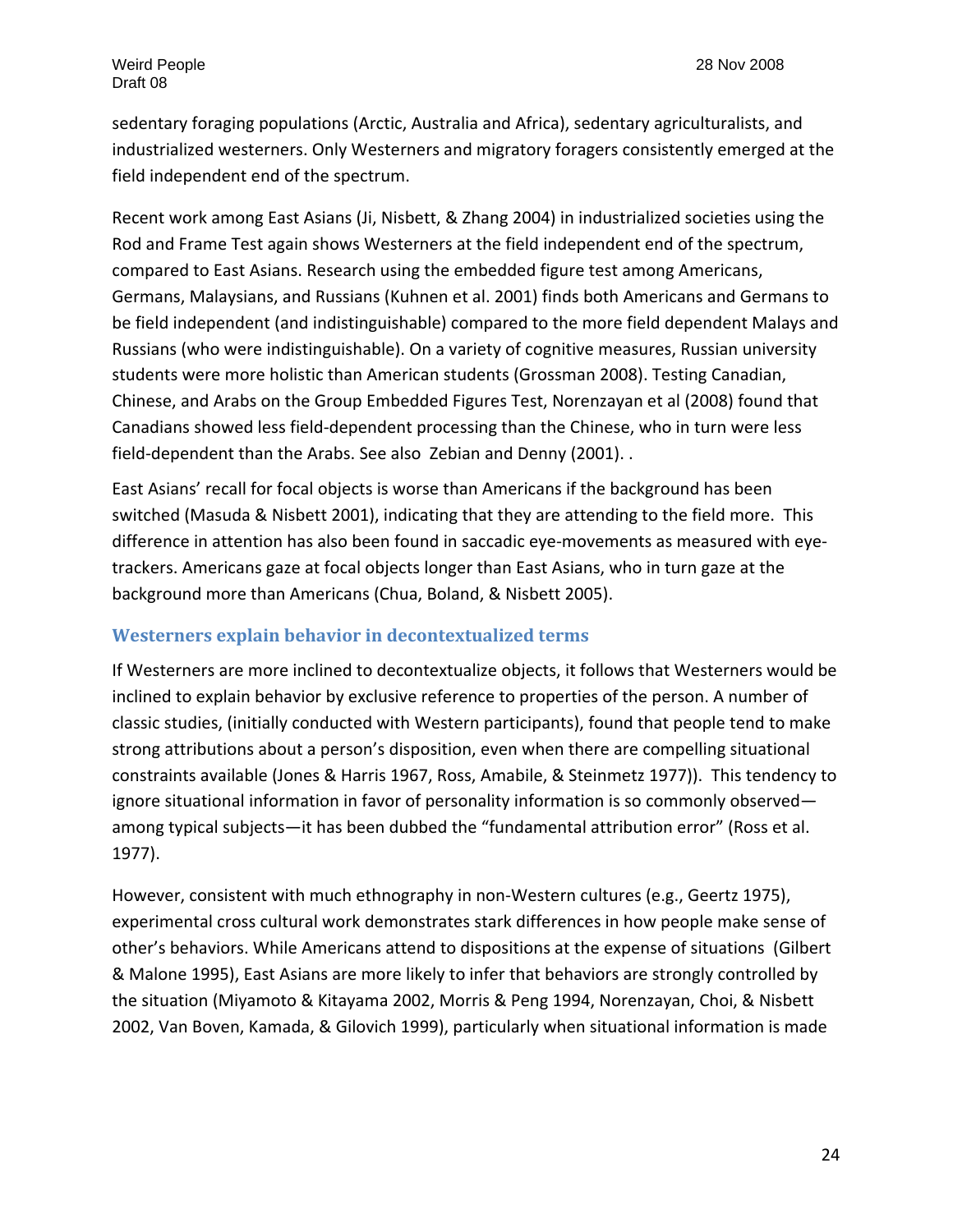salient (Choi & Nisbett 1998).<sup>[4](#page-24-0)</sup> Recently Grossman (2008) found that Russians also show less dispositional bias than Americans. In sum, the fundamental attribution error does not appear to be all that fundamental, and instead may represent a population‐specific peculiarity.

Recently, in an investigation of people's lay beliefs about personality across eight populations, Church et al. (2006) found that people from Western populations (i.e., American and Euro‐ Australian) strongly endorsed the notions that traits remain stable over time and predict behavior over many situations, while those from non‐Western populations (i.e., Asian‐ Australian, Chinese‐Malaysian, Filipino, Japanese, Mexican, and Malay) more strongly endorsed contextual beliefs about personality, such as ideas that traits do not describe a person as well as roles or duties, and that trait‐related behavior changes from situation to situation. These patterns are consistent with earlier work comparing Euro-Americans with Hindu Indians (see Shweder and Bourne (1982) and Miller (1984)).

# **Westerners rely on rules rather than similarity relations to group objects and reason about arguments.**

In one set of experiments Chinese subjects were more likely to group together objects which shared a functional (e.g., pencil-notebook) or contextual (e.g., sky-sunshine) relationship while Americans were more likely to group objects together if they belonged to the same category defined by a simple rule (e.g., notebook‐magazine) (Ji et al. 2004). Similarly, work in the mid‐ twentieth century shows that Russian peasants showed strong tendencies to group objects according to their practical functions (Luria 1976). Even today, Grossman (2008) found Russian students were more likely to group objects according to functional and thematic relations compared to American students. This appears widespread, as Norenzayan et. al. (n.d.) examined classification among the Mapuche and Sangu subsistence farmers in Chile and Tanzania, respectively, and found that their classification resembled the Chinese pattern, although it was more exaggerated towards holistic reasoning.

In a similar vein, research with East Asians found they were more likely to group objects if they shared a strong family resemblance structure, whereas Americans were more likely to group the same objects if they could be assigned to that group on the basis of a deterministic rule (Norenzayan, Smith, Kim, & Nisbett 2002). When those results are compared to Uskul and colleagues (Uskul, Kitayama, & Nisbett 2008) findings from herders, fishermen, and farmers living on the northeast coast of Turkey, it is evident that European Americans are again a clear outlier sample (Figure 5).

<span id="page-24-0"></span> $<sup>4</sup>$  See also Knowles et. al. (2001); but, for contrary findings see Lieberman, Jarcho, & Obayashi (2005).</sup>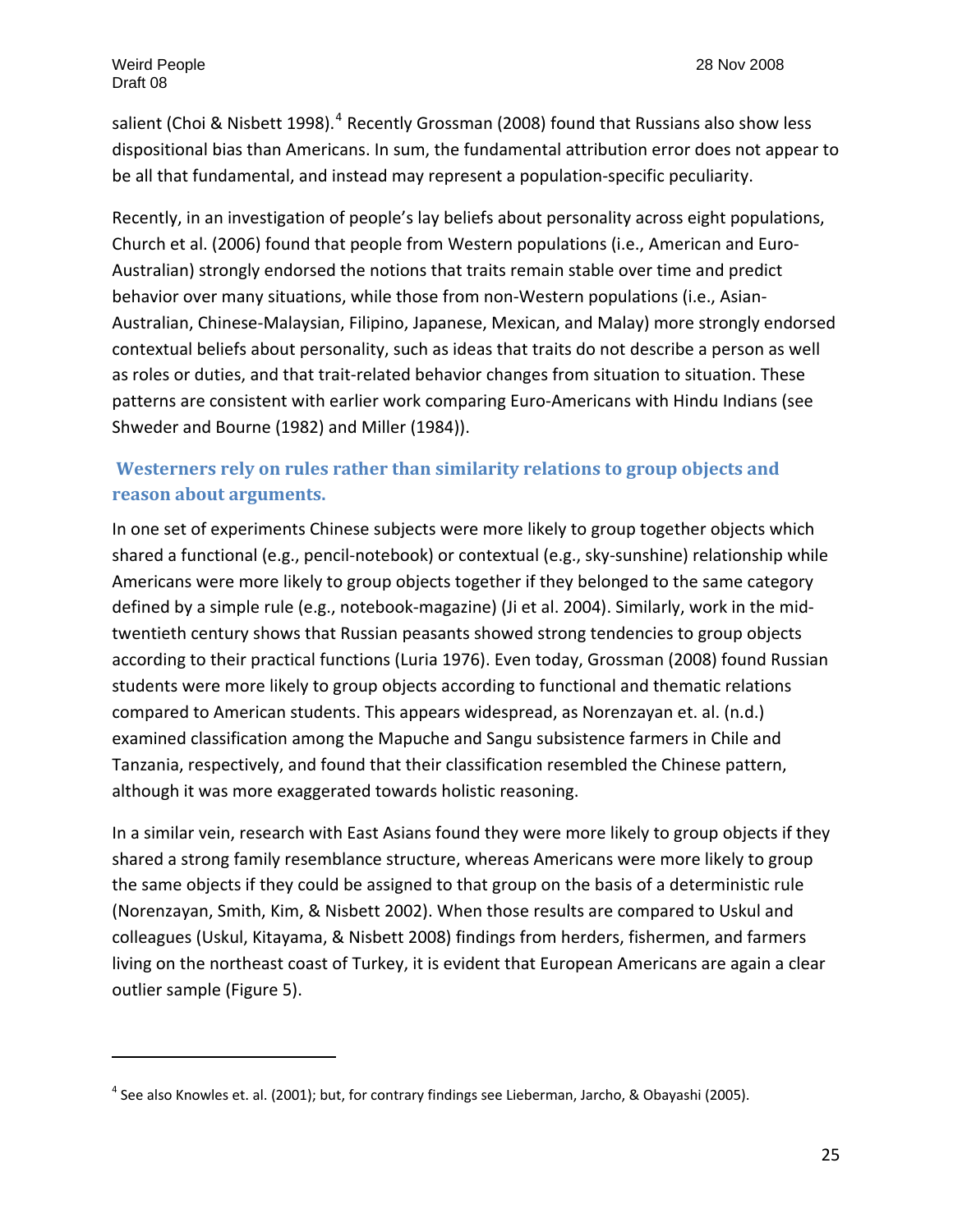

Fig. 5. Relative dominance of rule-based versus family resemblance-based judgments of categories for the same cognitive task. European American, Asian American, and East Asian university students were tested by Norenzayan et al, 2002; the herders, fishermen, and farmers were tested on Turkey's Black Sea coast by Uskul et al, 2008. Positive scores indicate a relative bias towards rule-based judgments, whereas negative scores indicate a relative bias towards a family-resemblance based judgments. It can be seen that European American university students show the most pronounced bias towards rulebased judgments, and are outliers in terms of absolute deviation from zero. Adapted from Norenzayan et al, 2002, and Uskul **et al 2008.** 

Experimental work has revealed a "belief bias" in deductive reasoning: more plausible conclusions are judged as more logically valid than less plausible ones (Sloman 1996). In one study, Norenzayan et al. (2002) found that the belief bias was greater for Koreans than for Americans for equally valid arguments. In comparing the belief bias among Arabs, Euro Canadians and Chinese, Arabs showed the strongest bias, followed by Chinese. Euro Canadians showed this bias the least (Norenzayan et al. 2007).

In summary, a large body of evidence shows that the habitual use of what are considered "basic" cognitive processes, including those involved in attention, perception, categorization, deductive reasoning, and social inference, vary systematically across social groups in predictable ways, highlighting the difference between the West and Rest. We emphasize the Westerners are not completely unique in their cognitive styles. It may be that they share some cognitive patterns with nomadic foragers and herders (Uskul et al. 2008, Witkin & Berry 1975). However it is evident that generalizing from Western samples to humanity regarding such basic cognitive processes is highly problematic.

# **Moral Reasoning**

One central concern in the developmental literature has been the way people acquire the cognitive foundations of moral reasoning. The most influential approach to the development of moral reasoning has been Kohlberg's (1971, 1976, 1981) framework, in which people's abilities to reason morally are seen to hinge on cognitive abilities that develop as individuals mature.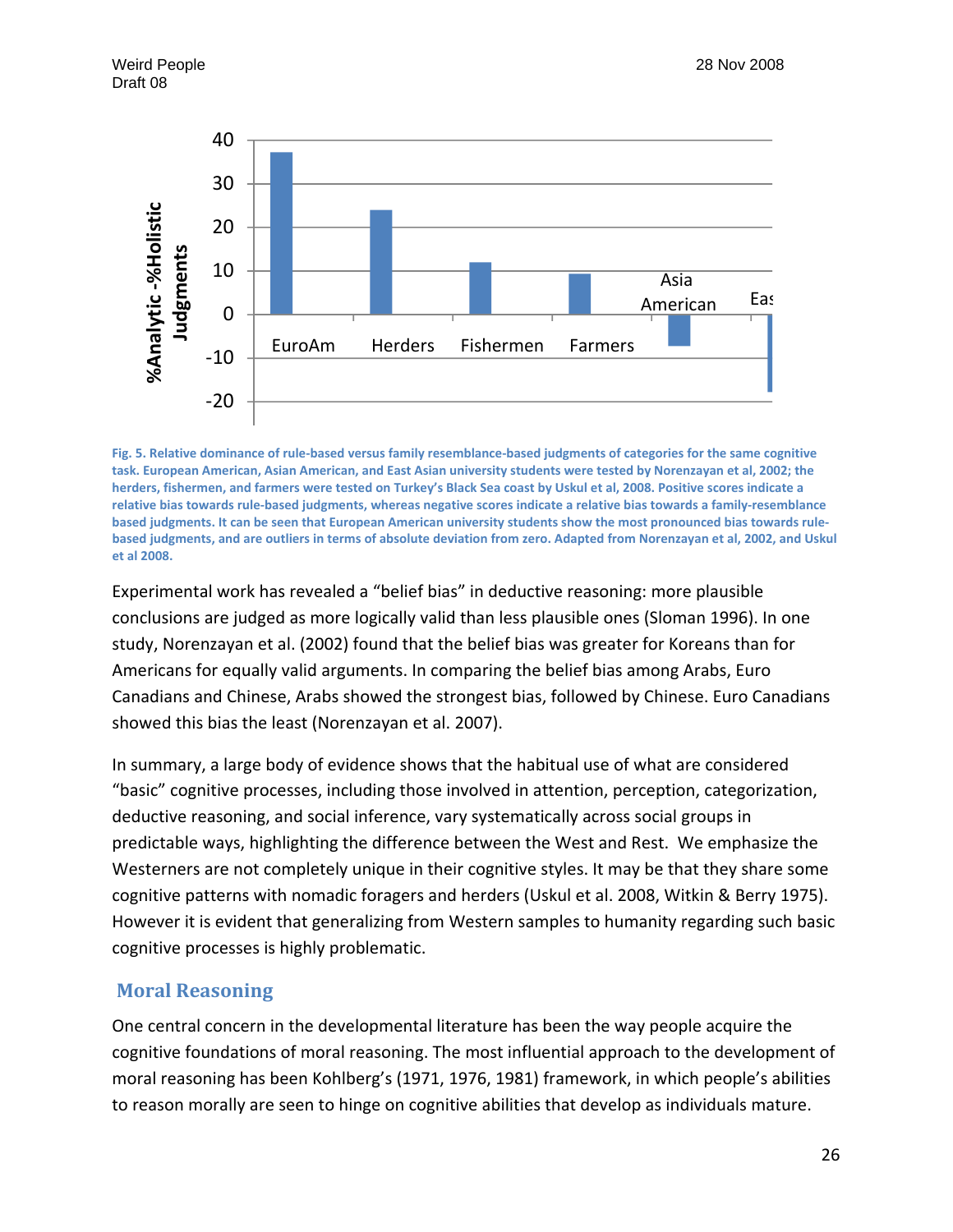Kohlberg proposed that people progressed through the same three levels: (1) young children start out at a pre‐conventional level and view what is right or wrong based on the physical or hedonistic consequences of their actions; 2) children then progress to a conventional level where moral behavior is perceived to be that which maintains the social order of their group; and 3) some people finally progress further to a post-conventional level and view what is right and wrong on the basis of abstract ethical principles regarding justice and individual rights—the moral code inherent in the US Constitution.

While all of Kohlberg's levels are commonly found in WEIRD populations, much subsequent research has revealed scant evidence for post‐conventional moral reasoning in many other populations. One meta‐analysis of research carried out with data from 27 countries found consistent evidence for post‐conventional moral reasoning in all the Western urbanized samples, yet found no evidence for this type of reasoning in small-scale societies (Snarey 1985). Furthermore, it is not just that formal education is necessary to achieve Kohlberg's post‐ conventional level. Some highly educated non‐Western populations do not show this post‐ conventional reasoning. At Kuwait University, for example, faculty members score lower on Kohlberg's schemes than the typical norms for Western adults, and the elder faculty there scored no higher than the younger ones, contrary to Western patterns (Al-Shehab 2002, Miller, Bersoff, & Harwood 1990).

Research in moral psychology also indicates that non‐Western adults and Western religious conservatives rely on a wider range of moral principles than a morality of justice (Baek 2002, Haidt & Graham 2007, Haidt, Koller, & Dias 1993, e.g., Miller & Bersoff 1992). Shweder, Much, Mahapatra, and Park (1997) proposed that in addition to a dominant justice-based morality, which they termed an ethic of autonomy, there are two other ethics that are commonly found outside the West: an ethic of communion, in which morality derives from the fulfillment of interpersonal obligations, and an ethic of divinity in which moral decisions are based on the fit with a perceived natural order (for a further elaboration of alternative moral foundations see Haidt & Graham 2007). In sum, the high‐SES, secular Western students that have been the primary target of study thus far appear unusual in a global context, based on their peculiar reliance on a single foundation for moral reasoning (based on justice and individual rights).

#### **Other Differences**

With reference to the spatial reasoning patterns discussed above, emerging evidence is suggesting that a geocentric bias (a type of allocentric bias) may be much more widespread than previously thought – indeed, it may be the common pattern outside of the West (even among non‐Western speakers of languages which make regular use of egocentric linguistic markers). Comparative research contrasting children and adults in Geneva with samples in Indonesia, Nepal, and rural and urban India have found the typical geocentric reasoning pattern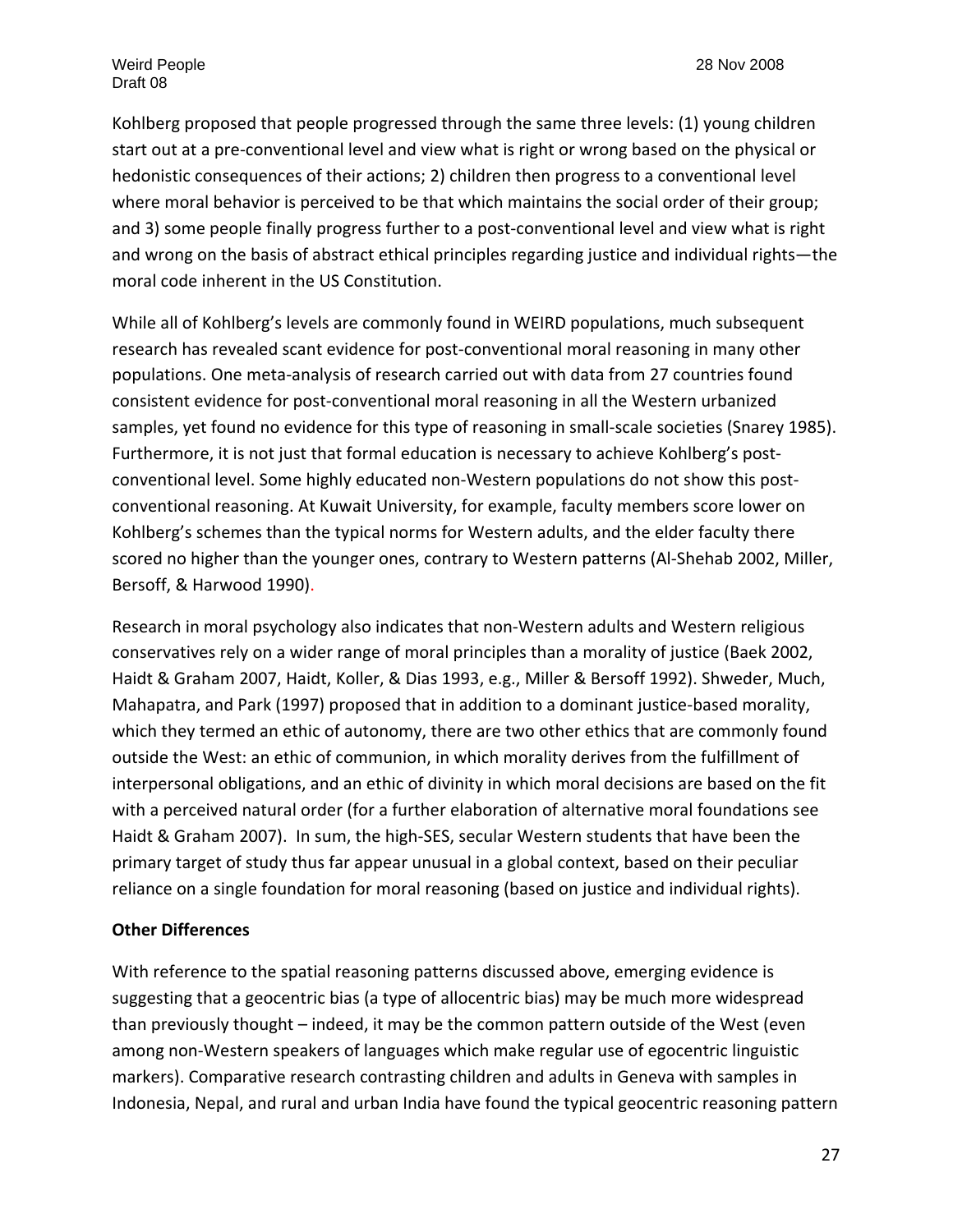in all of these populations except for the Geneva samples (Dasen, Mishra, Niraula, & Wassmann 2006). While many of these population‐level differences are pronounced, more research is needed before we can assess whether the geocentric pattern is common across a broader swath of humanity.

There are many other psychological phenomena which have been shown to differ between Western samples and certain non‐Western ones; however, at present a sufficient number of diverse populations have not yet been studied to allow us to assess whether the non‐Western findings generalize broadly to other samples. For example, compared with Westerners, non‐ Westerners may (1) view enemies as a natural and important aspect of relationships (Adams 2005), (2) prefer lower to higher arousal positive affective states (Tsai 2007), (3) be less egocentric in their perspective‐taking (Cohen, Hoshino‐Browne, & Leung 2007, Wu & Keysar 2007), (4) have weaker motivations for consistency (Kanagawa, Cross, & Markus 2001, Suh 2002), (5) be less prone to social loafing (Earley 1993), and (6) have more pronounced avoidance motivations (Elliot, Chirkov, Kim, & Sheldon 2001, A. Y. Lee, Aaker, & Gardner 2000). Data from a broader spectrum of samples are needed before any of these other core domains could be added to the list that distinguishes the West from the rest.

#### **Similarities Between Western and NonWestern Societies**

We expect that if more large-scale comparative studies of Western and non-Western populations were conducted, they would often reveal similarities in psychological processes. However, given the relative ease of conducting such studies (as compared to working in small‐ scale societies) there have been few comparative research programs that have put universality claims to the test. Here we highlight four examples of larger‐scale comparative projects that show broad and important similarities across populations.

- 1) Buss (1989) compared people from 37 (largely industrialized) populations around the world and found some striking similarities in their mate preferences. In all 37 of the populations, males ranked the physical attractiveness of their mates to be more important than did females, and in 34 of the 37 populations (the exceptions being Colombians, Spanish, and South African Zulus), females ranked the ambition and industriousness of their mates as more important than did males (but for other interpretations see Eagly & Wood 1999). Interestingly, evidence indicates a somewhat different pattern in small‐scale societies, see Marlowe (2004), Moore et al. (2006), and Pillsworth (forthcoming).
- 2) Recent efforts have taken personality instruments to university students in 51 different countries (McCrae et al. 2005). In most of these populations the same factor structure emerges that has previously been found with American samples, although note that the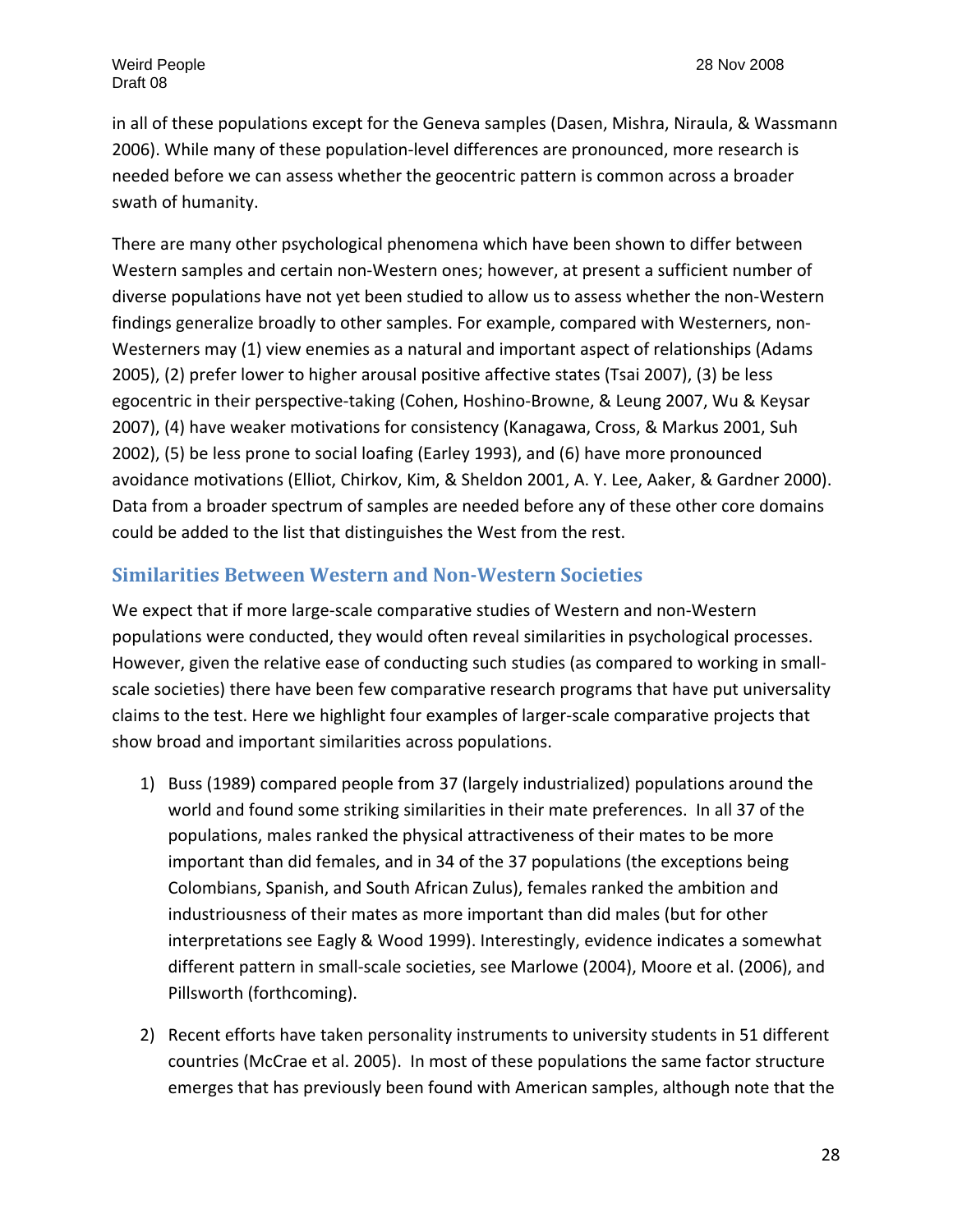factor structure was less evident in a number of developing populations (e.g., Botswana, Ethiopia, Lebanon, Malaysia, Puerto Rico, Uganda, arguably because the data quality was rather poor, suggesting that people may not have fully understood the questions. To the extent that unfamiliarity with Western measures can account for the anomalous factor structure in these populations this is good evidence that the Five Factor Model reflects the universal structure of personality (also see Allik & Mccrae 2004, Yik, Russell, Ahn, Fernandez-Dols, & Suzuki 2002).<sup>[5](#page-28-0)</sup>

- 3) Comparative research examining men's preferred waist to hip ratios in potential mates finds that men in both industrialized and developing large‐scale populations prefer a waist to hip ratio of around 0.7 (Singh 2006, Singh & Luis 1994, 2003, Swami, Neto, Tovée, & Furnham 2007). $^6$  $^6$
- 4) Research exploring the effects of reminders of death on subjects' tendencies to defend their cultural worldviews has revealed parallel findings in at least 15 countries, including non‐Western societies such as Japan, Iran, and among Australians of aboriginal descent (Pyszczynski, Greenberg, Solomon, & Maxfield 2006). However, as each study employs a different dependent measure, the magnitude of these effects across populations cannot be directly compared.

### **Summary of Contrast 2**

The above findings suggest that along a number of important dimensions, Western populations are unusual, and are frequently outliers. These domains include (1) anti‐social punishment, (2) self-concept and associated motivations, (3) analytic and holistic reasoning, and (4) moral reasoning. In each case, the early experiments done in the West were assumed to be universal. The experiments reviewed are numerous, arise from different disciplines, use diverse methods, and are often part of systematically comparable data sets created by unified projects.

<span id="page-28-0"></span><sup>&</sup>lt;sup>5</sup> The robustness of the Five Factor Model is considerably weaker when the model is derived from indigenous personality traits from other languages, although some of the five traits do still emerge (Benet‐Martinez & Waller 1995, Cheung et al. 1996, Saucier, Georgiades, Tsaousis, & Goldberg 2005).

<span id="page-28-1"></span> $6$  While these effects are fairly robust in large-scale societies, efforts to replicate these finding in various smallscale societies have failed (Marlowe & Wetsman 2001, Lawrence S. Sugiyama 2004, Yu & Shepard 1998) These failures suggest a more complicated, and context-specific, set of evolutionary hypotheses (Marlowe, Apicella, & Reed 2005, Swami & Tovée 2007).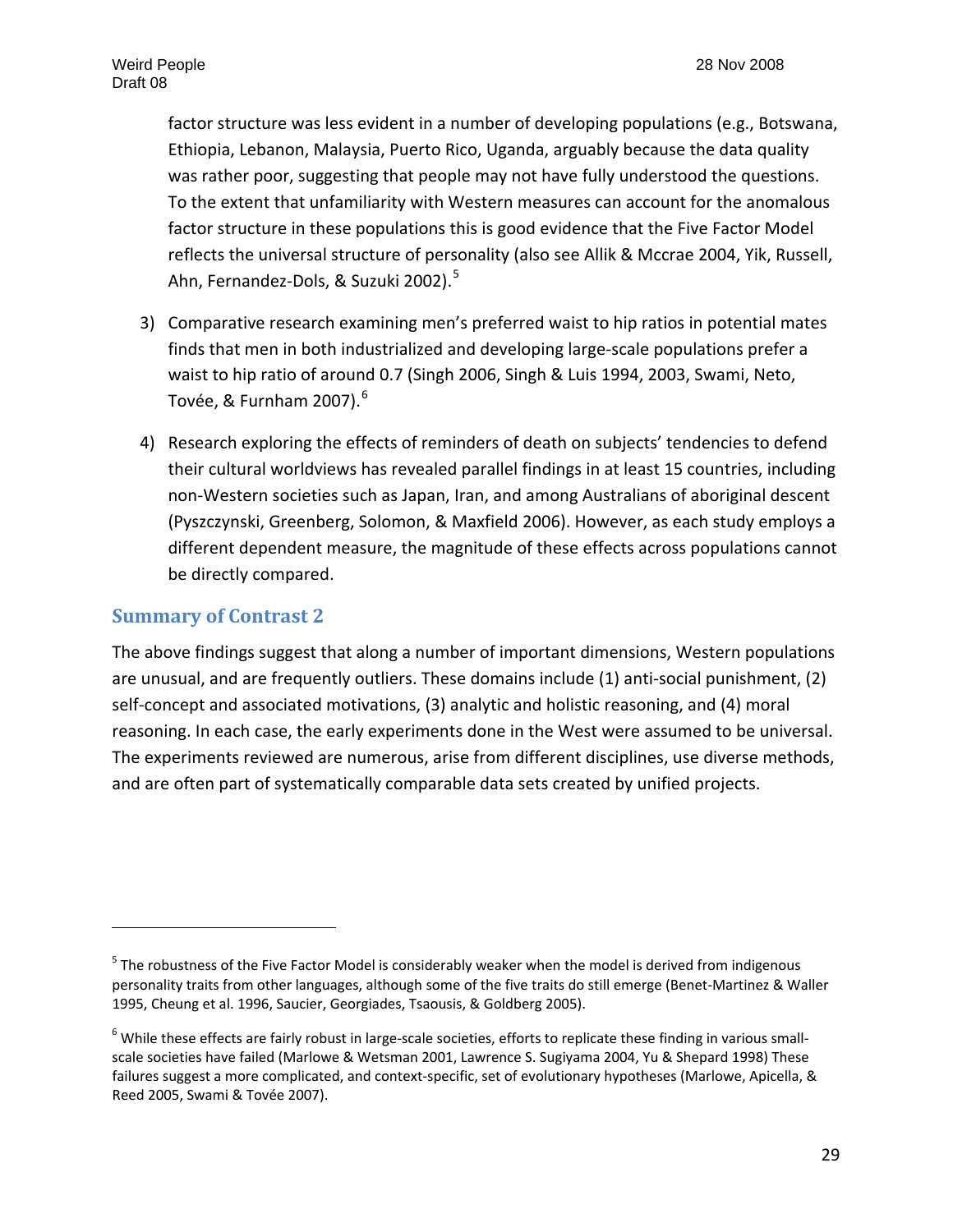# **Contrast 3: Contemporary Americans vs. the Rest of West**

Above we considered evidence that WEIRD populations respond differently from non‐Western populations. However, there is variation within the West, and thus, given the dominance of American research within psychology (May, 1997), it is important to assess the similarity of American data with that from Westerners more generally. Is it reasonable to generalize from Americans to the rest of the West? Americans are, of course, people too, so they naturally must share many psychological characteristics with all other *Homo sapiens*. At present, we could find no systematic research program to compare Americans to other Westerners, so the evidence presented is assembled from many sources

# **Individualism and Related Psychological Phenomena**

Americans stand out relative to Westerners for phenomena that are associated with independent self‐concepts and individualism. A number of analyses, using a diverse range of methods, reveal that Americans are, on average, the most individualistic people in the world (e.g., G. Hofstede 1980, Lipset 1996, Morling & Lamoresux in press, Oyserman et al. 2002). The observation that the US is especially individualistic is not new, and dates at least as far back as Toqueville (1835). The unusually individualistic nature of Americans may be caused by, or reflect, an American ideology that particularly stresses the importance of freedom and self‐ sufficiency, as well as various practices in education and child-rearing may help to inculcate this sense of autonomy. American parents, for example, were the only ones in a survey of 100 societies who created a separate room for their baby to sleep (Burton & Whiting 1961, also see Lewis 1995), reflecting that from the time they are born, Americans are raised in an environment that emphasizes their independence.

The extreme individualism of Americans is evident in many demographic and political measures. In *American Exceptionalism,* political sociologist Seymour Lipset (1996) documents a long list of the ways that Americans are unique in the Western world. At the time of Lipset's surveys, compared with other Western industrialized societies, Americans were found to be the most patriotic, litigious, philanthropic, and populist (they have the most positions for elections and the elections are held the most frequently, although they have among the lowest turnout rates at elections). They were also among the most optimistic, and the least class-conscious. They were the most churchgoing in Protestantism, and the most fundamentalist in Christendom, and were more likely than others from Western industrialized countries to see the world in absolute moral terms. In contrast to other large Western industrialized societies, the US had the highest crime rate, the longest working hours, the highest divorce rate, the highest rate of volunteerism, the highest percentage of citizens that went on to post-secondary education, the highest overall productivity rate, the highest GDP, the highest poverty rate, the highest income inequality rate, and were in the least support of various governmental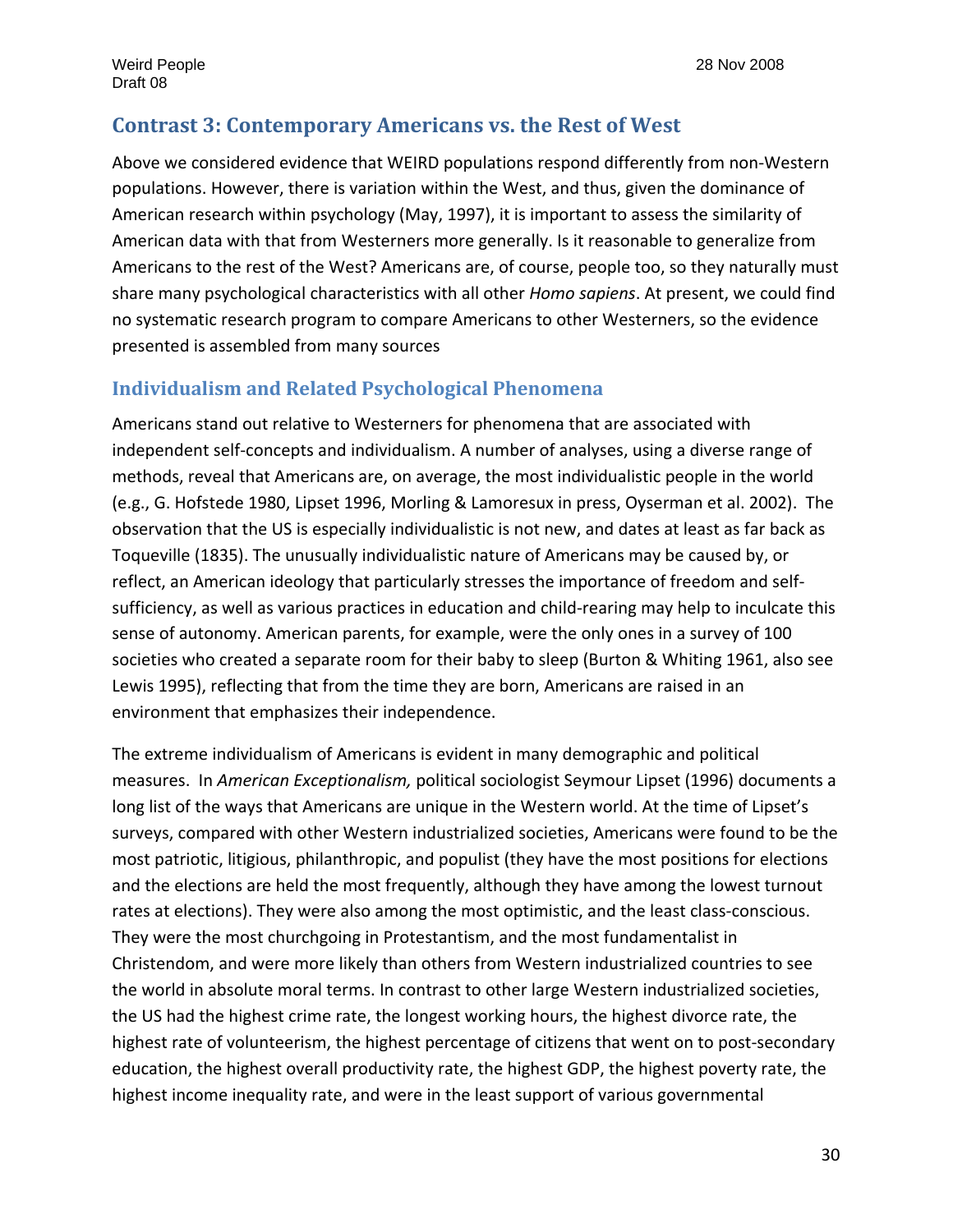interventions. The US is the only industrialized society that never had a viable socialist movement, and was the last country to get a national pension plan, unemployment insurance, accident insurance, and remains the only industrialized nation that does not have a general allowance for families or a national health insurance plan. In sum, one does not need to turn to experimental data to see evidence, as Tocqueville himself did almost two centuries ago, that the US is an outlier among Western nations.

Given the centrality of the self‐concept to so many psychological processes, it follows that the unusual emphasis on individualism and independence of Americans would be reflected in a wide spectrum of self-related phenomena. For example, self-concepts are clearly implicated when people make choices (e.g., Vohs et al. 2008). Whiles Westerners tend to value choices more than non‐Westerners (e.g., Iyengar & DeVoe 2003), Americans appear to value making choices more still, and prefer more opportunities, than do those from other cultures (Savani et al. in press). For example, in a survey of people from six Western countries, only Americans would prefer a choice from 50 different ice cream flavors compared with 10 different flavors. Likewise, Americans (and Britons) prefer to have more choices on menus from upscale restaurants than do those from other European countries (Rozin, Fischler, Shields, & Masson 2006). The array of choices available, and people's motivation to make such choices, are more extreme in the US.

In the previous section, we discussed Herrmann et. al.'s (2008) work showing substantial differences in anti‐social punishment and cooperation between Western and non‐Western societies. While Western countries all clump at one end of Figure 4, the Americans anchor the extreme end of the West's distribution*.* Perhaps it is for this same reason that Americans have the world's highest worker productivity.

#### **Similarities between Americans and Westerners**

As we proceed down our set of telescoping contrasts we expect the amount of similarity to increase; thus, American populations should be even more similar to other Western societies than the West is to the rest. However, even this is not firmly established. We are unable to locate any research program (other than the ones reviewed in the first two telescoping contrasts) that has demonstrated that American psychological and behavioral patterns are similar to other Westerners. We suspect that many researchers share our impression of the similarity between the US and the rest of the West, and perhaps this is why we are not able to find studies that have been explicitly conducted to establish these similarities—many researchers likely wouldn't see such studies as worth the effort. And, in the absence of comparative evidence for a given phenomenon it might not be unreasonable to assume that the Americans will look similar to rest of the West. However, the above findings provide a hint that, at least along some key dimensions, Americans are extreme.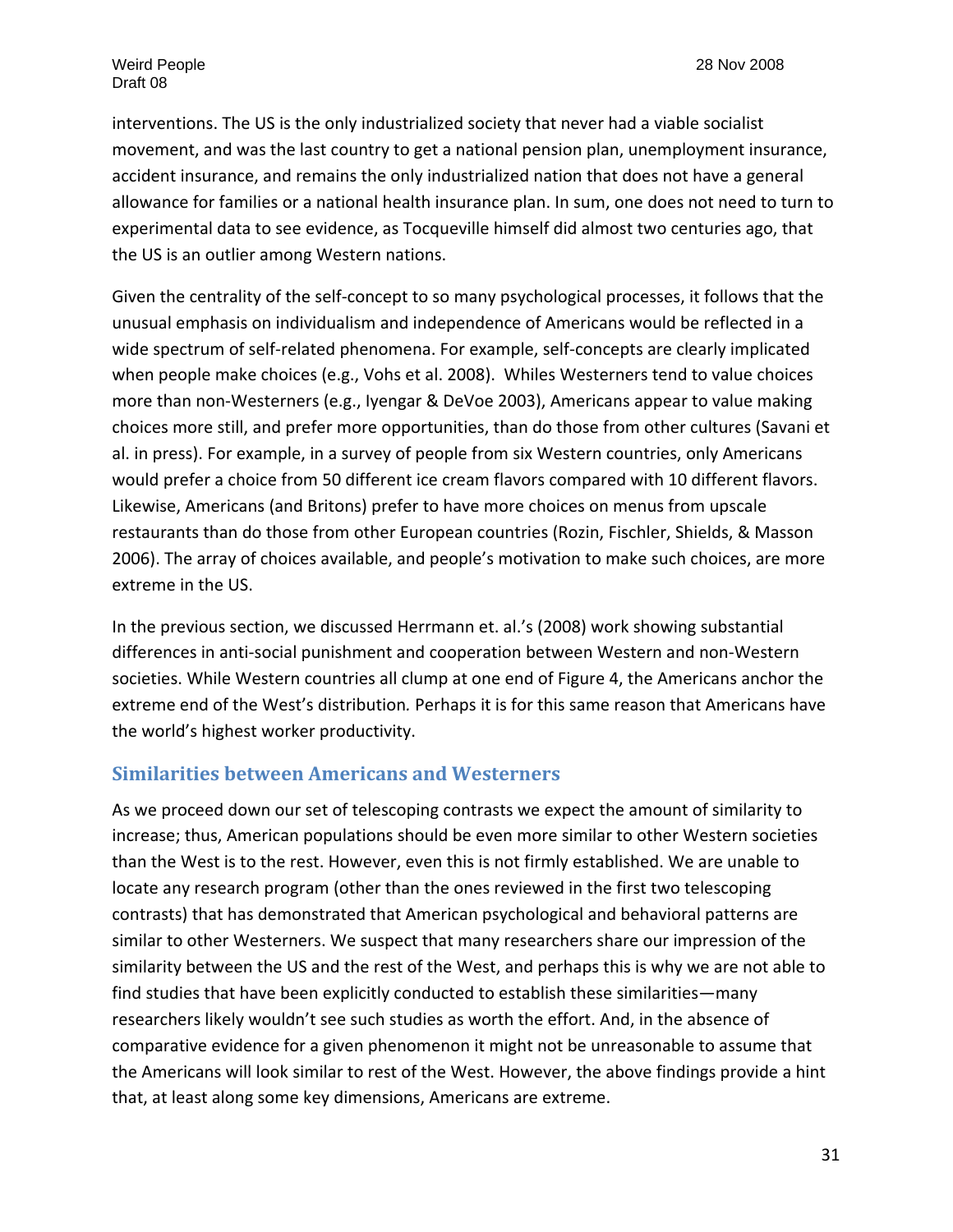# **Contrast 4: Typical Contemporary American Subjects vs. Other Americans**

The previous contrasts have revealed that WEIRD people frequently occupy the tail‐end of distributions of psychological and behavioral phenomena. However, it is important to recognize, as a number of researchers have noted (e.g., Arnett Forthcoming, Sears 1986), that the vast majority of behavioral research on non‐clinical populations within North America is conducted on undergraduates (Peterson 2001, Wintre et al. 2001). Further, within psychology, the individuals are usually psychology majors, or at least taking introductory psychology courses. In the case of child participants, they are quite often the progeny of high socioeconomic status (SES) people. Thus, there are numerous social, economic, and demographic dimensions that tentatively suggest these subjects might be unusual. But, are they?

# **Social Psychology**

While highly educated Americans are still people, and thus similar to other people in innumerable ways, they have been found to differ from other Americans in many important respects. For a number of the phenomena reviewed above in which Americans were identified as global outliers, highly educated Americans occupy an even more extreme position than less educated Americans. These findings are summarized below:

1) Although college‐educated Americans have been found to rationalize their choices in dozens of post‐choice dissonance studies, Snibbe and Markus (2005) found that non‐college educated American adults do not (c.f., Sheth 1970).

2) Although Americans are the most individualistic people in the world, American undergraduates tend to score higher on some measures of individualism than do their non‐ college educated counterparts, particularly for those aspects associated with self‐actualization, uniqueness, and an internal locus of control (Kusserow 1999, Snibbe & Markus 2005).

3) Conformity motivations were found to be weaker among college‐educated Americans than non‐college‐educated Americans (Stephens, Markus, & Townsend 2007), who acted in ways more similar to that observed in East Asian samples (cf., Kim & Markus 1999).

4) Non-college educated adults tend to be embedded in more tightly-structured social networks than do college students (Lamont 2000), which raises the question of whether research on relationship formation, dissolution, and interdependence conducted among students will generalize to the population at large.

5) Consistent with the above observation, a large study that sampled participants from the general population in Southeast Michigan found that working class people were reliably more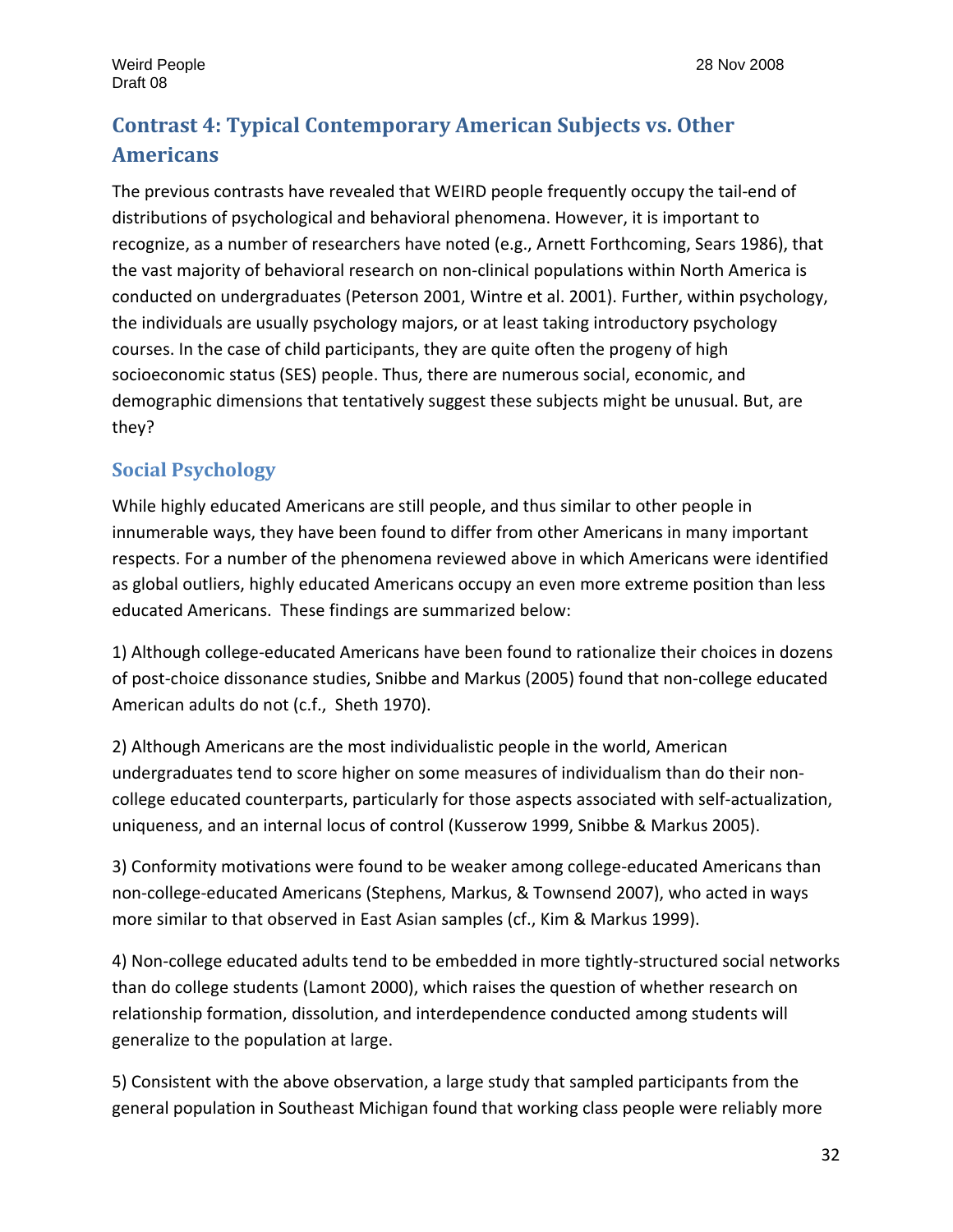interdependent and more holistic than middle class people (Na, Grossmann, Varunum, Kitayama, & Nisbett 2009).

6) The moral reasoning of college‐educated Americans occurs almost exclusively within the ethic of autonomy, whereas non‐college educated Americans frequently use the ethics of community and divinity (Haidt & Graham 2007, Haidt et al. 1993, L. A. Jensen 1997). Parallel differences exist in moral reasoning between American liberals and conservatives (Haidt & Graham, 2007). 

A large scale second‐order meta‐analysis (*N* > 650,000, *K* > 7000) of studies that either included college student samples or non‐student adult samples revealed that the two groups differed either directionally or in magnitude for approximately *half* of the phenomena studied (e.g., attitudes, gender perceptions, social desirability: Peterson 2001). However, no clear pattern regarding the factors that accounted for the differences emerged. In addition, other research has found that American undergraduates have higher degrees of self-monitoring (Reifman, Klein, & Murphy 1989), are more susceptible to attitude change (Krosnick & Alwin 1989), and are more susceptible to social influence (Pasupathi 1999) compared to non‐student adults.

#### **Behavioral Economics**

Research in behavioral economics indicates substantial differences between undergraduate and non‐student adults. For example, in both the Ultimatum and Dictator Games non‐student Americans (both rural and urban participants) make significantly higher offers than undergraduate subjects (N. S. Henrich & Henrich 2007). The difference is most pronounced in Dictator games in which samples of non‐student American adults from Missouri (urban and rural Missouri did not differ) offered a mean 47% of the total stake while undergraduate freshman gave 32%, well within the typical range for undergraduates in this game (Camerer 2003, Ensminger & Cook under review, J. Henrich & Henrich under review). The seemingly high Missouri non-student adult offers in the Dictator Game are similar to those found in other nonstudent adult samples in the U.S. (Carpenter, Burks, & Verhoogen 2005, N. S. Henrich & Henrich 2007). Similarly, research comparing students to a representative random sample of adults using the Trust Game show that undergraduates provide a lower bound in measures of both trust and trustworthiness (Bellemare & Kroger 2007). Other studies also show the peculiarity of student subjects (Bosch‐Domenech & et al. 2002, Ernst Fehr & List 2004, Gaechter, Herrmann, & Thoni 2004, Haigh & List 2005).

Research also indicates that within the age range of undergraduates developmental or acculturative behavioral changes are still occurring (J. Henrich 2008). For example, Ultimatum Game offers continue to change over university years, with freshman making lower offers than seniors (Carter & Irons 1991). Other work shows that in the Ultimatum Game offers do not hit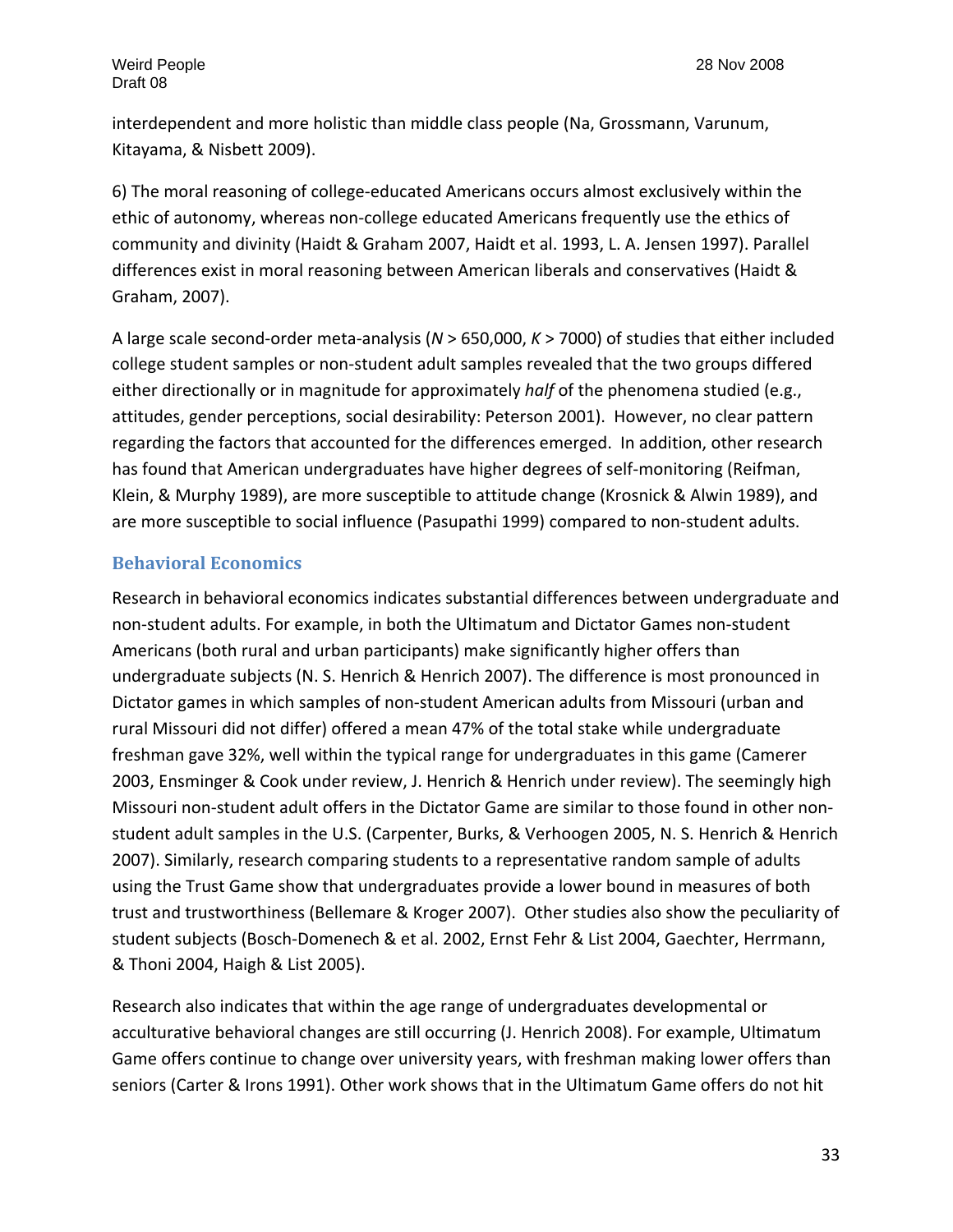their adult plateau in behavioral games unit around age 24 (Carpenter et al. 2005), after which time offers do not change with age until people reach old age. In trust games, measures of trust and trustworthiness increase with age until they reach a plateau, close to age 30 (Sutter & Kocher 2003), at which time they level off.

Dictator Game treatments involving double‐blind setups, such that the experimenter cannot know how much a subject contributes, have dramatically smaller effects on offers among non‐ student adults, and sometimes no effect at all in adult populations outside the U.S. (Lesorogol & Ensminger under review).

#### **Variation Within Subpopulations of American children**

Although studying young children is one important strategy for discerning universals, it does not completely avoid these challenges since developmental studies are frequently biased toward middle‐ and upper‐class American children. Recent evidence indicates that something as seemingly basic as the differences in spatial reasoning between males and females (Hyde 1981, Mann, Sasanuma, Sakuma, & Masaki 1990, Voyer, Voyer, & Bryden 1995) does not generalize well to poor American children. On two different spatial tasks, repeated four times over two years with 547 second and third graders, low SES children did not show the sex differences observed in middle and high SES children from Chicago (S. C. Levine, Vasilyeva, Lourenco, Newcombe, & Huttenlocher 2005). Such findings, when combined with other research indicating no sex differences on spatial tasks among migratory foragers (Berry 1966), suggest that a proper theory of origins of sex differences in spatial abilities needs to explain why both poor Chicago children and foragers do not show any sex differences.

Research on IQ using analytical tools from behavioral genetics has long shown that IQ is highly heritable, and not particularly influenced by shared family environment (Dickens & Flynn 2001). However, recent work using 7‐year old twins drawn from a wide range of socioeconomic statuses, shows that relative contributions of genetic variation and shared environment varies dramatically from low to high SES children (Turkheimer, Haley, Waldron, D'Onofrio, & Gottesman 2003). For high SES children, where environmental variability is negligeable, genetic differences account for 70‐80% of the variation with shared environment contributing less than 10%. For low SES families, where there is far more variability in environmental contributions to intelligence, genetic differences account for 0‐10% of the variance, with shared environment contributing about 60%. This raises that specter that much of what we think we have learned from behavioral genetics may be misleading, as the data are disproportionately influenced by WEIRD people, and their children.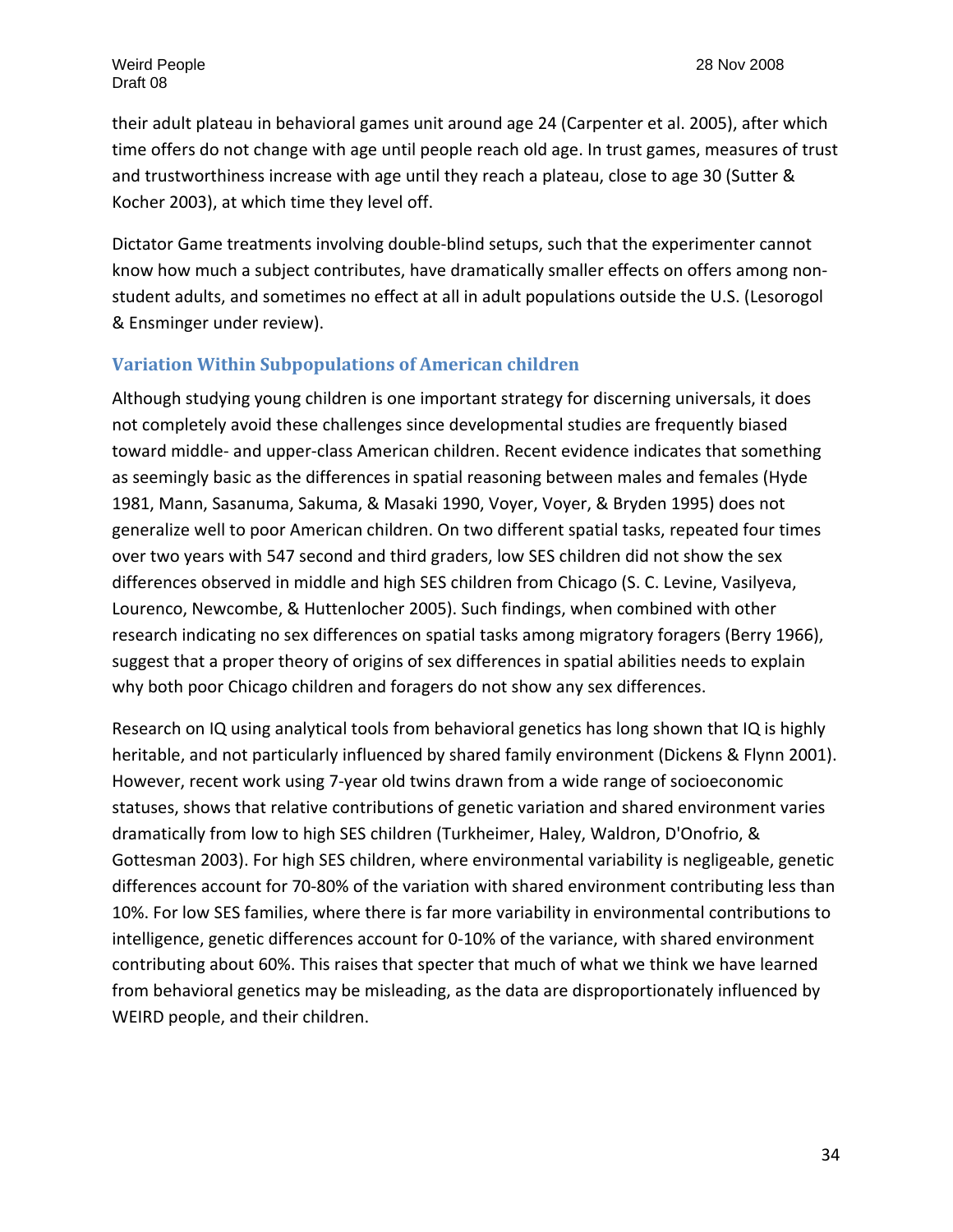# **Contemporary Americans compared with Previous Generations of Americans**

Contemporary Americans may also be psychologically unusual compared to their forbearers 50 or 100 years ago. Some documented changes among Americans over the past few decades include increasing individualism, as indicated by an increasingly solitary lifestyle dominated by individual‐centered activities and a decrease in group‐participation (Putnam 2000), and a lower need for social approval (Twenge & Im 2007). Again, these findings suggest that the unusual nature of Americans in these domains, as we reviewed earlier, may be a relatively recent phenomenon. These findings raise doubts as to whether research on contemporary American students (and WEIRD people more generally) is even generalizable to American students in previous decades.

The evidence of temporal change is probably best for IQ. Research by Flynn (1987, 2007) shows that IQ scores increased over the last half century by 18 points in all nations for which there were adequate data. Moreover, this rise was driven primarily by increasing scores on the *analytic* subtests. This is a striking finding considering recent work showing how unusual Westerners are in their analytic reasoning styles. Given such findings, it seems plausible that Americans of only 50 or 100 years ago were reasoning in ways much more similar to the rest of the non‐Western world than Americans of today.

# **Similarities between typical contemporary experimental subjects vs. other Americans**

Of course, we expect that typical American subjects would be very similar to other Americans in myriad ways. The problem with this expectation, however, is that it is not immediately apparent in which domains they should be similar. We think that there are enough differences between these two groups to raise concerns about speaking incautiously on the thoughts and behaviors of Americans, in general. There have been rather few studies that have explicitly contrasted whether undergraduates or college‐educated Americans differ in various psychological measures from those who are not currently students, or who were never college‐ educated. There are numerous meta‐analyses that include data from both college student and non-student samples that speak partially to this issue. Although the meta-analyses do not specify the national origin of the participants, we assume that most of the subjects were American. Some of these analyses indicate considerable similarity between student and non‐ student samples. For example, a second‐order meta‐analysis (Peterson 2001) revealed similarities between students and non‐student samples for about half of the phenomena. Similarly, the relation between attribution styles and depression (Sweeney, Anderson, & Bailey 1986), and the relations among intentions, attitudes, and norms (Farley, Lehmann, & Ryan 1981) do not show any appreciable differences between student and non‐student samples. In these instances, there do not appear to be any problems generalizing from student to non‐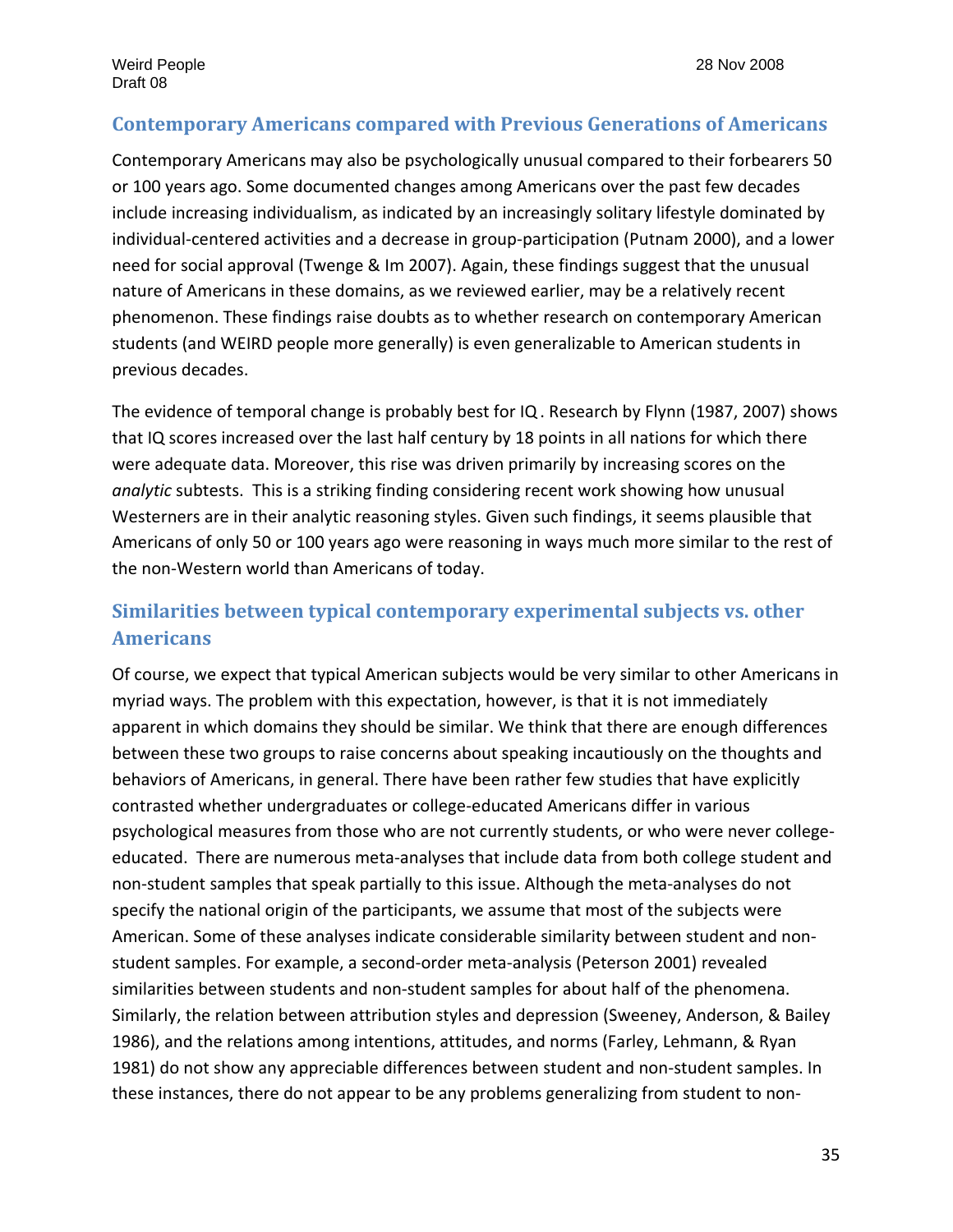student samples, which may suggest that college‐education, and SES more generally, are not related to these phenomena.

#### **Summary of Contrast 4**

A number of findings from multiple disciplines indicate that, in addition to numerous similarities, there are differences among typical subjects and the rest of the American populations in unexpected domains. In some of these domains (e.g., individualism, moral reasoning, and perceptions of choice) the data from American undergraduates are an even more dramatic departures from the patterns identified in non‐Western samples. Further, contemporary American college students appear further along some of these dimensions than did their predecessors a few decades earlier. Typical subjects may be outliers within an outlier population.

# **General Discussion**

As the four contrasts summarized above reveal, WEIRD subjects are unusual in the context of the world in some key ways. In this section we first discuss the main conclusions and implications of our empirical review. We then address two common challenges to our claim that WEIRD subjects are frequent outliers. Finally, we make some recommendations for how the behavioral sciences may address these scientific challenges.

#### **Summary of Conclusions and Implications**

#### *Pronounced Population Variation is Commonplace in the Behavioral Sciences.*

There are now enough sources of experimental evidence, using widely differing methods from diverse disciplines, to indicate that there is substantial psychological and behavioral variation among human populations. The reasons that account for this variation may be manifold, including behavioral plasticity in response to different environments, divergent trajectories of cultural evolution, and less commonly, differential distribution of genes across groups in response to different selection pressures. We think the existence of this population‐level variation alone should suffice to energize course corrections in the direction of behavioral research.

At the same time, we have also identified many domains in which there are striking similarities across populations. These similarities could indicate reliably developing pan‐human adaptations, byproducts of innate adaptations (such as religion), or independent cultural inventions or cultural diffusions of learned responses that have universal utility (such as counting systems, or calendars). We have no doubt that there are many more cross‐population similarities than we've mentioned (e.g., the capacity of short-term memory, or social facilitation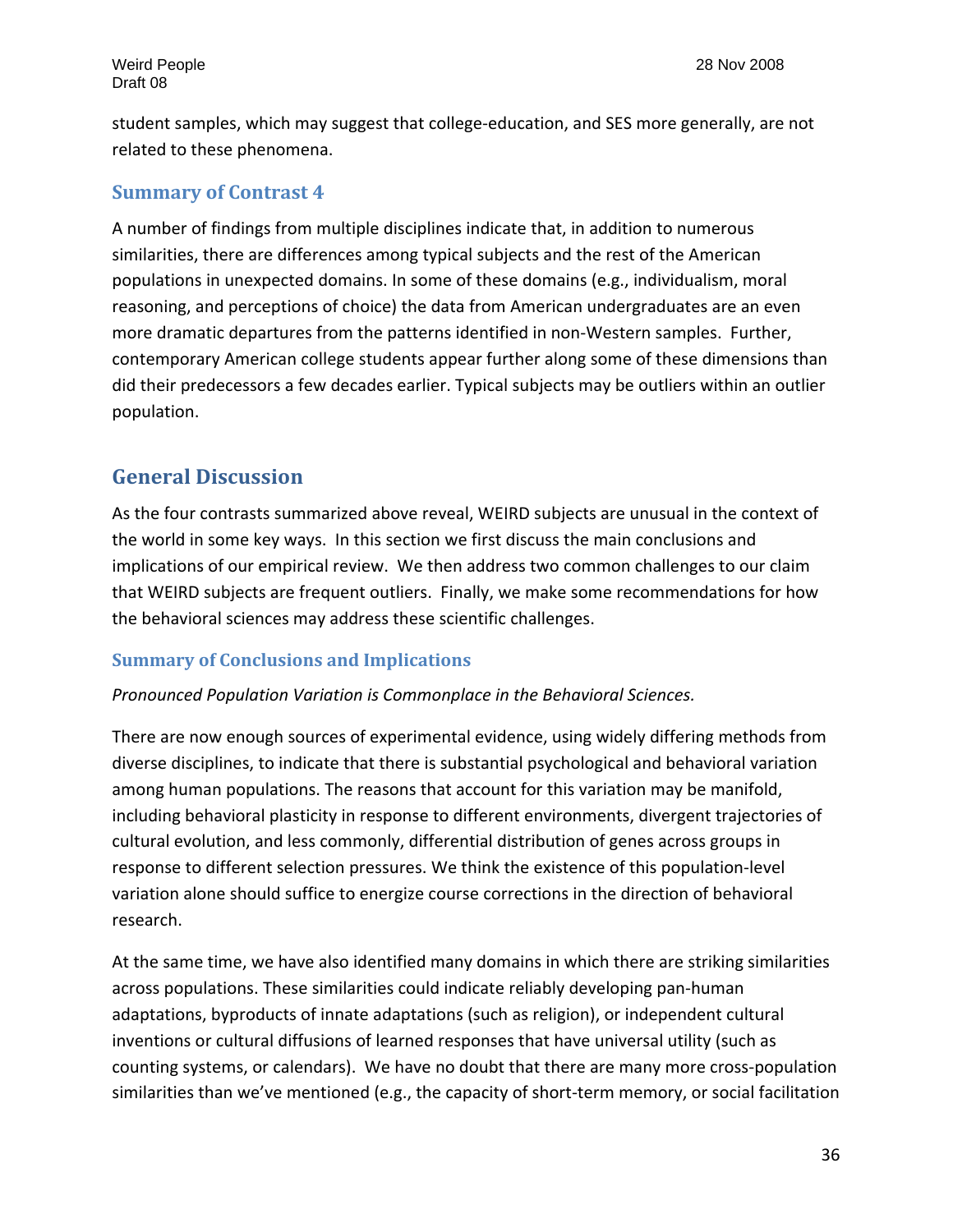effects); however, thus far there are few databases sufficient to evaluate the similarities or differences across populations.

Many of the processes identified above that vary dramatically across populations would seem to be "basic" psychological processes. The reviewed findings identified variation in aspects of visual perception, memory, attention, fairness motivations, folkbiological categorization and induction, spatial reasoning, self-enhancement, moral reasoning, and heritability estimates of IQ. These domains do not appear to be any less "fundamental" than those domains for which much similarity has been identified. We submit that there are not strong grounds to make *a priori* claims to the "fundamentalness" of a given psychological process. We cannot easily tell, without doing the comparative work, what will vary and what will not. It is worth noting that there are various "short‐cut" comparative strategies that can provide tentative yet compelling assessments of universality (see Norenzayan & Heine, 2005).

The application of evolutionary theory does not provide grounds for such *a priori* claims of "fundamental" or "basic," at least in general. Evolutionary theory is a powerful tool for generating and eliminating hypotheses. However, despite its power, it is often overly fecund, as it generates multiple competing hypotheses, with predictions dependent on unknown aspects of human ancestral environments. Adjudicating among alternative evolutionary hypotheses often requires comparative work. Moreover, theoretical work is increasingly recognizing that natural selection has favored ontogenetic adaptations that allow humans, and other species, to adapt epigenetically to local environments (J. Henrich 2008).

#### *WEIRD subjects may often be the worst populations from which to make generalizations.*

The empirical foundation of the behavioral sciences comes principally from experiments with American undergraduates. The patterns we have identified in the available (albeit limited) data indicate that this sub‐sub‐subpopulation is highly unusual along many important psychological and behavioral dimensions. It is not merely that researchers frequently make generalizations from a single or narrow subpopulation. The concern is that this particular subpopulation is highly *unrepresentative* of the species. The fact that WEIRD people are the outliers in so many key domains of the behavioral sciences renders them—perhaps—one of the worst subpopulations one could study for generalizing about *Homo sapiens*.

To many anthropologically‐savvy researchers it is not surprising that Americans, and people from modern industrialized societies more generally, appear unusual vis‐à‐vis the rest of the species. For the vast majority of its evolutionary history, humans have lived in small‐scale societies without formal schools, governments, hospitals, police, complex divisions of labor, markets, militaries, formal laws, or mechanized transportation. Every household provisioned much or all of their own food, made their own clothes, tools, and shelters, and, aside from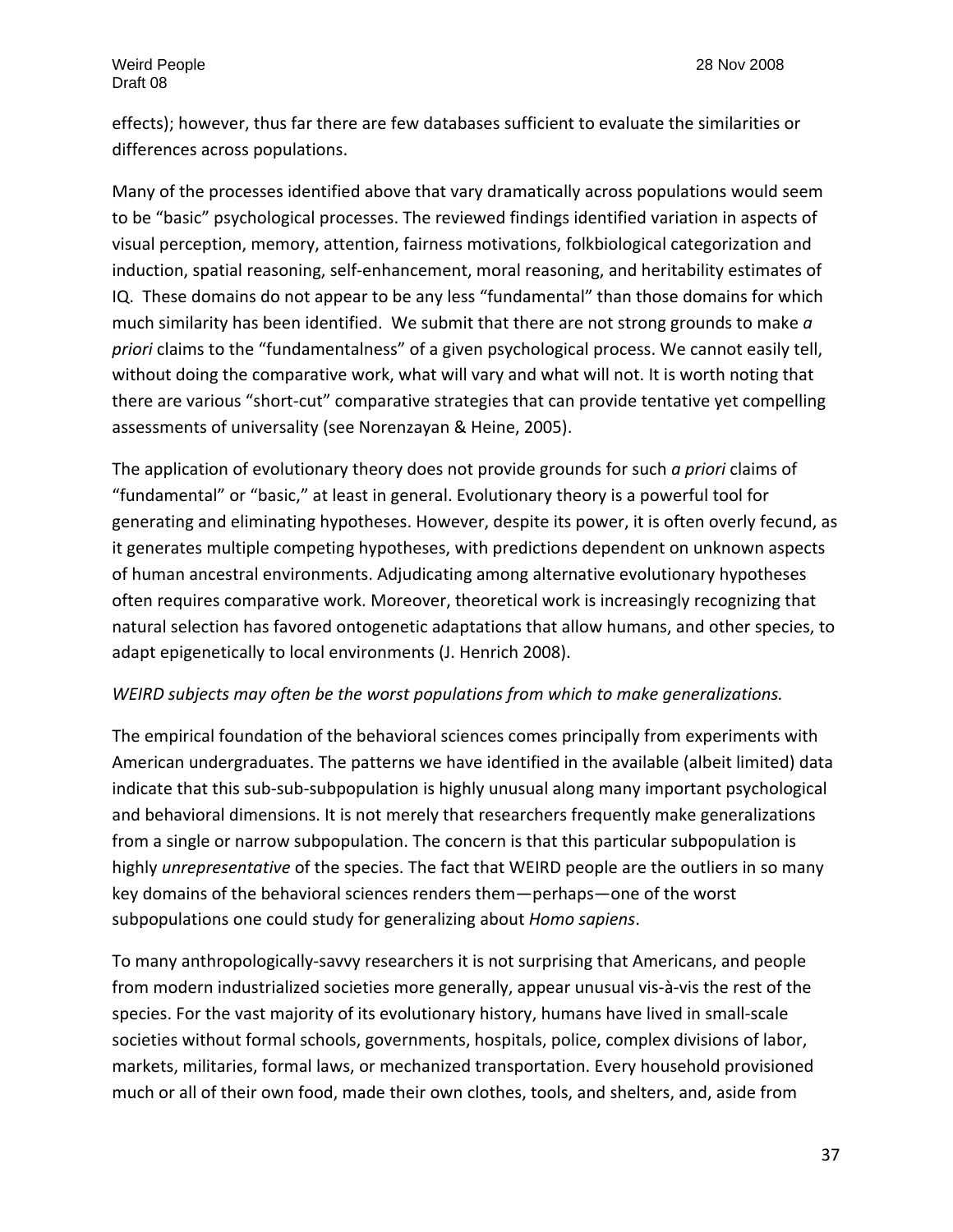various kinds of sexual divisions of labor, everyone had to master the same skills and domains of knowledge. Children grew up in mixed age play‐groups, received little active instruction except in certain domains, and learned largely by observation and imitation. By age 10 children in some foraging societies obtain sufficient calories to feed themselves, and adolescent females take on most of the responsibilities of women. WEIRD people, in contrast, grow up in, and adapt to, a highly unusual environment. It should not be surprising that their psychological world is unusual as well.

#### *Research Topics have been Limited by the Heavy Reliance on WEIRD Populations.*

Relying on WEIRD populations may cause researchers to miss important dimensions of variation, and devote undue attention to behavioral tendencies that are unusual in a global context. There may be good arguments for choosing topics that are of primary interest to the readers of the literature (i.e., largely WEIRD people); however, if the goal of the research program is to shed light on the human condition, then this narrow unrepresentative sample may lead to an uneven and incomplete understanding. We suspect that some topics such as conformity, cognitive dissonance, fairness, analytic reasoning, and individual rights might not have been pronounced concerns for most humans at most times throughout history. Alternatively, the behavioral sciences have shown a rather limited interest in such topics as family, food, ethnicity (not race), religion, and rituals (see Rozin 2001 for further critiques on this point, Rozin et al. 2006). Had the behavioral sciences developed elsewhere, important theoretical foci and central lines of research would likely look very different.

#### *Universal Theories Based on American Data Discourage International Research.*

It is informative to question why American samples are so common in the behavioral sciences. More so than any of the other sciences, psychological research is dominated by researchers employed at American universities (May, 1997). There likely are a number of reasons for this. One reason for this trend may be that because most theoretical models in the behavioral sciences have been derived by American researchers studying undergraduates, there is little opportunity for researchers from other cultures to advance this research. As our above review indicated, many classic findings from American participants do not replicate well in some other populations. The tendency for researchers to embrace universal theories that are derived from WEIRD populations likely serves to further discourage researchers from working with non‐ WEIRD populations. Research with non‐WEIRD populations is more likely to produce findings that would be interpreted as "failed replications." In contrast, if researchers would attend more to the nature of their samples, then contrary findings from non‐WEIRD populations could be seen as theoretically interesting in their own right.

*Studying Young Children and Primates is Crucial, But not a Replacement for Comparative Work*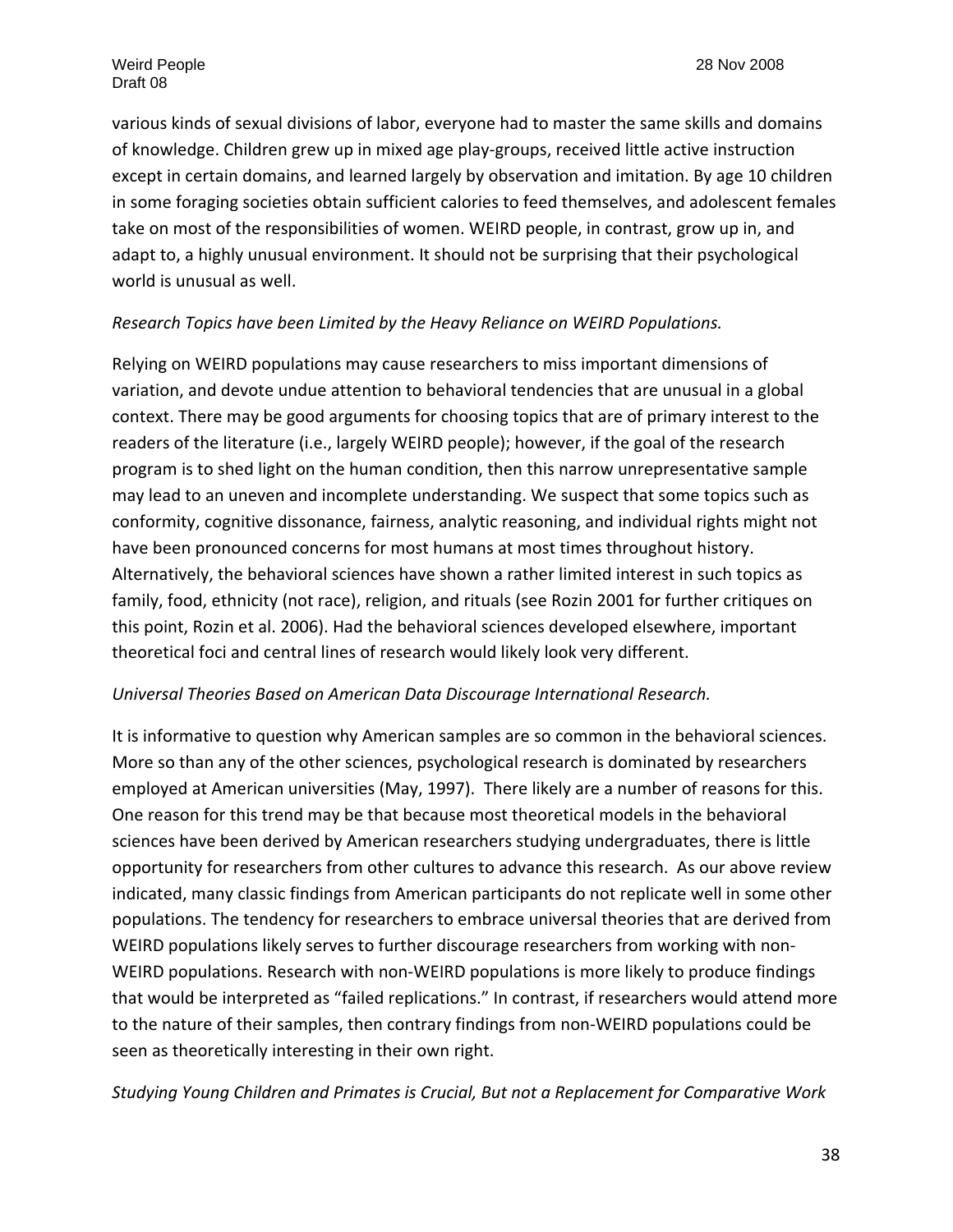Working with children and non‐human primates is essential for understanding human psychology. However, it is important to note that despite its great utility and intuitive appeal, such research does not fully obviate these challenges. First, in the case of primate research, finding parallel results in great apes and one human population is an important step, but it doesn't tell us how reliably developing a particular aspect of psychology is. As the spatial cognition work indicates, since language or cultural practices can—but need not—influence the cognition we acquired from our phylogenetic history as apes, then establishing the same patterns of cognition in apes and Westerners is insufficient to make any strong claims about universality. Suppose most psychologists were Hai\\om speakers (instead of Indo-European speakers), they might have studied only Hai\\om-speaking children and adults, as well as nonhuman apes, and concluded (incorrectly) that allocentric spatial reasoning was universal. Similarly, imagine if Tsimane behavioral economists compared Ultimatum Game results for Tsimane adults to chimpanzees (Gurven 2004, J. Henrich & Smith 2001, K. Jensen, Call, & Tomasello 2007). These researchers would have found the same results for both species, and concluded that standard game theoretic models (assuming pure self‐interest) and evolutionary analyses (Nowak et al. 2000) were a fairly accurate predictors in ultimatum game behavior for both chimpanzees and humans—a very tidy finding. In both of these cases, the conclusions would be opposite to those drawn from studies with WEIRD populations.

These examples illustrate a parallel problem for those interested in the differences between human and non‐human cognition. Since most ape‐human comparisons involve WEIRD People (or their children) as subjects, some seeming ape‐human differences may not represent real species‐level contrasts, but may instead reflect the psychological eccentricities of WEIRD people (Boesch 2007).

Second, studying children is, of course, crucial for developing universal theories. However, evidence suggests that psychological differences among populations can emerge relatively early in children (as with folkbiological reasoning), and sometimes differences are even larger in children than in adults, as with the Mueller‐Lyer Illusion. Moreover, developmental patterns are likely different in different populations, as with sex differences in spatial cognition between low income vs. middle and high income subpopulations in the U.S., and with passing the false belief task.

This suggests a need for converging lines of research. The most compelling conclusions regarding universality would derive from comparative work among diverse human populations with both adults and with children, including infants if possible. Human work can then be properly compared with work among non‐human species (including but not limited to primates), based on a combination of field and laboratory work.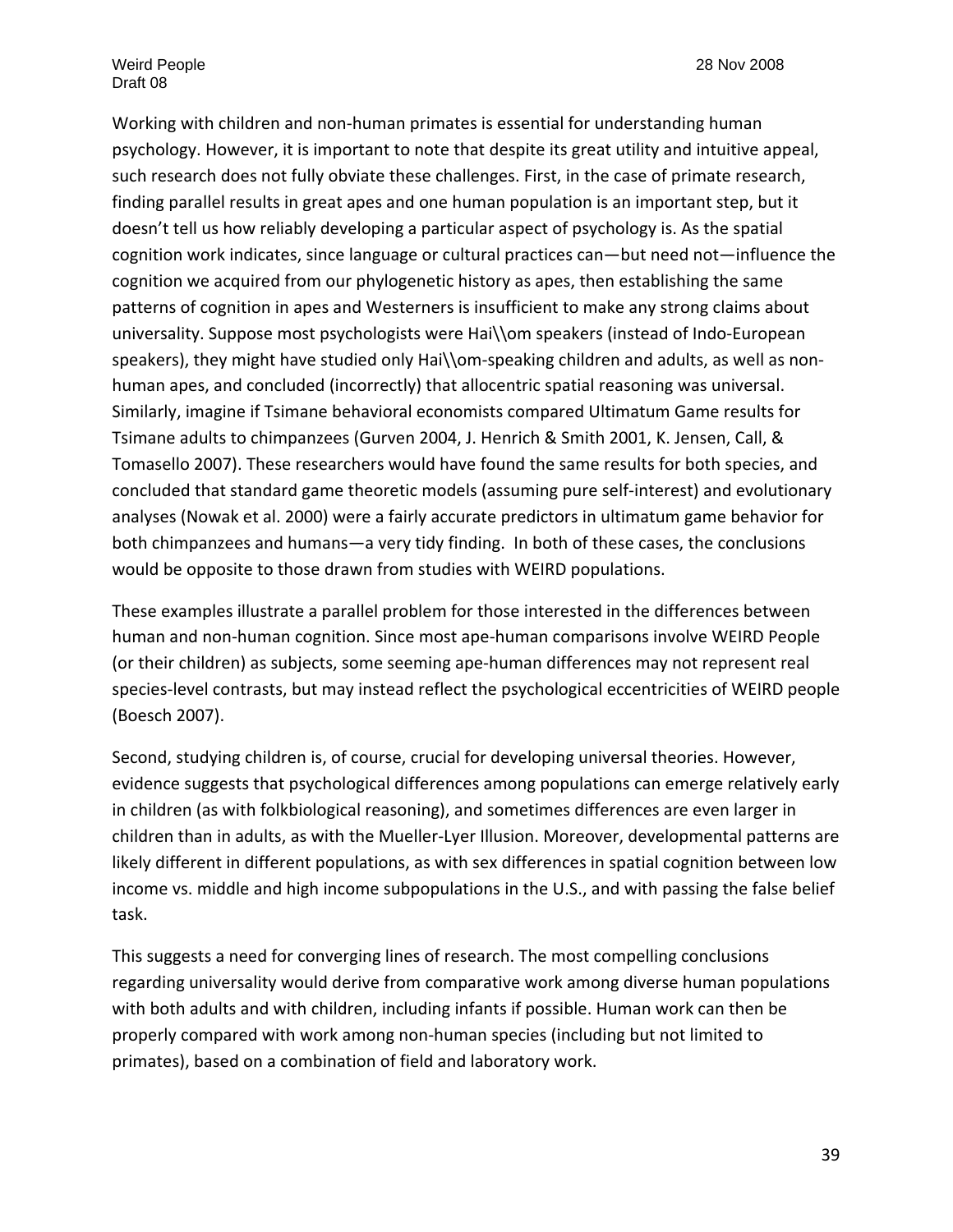# *Understanding Human Diversity is Crucial for Constructing Evolutionary Theories of Human Behavior*.

There is little doubt that evolution has equipped us with ontogenetic programs, including cultural learning, that help us adapt our bodies and brains to the local physical and social environment. Over human history convergent forms of cultural evolution have effectively altered our physical environments with tools, technology, and knowledge, our cognitive environments with numbers, written symbols, novel grammatical structures, categories, and heuristics, and our social environments with norms, institutions, laws, and punishments. Modern languages and cultures, for example, include all kinds of linguistic‐cultural technologies such as (1) multiple references systems for talking about space (instead of 1 or 2 as in some small-scale societies) as well as organizing practices that put these to work, (2) a system of integers that goes to infinity (instead of to three, four or twenty‐eight, as in many small‐scale societies) as well as associated cultural routines based on these numbers, (3) eleven basic color terms (instead of only the "dark" and "light" as in some groups), and (4) an easy‐to‐use, efficient set of communicative tools for embedding clauses, communicating tense, aspect and emotional content, and assigning possession (all language are not equally efficient and these tools have cultural evolved over historical time along certain cultural trajectories Deutscher 2005, Everett 2005). Broad patterns of psychology may be—in part—a product of our genetic program's common response to culturally‐constructed environments that have emerged and converged over thousands of years. This means the odd results from small‐scale societies, instead of being dismissed as unusual exceptions, ought to be considered as crucial data points that help us understand the ontogenetic processes that build our psychologies in locally adaptive and context‐specific ways.

# **Concerns with our argument**

In discussing this argument with colleagues we have encountered two quite different sets of concerns. Those with the first set of concerns, which we elaborate below, worry that our findings are not valid, because (1) we may have cherry-picked only the most extreme cases that fit our argument and have thus exaggerated the degree to which WEIRD people are outliers, and/or (2) the observed variation across populations may be due to various methodological artifacts that arise from translating experiments across diverse contexts. The second concern is quite the opposite: some researchers dismissively claim that we are making an obvious point, which everyone already recognizes. Perhaps the most productive thing we can offer is for these two groups of readers to confront each other.

We preface our response to the first concern with an admonition: of course, many patterns and processes of human behavior and psychology will be generally shared across the species. We recognize that human thought and behavior is importantly tethered to our common biology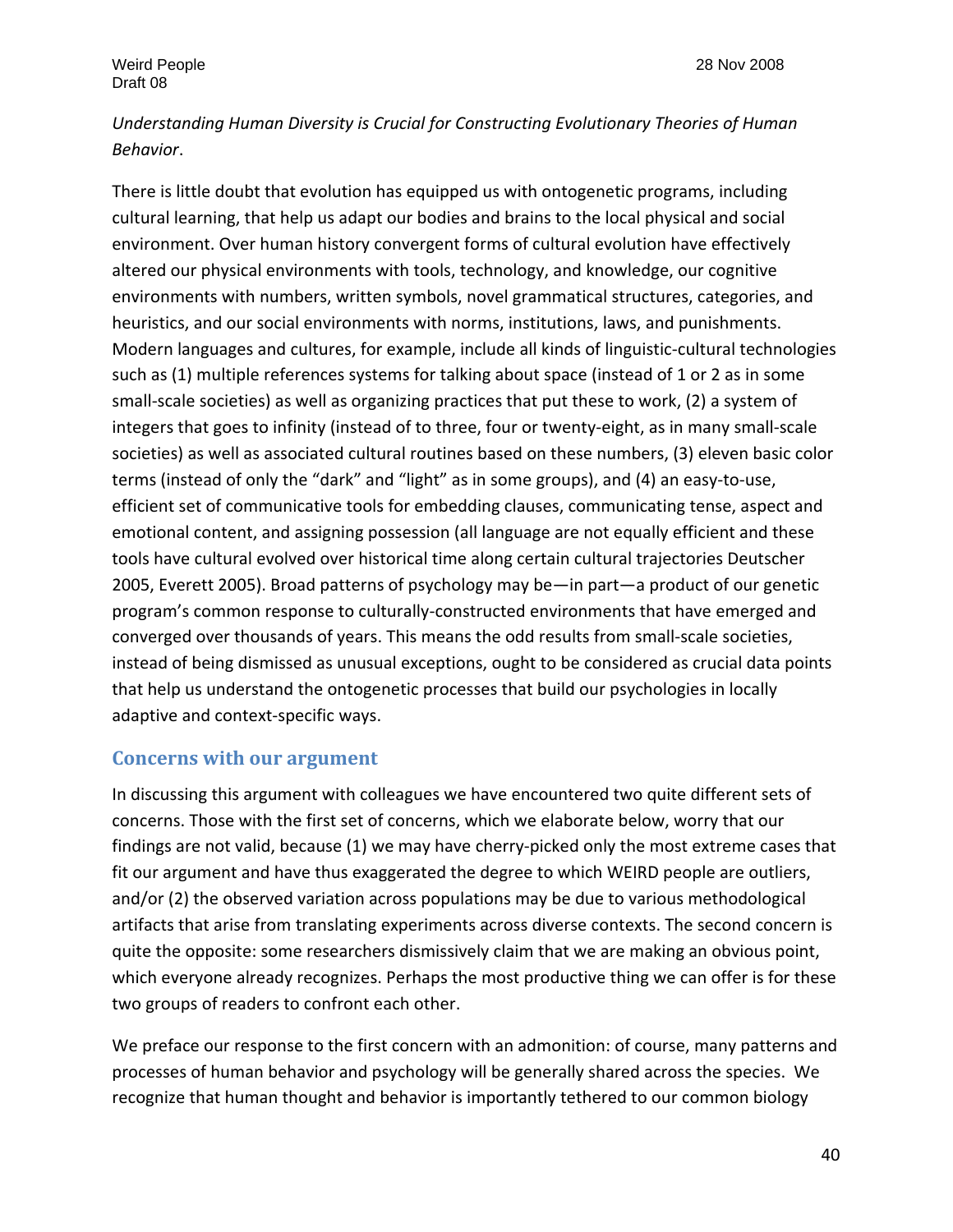and our common experiences. Given that many human universals exist, the real challenge is to design a research program that can actually identify them.

We offer three general responses to the concern that our review presents a biased picture. To begin, we constructed our empirical review targeting studies involving important psychological or behavioral concepts which were, or still are, considered to be universal, and that have been tested across diverse populations. We also listed and discussed major comparative studies we were aware of that have identified important cross population similarities. Since we have surely overlooked relevant material, we invite commentators to add to our efforts in identifying phenomena which have been widely tested across diverse subpopulations.

Second, we acknowledge that since proper comparative data is lacking for most studied phenomena, we cannot accurately evaluate the full extent of how typical or unusual WEIRD people actually are. This is, however, *precisely the point*. We hope research teams will be inspired to span the globe and prove our claims of non‐representativeness wrong. The problem is that we simply do not know how well many key phenomena generalize beyond the extant database of largely WEIRD people. The evidence we present aims only to challenge (provoke?) those who assume samples of American undergraduates are sufficient to make claims about human psychology and behavior.

Third, to address the concern that the observed population‐level differences originate from the methodological challenges of working across diverse contexts, we emphasize that the above evidence derives from diverse disciplines, theoretical approaches, and methodological techniques. They include experiments involving (1) incentivized economic decisions, (2) perceptual judgments, (3) deceptive experimental practices that prevented subjects from knowing what task was being measured, and from (4) children, who are less likely than adults to have motivations to shape their responses in ways that they perceive are desirable (or undesirable) to the experimenter. These findings, often published in the best journals of their respective fields, hinged on the researchers making a compelling case that their methodology was comparably meaningful across the cultural groups being studied. Furthermore, the same methods that have yielded population differences in one domain, have demonstrated similarities in other domains (S. Atran 2005, Haun, Rapold et al. 2006, J. Henrich & McElreath 2002, J. Henrich et al. 2006, Herrmann et al. 2008, Norenzayan, Choi et al. 2002, Segall et al. 1966). If one wants to highlight the demonstrated similarities, one cannot then ignore the demonstrated differences which relied on the same or similar methodologies. Note also that the findings that we reviewed are not based on self‐report measures, due to well‐known challenges in making cross-cultural comparisons across means of such scales (Chen, Lee, & Stevenson 1995, Hamamura, Heine, & Paulhus 2008, Heine, Lehman, Peng, & Greenholtz 2002, K. Peng, Nisbett, & Wong 1997). Thus, while methodological challenges may certainly be an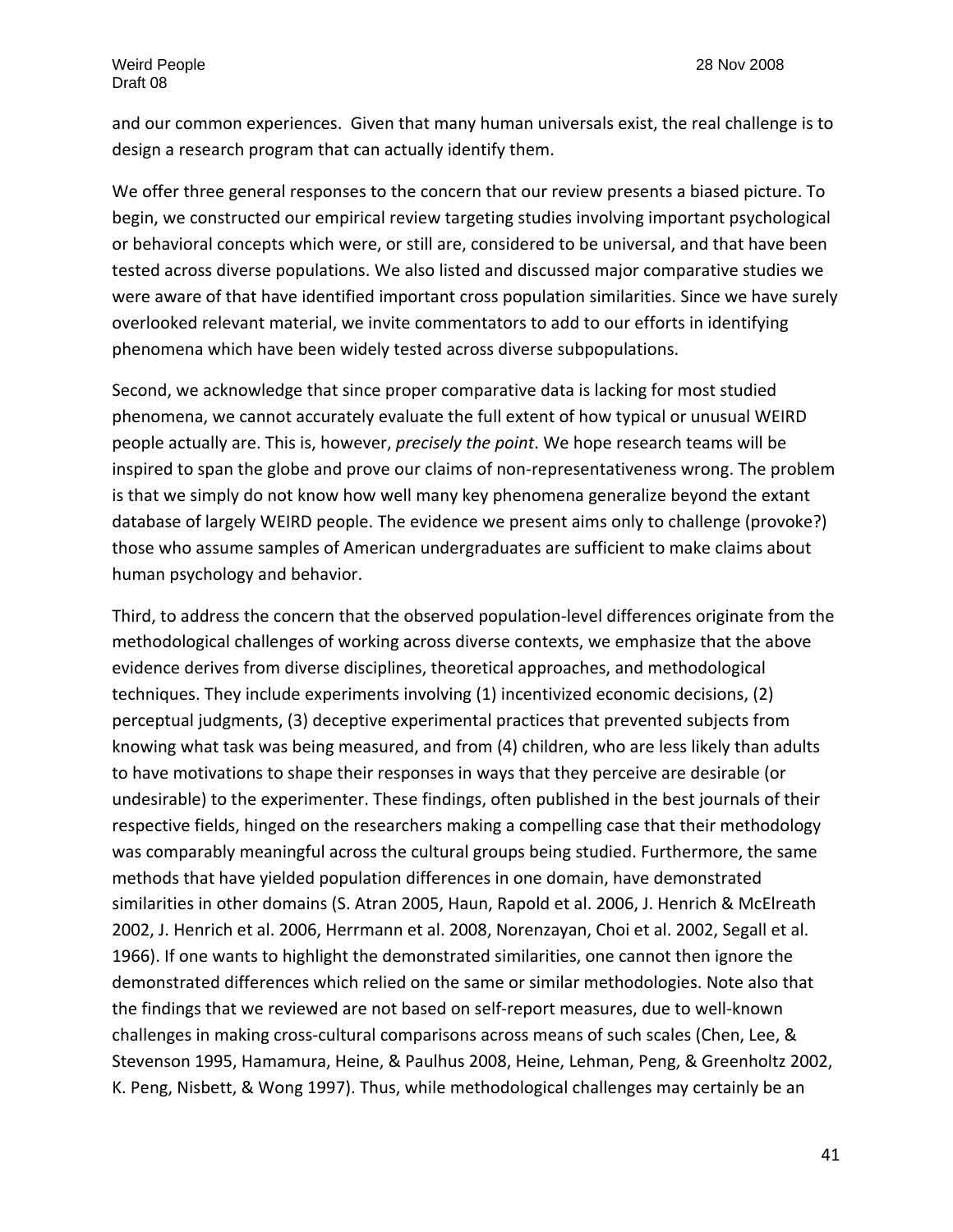issue in some of our cases, we think it strains credulity to suggest that such issues plague all comparative studies we have reviewed, and thus can eliminate our concerns about the non‐ representativeness of typical subjects.

#### **Recommendations**

Our experience is that most researchers who work exclusively with WEIRD subjects would like to establish the broad generalizability of their experimental findings. Even if they strongly suspect that their findings will robustly generalize across the species, most will agree that it would be better to have systematic comparative data across diverse populations. The problem, then, is not principally a scientific or epistemological disagreement, but one of institutionalized incentives. Hence, addressing this issue will mostly require adjusting the existing incentive structures for researchers. The central focus on these adjustments should be that in presenting our research designs to granting agencies, or our empirical findings in journals, we must explicitly address the questions of generalizability and representativeness. With this in mind, we offer the following recommendations.

Journal editors and reviewers should press authors to both explicitly discuss and defend the generalizability of their findings. Claims and confidence regarding generalizability must scale with the strength of the empirical defense. This does not imply that all experimentalists need to shift to performing comparative work across diverse subject pools! As comparative evidence accumulates in different domains, researchers will be able to compare with a growing body of systematic comparative research and thus be able to calibrate their confidence in the generalizability of their findings. The widespread practice of subtly implying universality by using statements like "people's reasoning is biased…" should be avoided. "Which people?" should be a primary question for reviewers. We recommend that editors require authors to be explicit about their claims, and if they are claiming generalizability, they need to discuss the evidence that supports their inferential extension. If a result is novel, being explicitly uncertain about generalizability should be fine, but one should not imply universality without an empirically-grounded argument. We think this practice alone will energize more comparative work.

The experience of evolutionary‐oriented researchers attests to the power of such incentives. More than other researchers in the social sciences, evolutionary researchers have led the way in performing systematic comparative work, drawing data from diverse societies. This is not because they are interested in cultural variation per se (though some are), but because they are compelled, through some combination of their scientific drive and the enthusiasm of their critics, to test their hypotheses in diverse populations (e.g., Billing & Sherman 1998, Buss 1989, Daly & Wilson 1988, D. M. T. Fessler et al. 2005, Gangestad et al. 2006, Low 2000, Medin & Atran 2004, Schmitt 2005, L. S. Sugiyama et al. 2002).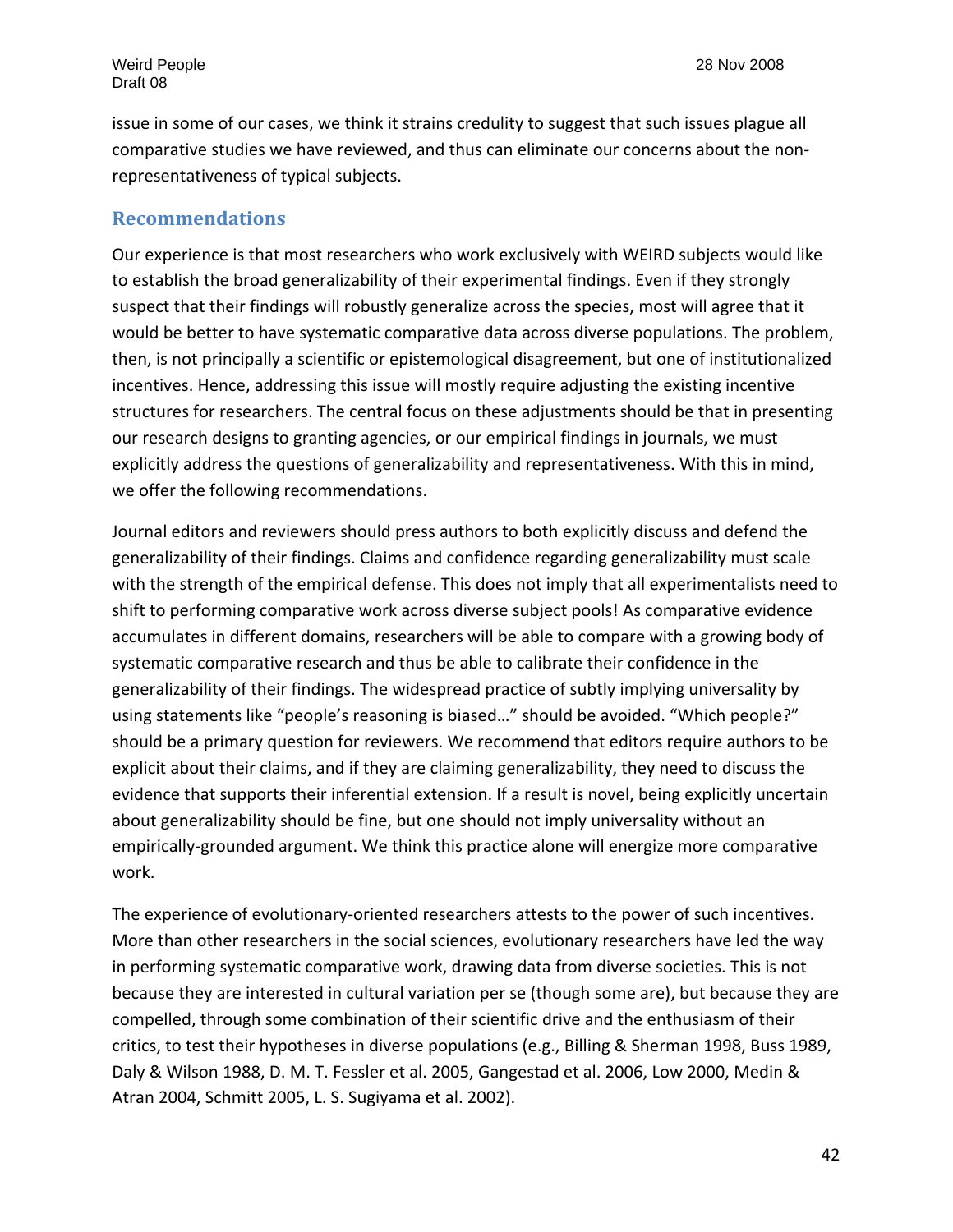Meta‐analyses are often compromised because many studies provide little background information about the subjects. We recommend that journal editors should also require explicit and detailed information on subject pool composition. Some granting agencies already require this information. Comparative efforts would also be greatly facilitated if researchers would make their data readily available to any who asked, or, better yet, data files should be made available online. Sadly, a recent investigation, found that only 27% of authors in psychology journals shared their data when an explicit request was made to them in accordance with APA guidelines (Wicherts, Borsboom, Kats, & Molenaar 2006). Tests of generalizability require broad access to published data.

Given the general state of ignorance with regard to the generalizability of so many findings, we think granting agencies, reviewers, and editors would be wise to give researchers credit for tapping and comparing diverse subject pools. Work with undergraduates and the children who live around universities is *much* easier than going out into the world to find subjects. As things stand, researchers dealing with granting agencies who count publications, and journals that seem to perceive humans as generic, suffer a competitive disadvantage in seeking a more diverse sampling of subjects. Because many of the best journals routinely require that papers include several studies to address concerns about internal validity (Carver 2004), the current incentives greatly favor targeting the easiest subject pool to access. There is an often unrecognized tradeoff between the experimental rigor that multiple studies can bring and the concomitant lack of generalizability that easy‐to‐run subject pool studies entail. If the incentive structure came to favor non‐student subject pools, we anticipate that researchers could also be more persuasive in encouraging their universities and departments to invest in building non‐ student subject pools, for example by setting up permanent psychological and behavioral testing facilities in bus terminals, rail stations, airports, and anywhere diverse subjects might find themselves with extra time.

Beyond this, departments and universities should build research links to diverse subject pools. There are literally untapped billions of people around the world who would be willing to participate in research projects, as both paid subjects and research assists. The amounts of money necessary to pay people who might normally make less than \$12 per day are trivial visà‐vis the average research grant. Development economists, anthropologists, geographers and public health researchers already do extensive research among diverse populations, and already possess many valuable contacts and collaborations. Experimentalists merely need to work on building the networks.

Funding agencies, departments, and universities can encourage and facilitate both professors and graduate students to work on expanding sample diversity. By supplying research leaves, adjusted expectations of student progress, special funding sources, and institutionalized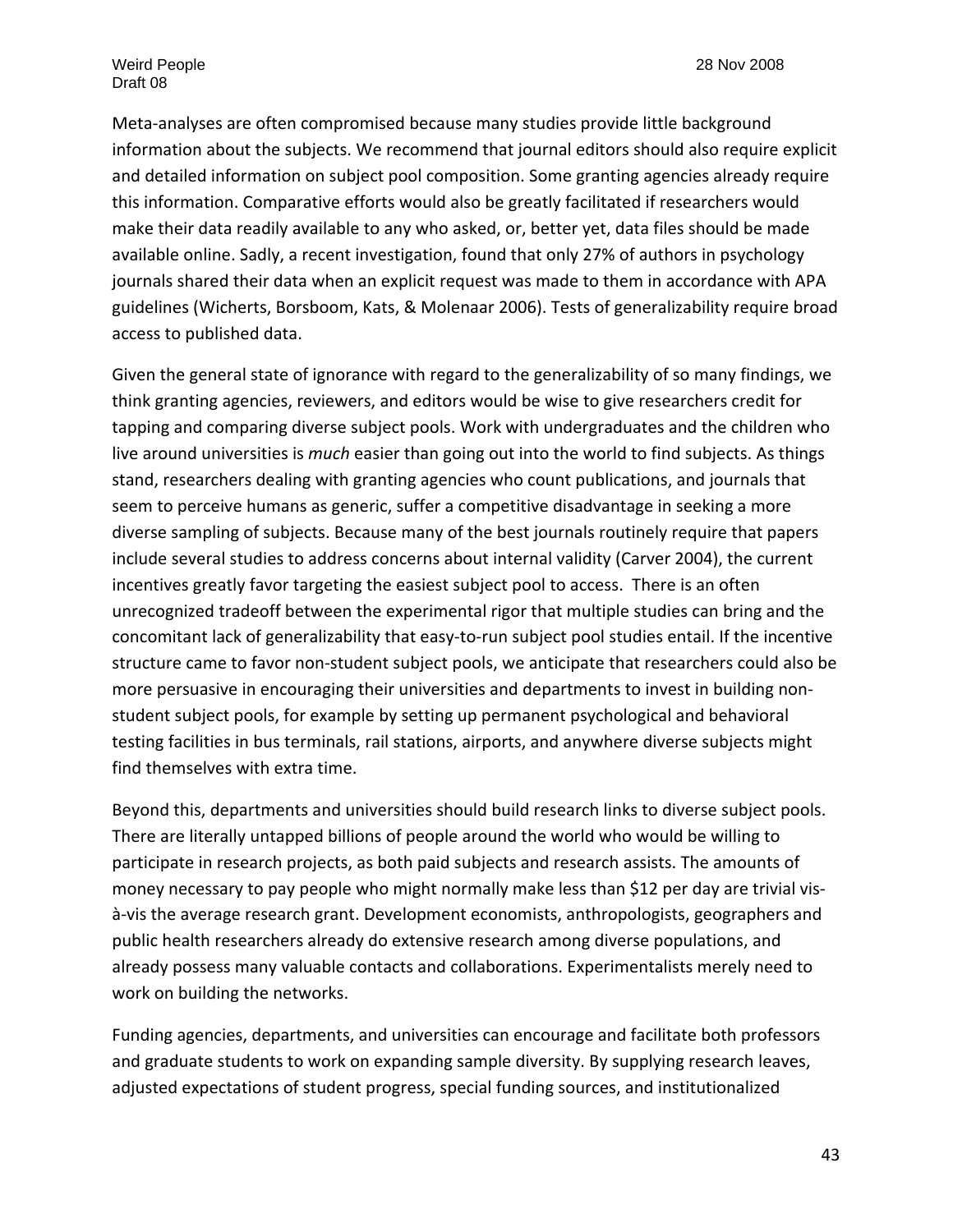relationships to populations outside the university, these organizations can make an important contribution for building a more complete understanding of human nature.

#### **Closing Words**

While we are certainly not the first to sound this call to arms (Gergen 1973, Medin & Atran 2004, Norenzayan & Heine 2005, Rozin 2001, Sears 1986, Sue 1999) we think that our efforts to compile an empirical case has revealed an even more alarming situation than previously recognized. The sample of contemporary American undergraduates that so overwhelms our database is not just an extraordinarily restricted sample; it is frequently a distinct outlier from other global samples. It represents possibly the worst sample on which to base our understanding of *Homo sapiens sapiens*. Behavioral scientists now face a choice – they can either recognize that their claims for many domains cannot be generalized beyond this eccentric subpopulation (and leave it at that), or they can begin to take the difficult steps necessary to become a true science of human nature.

#### **References**

- Adams, G. (2005) The cultural grounding of personal relationships: Enemyship on West African worlds. *Journal of Personality and Social Psychology 88*: 948-968.
- Al-Shehab, A. J. (2002) A cross-sectional examination of levels of moral reasoning in a sample of Kuwait University faculty memebers. *Social Behavious and Personality 30*: 813-820.
- Allik, J. & Mccrae, R. R. (2004) Toward a geography of personality traits: patterns of profiles across 36 cultures. *Journal of Cross-Cultural Psychology 35*: 13-28.
- Arnett, J. (Forthcoming) The neglected 85%: Why Americans psychology needs to become less American. *American Psychologist*.
- Asch, S. E. (1951) Effects of group pressure upon the modification and distortion of judgments. In: *Groups, Leadership and Men*, ed.^eds. H. Guetzkow, Carnegie.
- Atran, S. (1993) Ethnobiological Classification Principles of Categorization of Plants and Animals in Traditional Societies - Berlin,B. *Current Anthropology 34*(2): 195-198.

Atran, S. (2005) Adaptationism for human cognition: Strong, spurious or weak ? *Mind & Language 20*(1): 39-67.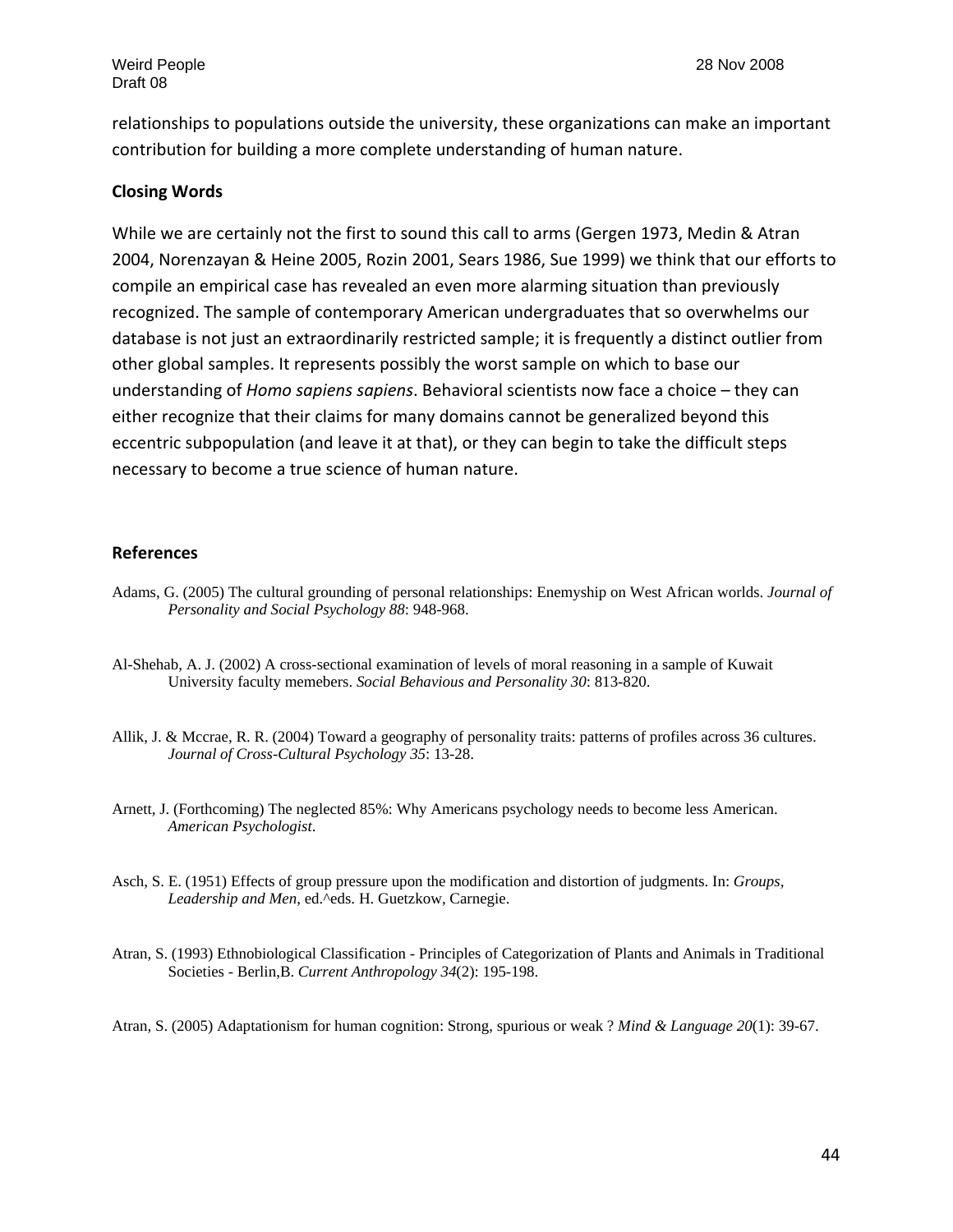- Atran, S., Medin, D. L., Lynch, E., Vapnarsky, V., Ucan, E. E. & Sousa, P. (2001) Folkbiology doesn't come from folkpsychology: Evidence from Yukatek Maya in Cross-Cultural Perspective. *Journal of Cognition and Culture 1*(1): 3-42.
- Atran, S., Medin, D. L., & Ross, N. O. (2005) The cultural mind: environmental decision making and cultural modeling within and across populations. *Psychological Review 112*: 744-776.
- Baek, H. (2002) A comparative study og moral development of Korean and British children. *Journal of Moral Education 31*: 373-391.
- Bandura, A. (1982) Self-efficacy mechanism in human agency. *American Psychologist 37*: 122-147.
- Barr, A. (2004) Kinship, Familiarity, and Trust: An experimental investigation. In: *Foundations of Human Sociality: Economic experiments and ethnographic evidence from fifteen small-scale societies*, ed.^eds. J. Henrich, R. Boyd, S. Bowles, C. Camerer, E. Fehr & H. Gintis, Oxford University Press.
- Barrett, H. C. & Behne, T. (2005) Children's understanding of death as the cessation of agency: a test using sleep versus death. *Cognition 96*(2): 93-108.

Bellemare, C. & Kroger, S. (2007) On representative social capital. *European Economic Review 51*: 183-202.

- Benet-Martinez, V. & Waller, N. G. (1995) The Big Seven factor model of personality description: Evidence for its cross-cultural generality in a Spanish sample. *Journal of Personality and Social Psychology 69*: 701-718.
- Berlin, B. (1992) *Ethnobiological classification : principles of categorization of plants and animals in traditional societies*, Princeton University Press.

Berry, J. W. (1966) Emne and Eskimo perceptual skills. *International Journal of Psychology 1*: 207-229.

- Billing, J. & Sherman, P. W. (1998) Antimicrobial functions of spices: Why some like it hot. *Quarterly Review of Biology 73*(1): 3-49.
- Boesch, C. (2007) What Makes US Human *(Homo sapiens)?* The Challenge of Cognitive Cross-Species Comparision *Journal of Comparative Psychology 121*(3): 227-240.
- Bond, R., & Smith, P. B. (1996) Culture and conformity: A meta-analysis of studies using Asch's (1952b, 1956) line judgment task. *Psychological Bulletin 119*: 111-137.
- Bond, R. & Smith, P. B. (1996) Culture and conformity: a meta-analysis of studies using asch's (1952b, 1956) line judgment task. *Psychological Bulletin 119*(1): 111-137.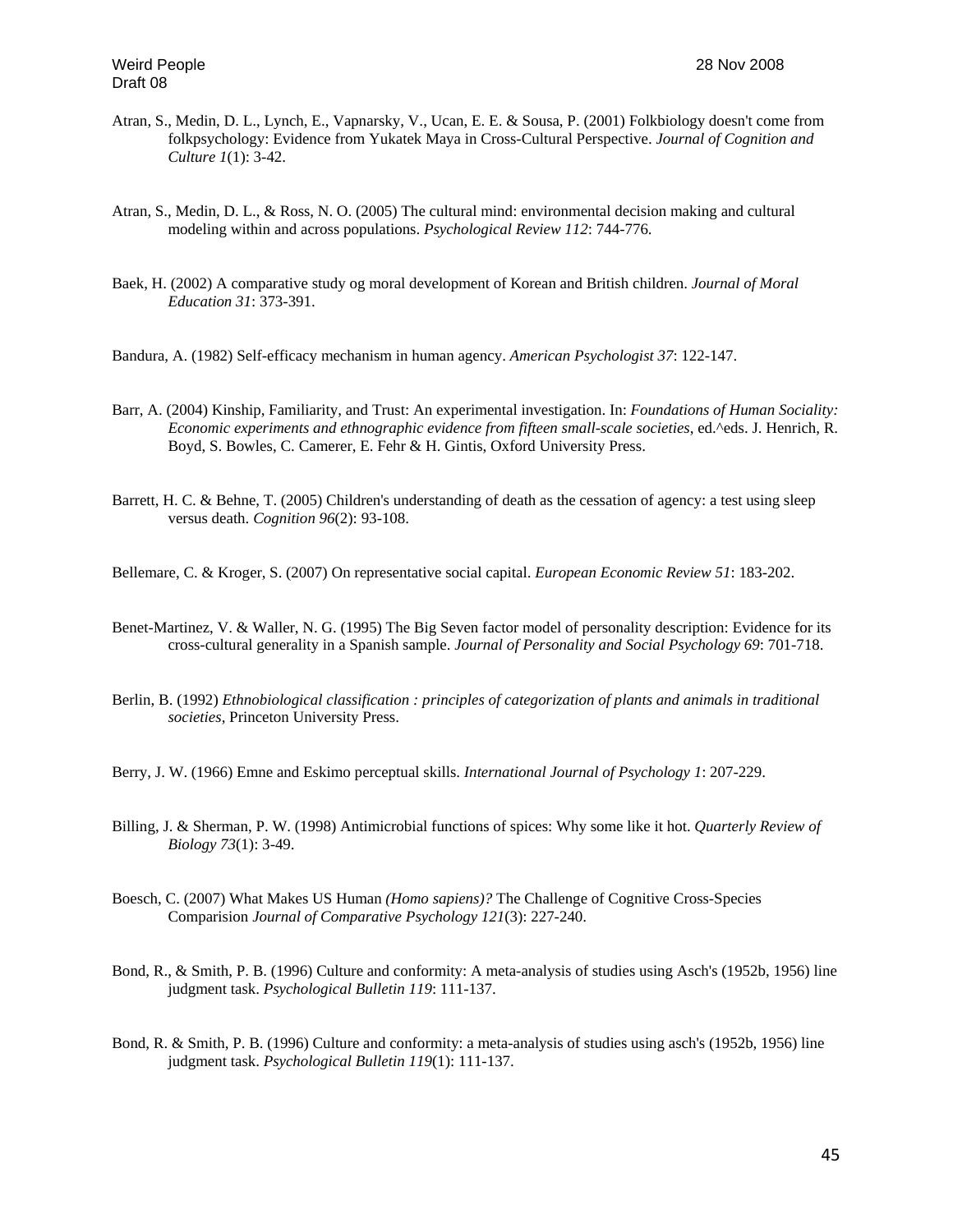Bosch-Domenech, A. & et al. (2002) One, Two, (Three), Infinity, . . . : Newspaper and Lab Beauty-Contest Experiments. *American Economic Review 92*(5): 1687-1701.

Boyd, R. & Richerson, P. J. (1985) *Culture and the Evolutionary Process*, University of Chicago Press.

Brown, D. E. (1991) *Human Universals*, McGraw Hill.

Brown, R. (1986) *Social psychology: The second edition*, The Free Press.

Burton, R. & Whiting, J. (1961) The absent father and cross-sex identity. *Merrill-Palmer Quarterly 7*(85-95): 85.

- Buss, D. M. (1989) Sex-Differences in Human Mate Preferences Evolutionary Hypothesis Tested in 37 Cultures. *Behavioral and Brain Sciences 12*(1): 1-14.
- Callaghan, T., Rochat, P., Lillard, A., Claux, M. L., Odden, H., Itakura, S., Tapanya, S. & Singh, S. (2004). *Universal Onset of Mental State Reasoning Across 5 Cultures*.Unpublished manuscript.
- Camerer, C. (2003) *Behavior Game Theory: Experiments in Strategic Interaction*, Princeton University Press.
- Cardenas, J. C., Stranlund, J. K. & Willis, C. E. (2000) Local Environmental Control and Institutional Crowding-Out. *World Development 28*(10): 1719-1733.
- Carey, S. (1985) *Conceptual change in childhood*, MIT Press.
- Carey, S. (1995) On the origins of causal understanding In: *Causal Cognition*, ed.^eds. D. Sperber, D. Premack & A. Premack, Oxford University Press.
- Carpenter, J., Burks, S. & Verhoogen, E. (2005) Comparing Students to Workers: The Effects of Social Framing on Behavior in Distribution Games. In: *Field Experiments in Economics*, ed.^eds. J. Carpenter, G. Harrison & J. A. List, JAI.
- Carter, J. R. & Irons, M. D. (1991) Are Economists Different, and If So, Why? *Journal of Economic Perspectives 5*(Spring): 171-177.
- Carver, C. S. (2004) Editorial. *Journal of Personality and Social Psychology 86*: 95.
- Chen, C., Lee, S.-Y. & Stevenson, H. W. (1995) Response style and cross-cultural comparisons of rating scales amongst East Asian and North American students. *Psychological Science 6*: 170-175.
- Cheung, F. M., Leung, K., Fan, R. M., Song, W., Zhang, J. & Zhang, J. (1996) Development of the Chinese Personality Assessment Inventory. *Journal of Cross-Cultural Psychology 27*(181-199): 181.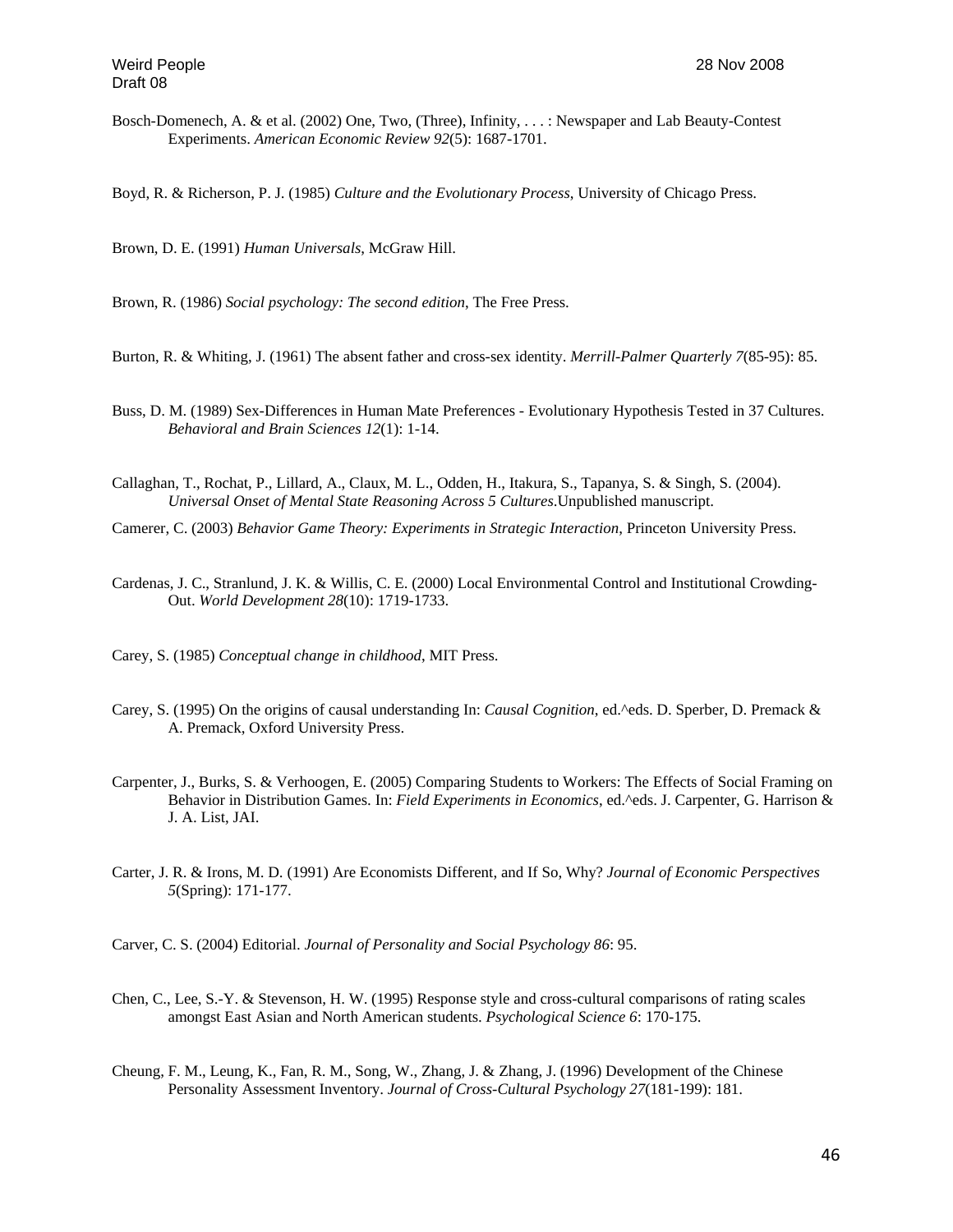- Choi, I. & Nisbett, R. E. (1998) Situational salience and cultural differences in correspondence bias and the actorobserver bias. *Personality and Social Psychology Bulletin 24*: 949-960.
- Chua, H. F., Boland, J. E. & Nisbett, R. E. (2005) Cultural variation in eye movements during scene perception. *Proceedings of the National Academy of Sciences 102*: 12629-12633.
- Church, A. T., Katigbak, M. S., Del Prado, A. M., Ortiz, F. A., Mastor, K. A., Harumi, Y., Tanaka-Matsumi, J., De Jesús Vargas-Flores, J., Ibáñez-reyes, J., White, F. A., Miramontes, L. G., Reyes, J. A. S. & Cabrera, H. F. (2006) Implicit theories and self-perceptions of traitedness across cultures: Toward Integration of Cultural and Trait Psychology Perspectives. *Journal of Cross-Cultural Psychology 37*(6): 694-716.
- Cohen, D., Hoshino-Browne, E. & Leung, A. (2007) Culture and the structure of personal experience: Insider and outsider phenomenologies of the self and social world. In: *Advances in Experimental Social Psychology*, ed.^eds. M. P. Zanna, Academic Press.
- Cross, P. (1977) Not can but will college teaching be improved. *New Directions for Higher Education 17*(1-15): 1.
- D'Andrade, R. G. (1995) *The development of cognitive anthropology*, Cambridge University Press.
- Daly, M. & Wilson, M. (1988) *Homicide*, Aldine de Gruyter.
- Dasen, P., Mishra, R. C., Niraula, S. & Wassmann, J. (2006) Développement du langage et de la cognition spatiale géocentrique. *Enfance 58*: 146-158.
- Deutscher, G. (2005) *The Unfolding of Language*, Henry Holt and Company.
- Dickens, W. T. & Flynn, J. R. (2001) Heritability estimates versus large environmental effects: The IQ paradox resolved. *Psychological Review 108*: 346-369.
- Diener, E., Diener, M. & Diener, C. (1995) Factors predicting the subjective well-being of nations. *Journal of Personality and Social Psychology 69*(815-864): 815.
- Eagly, A. H. & Wood, W. (1999) The origins of sex differences in human behavior: Evolved dispositions versus social roles. *American Psychologist 54*(408-423): 408.
- Earley, P. C. (1993) East meets West meets Mideast: Further explorations of collectivistic and individualistic work groups. *Academy of Management Journal 36*: 319-348.
- Ekman, P. (1999a) Basic Emotions. In: *The Handbook of Cognition and Emotion*, ed.^eds. T. Dalgleish & T. Power, John Wiley & Sons, Ltd.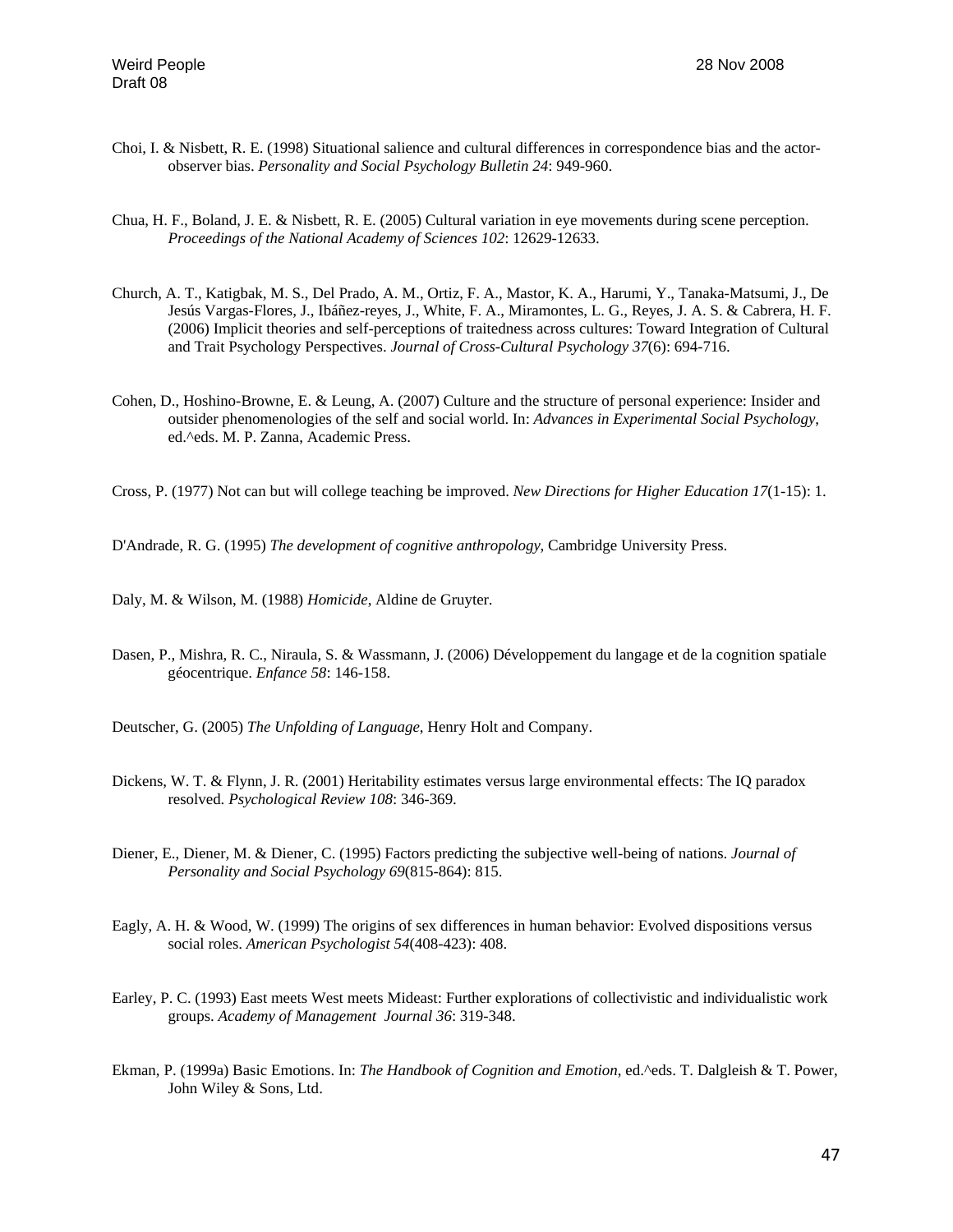- Ekman, P. (1999b) Facial Expressions. In: *The Handbook of Cognition and Emotion*, ed.^eds. T. Dalgleish & T. Power, John Wiley & Sons, Ltd.
- Elfenbein, H. A. & Ambady, N. (2002) On the universality and cultural specificity of emotion recognition: A metaanalysis. *Psychological Bulletin 128*: 203-235.
- Elliot, I. T., Chirkov, V. I., Kim, Y. & Sheldon, K. M. (2001) A cross-cultural analysis of avoidance (relative to approach) personal goals. *Psychological Science 12*: 505-510.
- Ensminger, J. & Cook, K. (under review) Pro-social Norms among Rural and Urban Small Communities in America: Evidence from Dictator, Ultimatum, and Public Goods Games. In: *Experimenting with Social Norms: Fairness and Punishment in Cross-Cultural Perspective* ed.^eds. J. Ensminger & J. Henrich, Russell Sage Foundation Press.
- Everett, D. L. (2005) Cultural constraints on grammar and cognition in Piraha Another look at the design features of human language. *Current Anthropology 46*(4): 621-646.
- Farley, J. U., Lehmann, D. R. & Ryan, M. J. (1981) Generalizing from 'imperfect' replication. *Journal of Business 54*: 597-610.
- Fehr, E., Fischbacher, U., von Rosenbladt, B., Schupp, J. & Wagner, G. G. (2002) A Nation-Wide Laboratory: Examining trust and trustworthiness by integrating behavioral experiments into representative surveys. *Schmoller Fahrbuch 122*: 519-542.
- Fehr, E. & Gachter, S. (2000) Cooperation and punishment in public goods experiments. *American Economic Review 90*(4): 980-995.
- Fehr, E. & Gächter, S. (1998) Reciprocity and Economic: The economic implications of *Homo reciprocans*. *European Economic Review 42*(3-5): 845-859.
- Fehr, E. & Gächter, S. (2002) Altruistic Punishment in Humans. *Nature 415*: 137-140.
- Fehr, E. & List, J. A. (2004) The Hidden Costs and Returns of Incentives--Trust and Trustworthiness among CEOs. *Journal of the European Economic Association 2*(5): 743-771.

Fessler, D. M. T. (2004) Shame in two cultures. *Journal of Cognition and Culture 4*(2): 207-262.

Fessler, D. M. T., Nettle, D., Afshar, Y., Pinheiro, I. D., Bolyanatz, A., Mulder, M. B., Cravalho, M., Delgado, T., Gruzd, B., Correia, M. O., Khaltourina, D., Korotayev, A., Marrow, J., de Souza, L. S. & Zbarauskaite, A. (2005) A cross-cultural investigation of the role of foot size in physical attractiveness. *Archives of Sexual Behavior 34*(3): 267-276.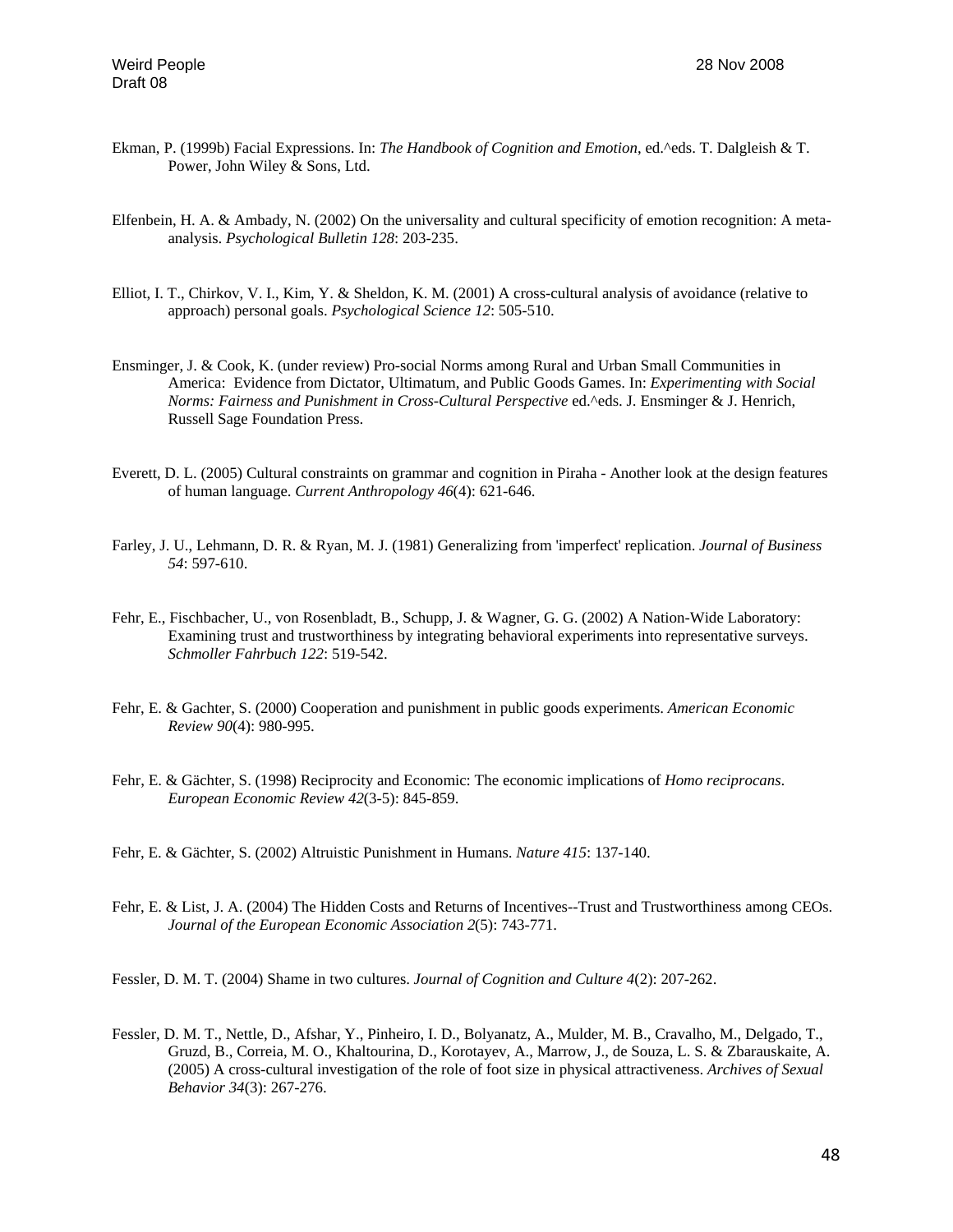Flynn, J. R. (1987) Massive IQ gains in 14 nations: What IQ tests really measure. *Psychological Bulletin 101*: 171- 191.

Flynn, J. R. (2007) *What is intelligence? : beyond the Flynn effect*, Cambridge University Press.

- Fodor, J. A. (1983) *The modularity of mind : an essay on faculty psychology*, MIT Press.
- Fryberg, S. A. & Markus, H. R. (2003) On Being American Indian: Current and Possible Selves. *Self and Identity 2*: 325-344.
- Gaechter, S., Herrmann, B. & Thoni, C. (2004) Trust, voluntary cooperation, and socio-economic background: Survey and experimental evidence. *Journal of Economic Behavior & Organization 55*(4): 505-531.
- Gangestad, S. W., Haselton, M. G. & Buss, D. M. (2006) Evolutionary foundations of cultural variation: Evoked culture and mate preference. *Psychological Inquiry 17*: 75-95.
- Geertz, C. (1974) "From the native's point of view": On the nature of anthropological understanding. *Bulletin of the American Academy of Arts and Sciences 28*: 26-45.

Geertz, C. (1975) On the nature of anthropological understanding. *American Scientist 63*: 4-53.

Gergen, K. J. (1973) Social psychology as history. *Journal of Personality and Social Psyhology 26*: 309-320.

Gilbert, D. T. & Malone, P. S. (1995) The correspondence bias. *Psychological Bulletin 117*: 21-38.

Godoy, R., Byron, E., Reyes-Garcia, V., Leonard, W. R., Patel, K., Apaza, L., Perez, E., Vadez, V. & Wilkie, D. (2004) Patience in a foraging-horticultural society: A test of competing hypotheses. *Journal of Anthropological Research 60*(2): 179-202.

Gordon, P. (2005) Numerical Cognition Without Words: Evidence from Amazonia. *Science 306*: 496-499.

- Gottman, J. M. (1993) *What predicts divorce? The relationship between marital processes and marital outcomes*, Erlbaum.
- Grossman, I. (2008). Russia interdependence and holistic cognition. Ann Arbor: University of Michigan.
- Gurerk, O., Irlenbusch, B. & Rockenbach, B. (2006) The competitive advantage of sanctioning institutions. *Science 312*(5770): 108-111.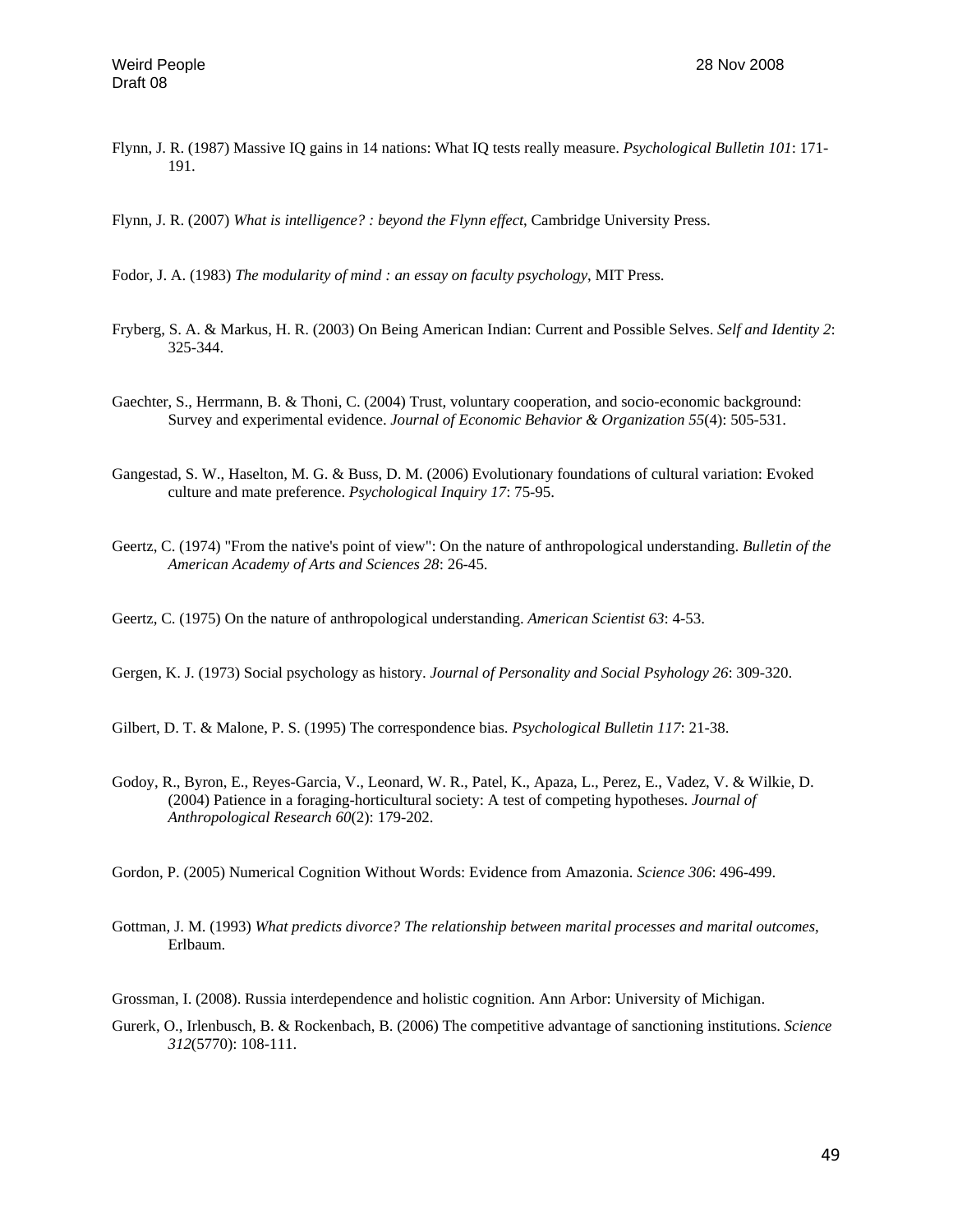- Gurven, M. (2004) Does market Exposure Affect Economic Game Behavior? The Ultimatum Game and the Public Goods Game among the Tsimane of Bolivia. In: *Foundations of Human Sociality: Economic experiments and ethnographic evidence from fifteen small-scale societies*, ed.^eds. J. Henrich, R. Boyd, S. Bowles, C. Camerer, E. Fehr & H. Gintis, Oxford University Press.
- Guth, W., Schmidt, C. & Sutter, M. (2003) Fairness in the Mail and Opportunism in the Internet: A Newspaper Experiment on Ultimatum Bargaining. *Economic Review 4*(2): 456-475.
- Haidt, J. & Graham, J. (2007) When morality opposes justice: Conservatives have moral intuitions that liberals may not recognize. *Social Justice Research 20*: 98-116.
- Haidt, J., Koller, S. H. & Dias, M. G. (1993) Affect, Culture, and Morality, or Is It Wrong to Eat Your Dog. *Journal of Personality and Social Psychology 65*(4): 613-628.
- Haigh, M. S. & List, J. A. (2005) Do Professional Traders Exhibit Myopic Loss Aversion? An Experimental Analysis. *Journal of Finance 60*(1): 523-534.
- Hamamura, T., Heine, S. J. & Paulhus, D. L. (2008) Cultural differences in response styles: The role of dialectical thinking. *Personality and Individual Differences 44*: 932-942.
- Harrison, G. W., Lau, M. I. & Williams, M. B. (2002) Estimating Individual Discount Rates in Denmark: A Field Experiment. *American Economic Review 92*(5): 1606-1617.
- Haun, D. B. M., Call, J., Janzen, G. & Levinson, S. C. (2006) Evolutionary psychology of spatial representations in the hominidae. *Current Biology 16*(17): 1736-1740.
- Haun, D. B. M., Rapold, C. J., Call, J., Janzen, G. & Levinson, S. C. (2006) Cognitive cladistics and cultural override in Hominid spatial cognition. *Proceedings of the National Academy of Sciences of the United States of America 103*(46): 17568-17573.
- Heine, S. J. (2008) *Cultural psychology*, W. W. Norton.
- Heine, S. J. & Hamamura, T. (2007) In search of East Asian self-enhancement. *Personality and Social Psychology Review 11*: 1-24.
- Heine, S. J., Lehman, D. R., Peng, K. & Greenholtz, J. (2002) What's wrong with cross-cultural comparisons of subjective Likert scales? The reference-group problem. *Journal of Personality and Social Psychology 82*: 903-918.
- Henrich, J. (2008) A cultural species. In: *Explaining Culture Scientifically*, ed.^eds. M. Brown, University of Washington Press.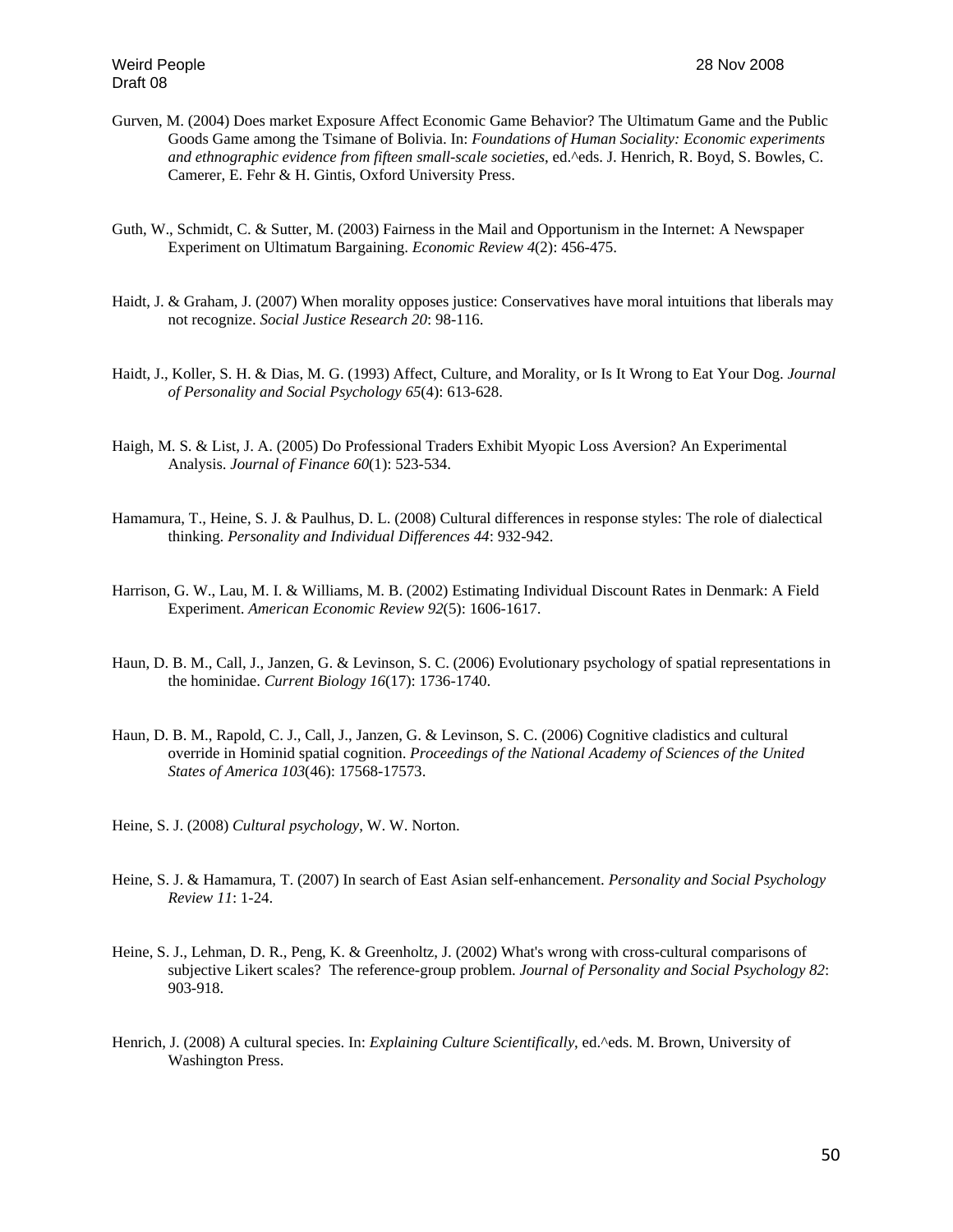- Henrich, J., Boyd, R., Bowles, S., Camerer, C., Fehr, E., Gintis, H., McElreath, R., Alvard, M., Barr, A., Ensminger, J., Henrich, N., Hill, K., Gil-White, F., Gurven, M., Marlowe, F. W., Patton, J. Q. & Tracer, D. (2005) 'Economic Man' in Cross-cultural Perspective: Behavioral Experiments in 15 Small-Scale Societies. *Behavioral & Brain Sciences 28*: 795-815.
- Henrich, J. & Henrich, N. (under review) Fairness without punishment: behavioral experiments in the Yasawa Island, Fiji. In: *Experimenting with Social Norms: Fairness and Punishment in Cross-Cultural Perspective*  ed.^eds. J. Henrich & J. Ensminger, Russell Sage Press.
- Henrich, J. & McElreath, R. (2002) Are Peasants Risk-Averse Decision Makers? *Current Anthropology 43*(1): 172- 181.
- Henrich, J., McElreath, R., Barr, A., Ensminger, J., Barrett, C., Bolyanatz, A., Cardenas, J. C., Gurven, M., Gwako, E., Henrich, N., Lesorogol, C., Marlowe, F., Tracer, D. & Ziker, J. (2006) Costly Punishment Across Human Societies. *Science 312*: 1767-1770.
- Henrich, J. & Smith, N. (2001) Culture matters in bargaining and cooperation: cross-cultural evidence from the Machiguenga, the Mapuche and Americans. In: *Cooperation, reciprocity and punishment: experiments in fifteen small-scale societies; Manuscript*, ed.^eds.
- Henrich, N. S. & Henrich, J. (2007) *Why Humans Cooperate: A Cultural and Evolutionary Explanation* Oxford University Press.
- Herdt, G. H. (Ed.). (1984). *Ritualized Homosexuality in Melsanesia*. Berkeley: University of California.
- Herrmann, B., Thoni, C. & Gächter, S. (2008) Antisocial punishment across Societies. *Science 319*(5868): 1362- 1367.
- Hertwig, R. & Ortmann, A. (2001) Experimental Practices in Economics: A Challange for Psychologists? *Behavioral and Brain Sciences*.
- Hofstede, G. (1980) *Culture's consequences: International differences in work-related values*, Sage.
- Hofstede, G. (2001) *Culture's consequences: Comparing values, behaviors, institutions, and organizations across nations*, Sage.
- Hyde, J. S. (1981) How large are cognitive gender differences? *American Psychologist 36*: 892-901.
- Inglehart, R., Basanez, M. & Moreno, A. (1998) *Human values and beliefs: A cross-cultural sourcebook*, University of Michigan Press.
- Iyengar, S. S. & DeVoe, S. E. (2003) Rethinking the value of choice: Considering cultural mediators of intrinsic motivation. In: *Nebraska Symposium on Motivation: Vol. 49. Cross-cultural differences in perspectives on the self* ed.^eds. V. Murphy-Berman & J. J. Berman, University of Nebraska Press.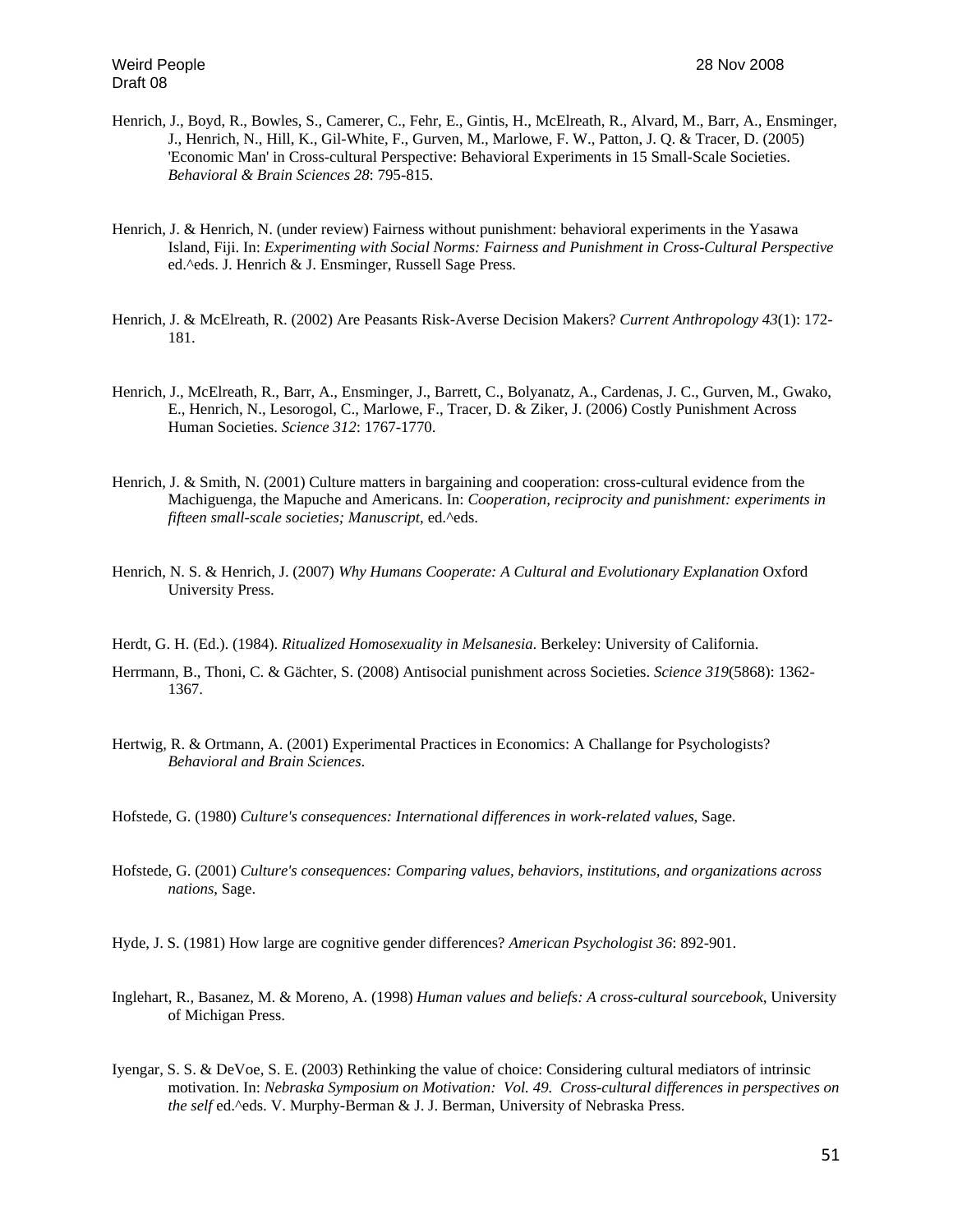Iyengar, S. S. & Lepper, M. R. (1999) Rethinking the value of choice: A cultural perspective on intrinsic motivation. *Journal of Personality and Social Psychology 76*: 349-366.

Jankowiak, W. R. & Fischer, E. F. (1992) A cross-cultural perspective on romantic love. *Ethnology 31*: 149-155.

- Jensen, K., Call, J. & Tomasello, M. (2007) Chimpanzees are rational maximizers in an ultimatum game. *Science 318*(5847): 107-109.
- Jensen, L. A. (1997) Culture wars: American moral divisions across the adult lifespan. *Journal of Adult Development 4*: 107-121.
- Ji, L., Nisbett, R. E. & Zhang, Z. (2004) Is It Culture or Is It Language? Examination of Language Effects in Cross-Cultural Research on Categorization. *Journal of Personality and Social Psychology 87*: 57-65.
- Ji, L., Peng, K. & Nisbett, R. E. (2000) Culture, control and perception of relationships in the environment. *Journal of Personality and Social Psychology 78*: 943-955.

Jones, E. E. & Harris, V. A. (1967) The attribution of attitudes. *Journal of Experimental Social Psychology 3*: 1-24.

Kahneman, D. & Tversky, A. (2000) *Choices, values, and frames*, Cambridge University Press.

Kanagawa, C., Cross, S. E. & Markus, H. R. (2001) "Who am I?": The cultural psychology of the conceptual self. *Personality and Social Psychology Bulletin 27*: 90-103.

Kay, P. (2005) Color categories are not arbitrary. *Cross-Cultural Research 39*(1): 39-55.

Kay, P. & Regier, T. (2006) Language, thought and color: recent developments. *Trends in Cognitive Sciences 10*(2): 51-54.

Kelley, R. C. (1980) *Etoro Social Structure: A Study in Structural Contradiction*, University of Michigan Press.

- Kim, H. S. & Markus, H. R. (1999) Deviance or uniqueness, harmony or conformity? A cultural analysis. *Journal of Personality and Social Psychology 77*: 785-800.
- Knowles, E. D., Morris, M. W., Chiu, C. & Hong, Y. (2001) Culture and the process of person perception: Evidence for automaticity among East Asians in correcting for situational influences on behavior. *Personality and Social Psychology Bulletin 27*: 1344-1356.
- Kohlberg, L. (1971) From is to ought: How to commit the naturalistic fallacy and get away with it in the study of moral development. In: *Cognitive development and epistemology*, ed.^eds. L. Mischel, Academic Press.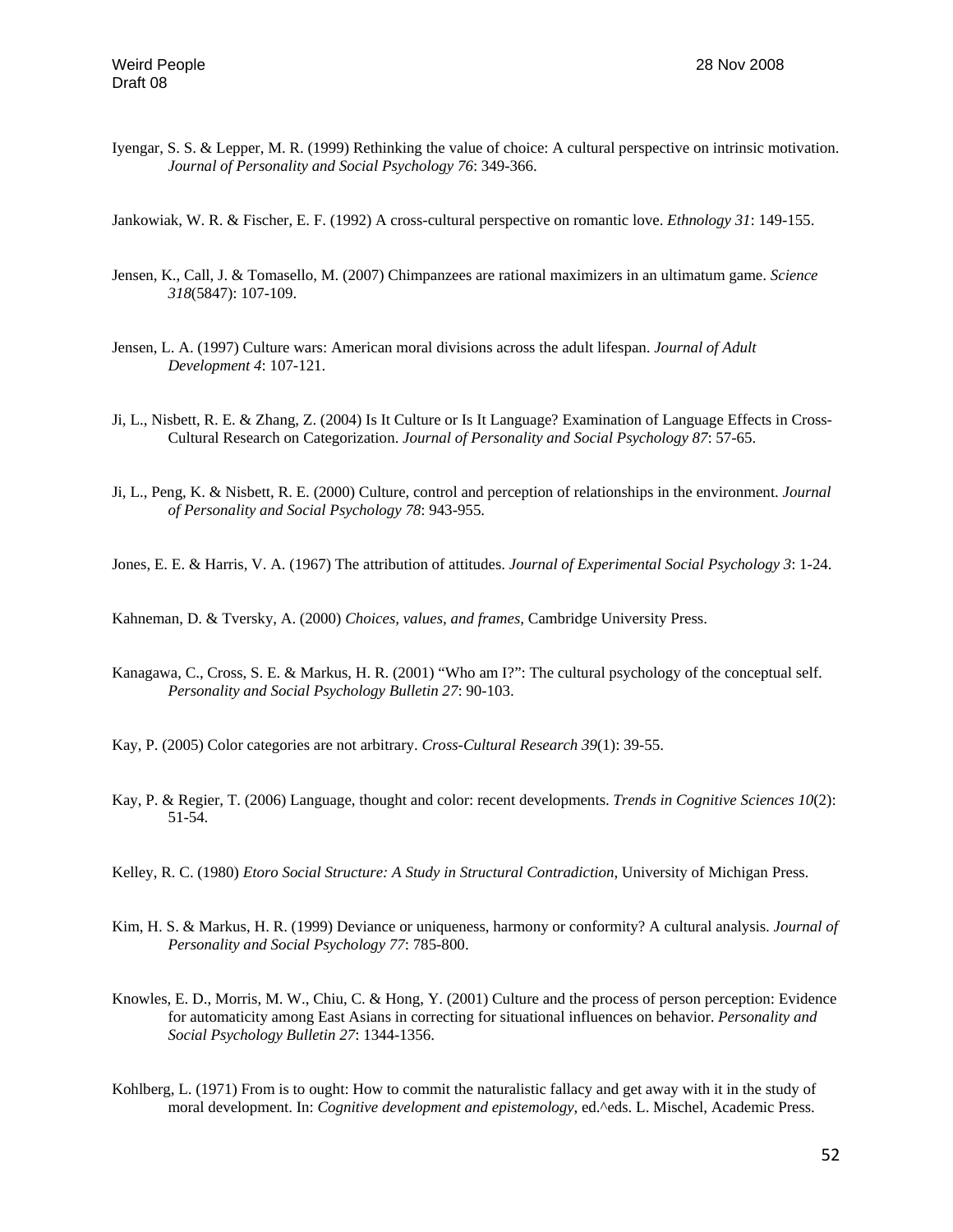Kohlberg, L. (1976) Moral Stages and Moralization. In: *Moral Development and Behavior: Theory, Research and Social Issues*, ed.^eds. T. Lickona, Hot, Rinehart and Winston.

Kohlberg, L. (1981) *The philosophy of moral development*, Harper & Row.

- Kraul, C. (2008, April 14, 2008). Environmental pollution and encroaching narco have taken their toll on Narino's state's Afro-Columbians. The community's unique culture, and altruism, is in peril*. Los Angeles Time,* p. 1.
- Krosnick, J. A. & Alwin, D. F. (1989) Aging and susceptibility to attitude change. *Journal of Personality and Social Psychology 57*: 416-425.
- Kuhn, M. H. & McPartland, T. (1954) An empirical investigation of self-attitudes. *American Sociological Review 19*: 68-76.
- Kuhnen, U., Hannover, B., Roeder, U., Shah, A. A., Schubert, B., Upmeyer, A. & Zakaria, S. (2001) Cross-cultural variations in identifying embedded figures - Comparisons from the United States, Germany, Russia, and Malaysia. *Journal of Cross-Cultural Psychology 32*(3): 365-371.
- Kusserow, A. S. (1999) De-homogenizing American individualism: Socializing hard and soft individualism in Manhatten and Queens. *Ehtos 27*: 210-234.

Lamont, M. (2000) *The dignity of working men*, Russell Sage Foundation.

- Lee, A. Y., Aaker, J. L. & Gardner, W. L. (2000) The pleasures and pains of distinct self-construals: The role of interdependence in regulatory focus. *Journal of Personality and Social Psychology 78*: 1122-1134.
- Lee, G. R. & Stone, L. H. (1980) Mate-selection systems and criteria: Variation according to family structure. *Journal of Marriage and the Family 42*: 319-326.
- Lesorogol, C. & Ensminger, J. (under review) Double-Blind Dictator Games in Africa and the U.S.: Differential Experimenter Effects. In: *Experimenting with Social Norms*, ed.^eds. J. Henrich & J. Ensminger, Russell Sage Press.
- Levine, R., Sato, S., Hashimoto, T. & Verma, J. (1995) Love and marriage in eleven cultures. *Journal of Cross-Cultural Psychology 26*: 554-571.
- Levine, S. C., Vasilyeva, M., Lourenco, S. F., Newcombe, N. S. & Huttenlocher, J. (2005) Socioeconomic status modifies the sex difference in spatial skill. *Psychological Science 16*(11): 841-845.

Levinson, S. C. (2003) *Space in Language and Cognition*, Cambridge University Press.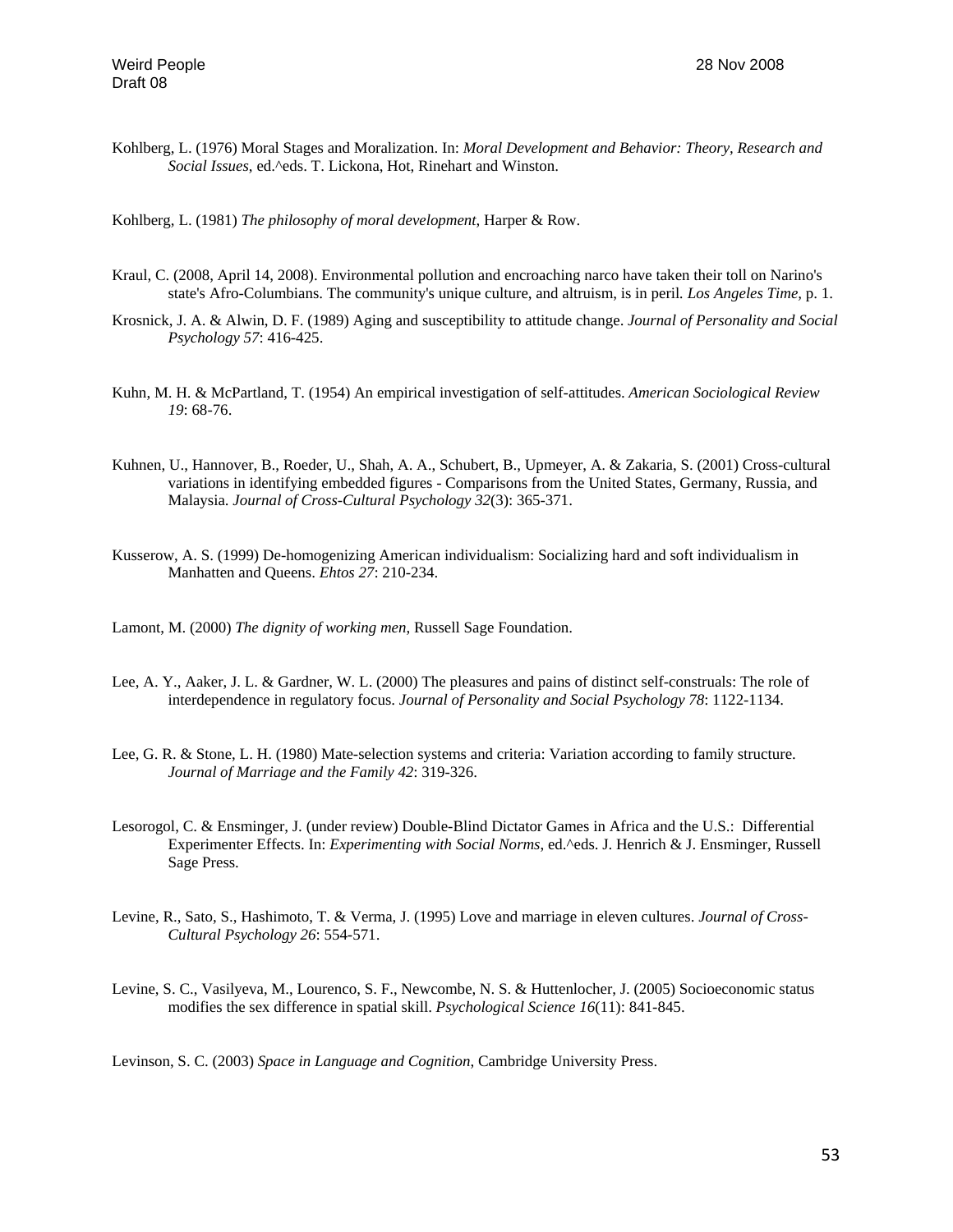Levinson, S. C., Kita, S., Haun, D. & Rasch, B. H. (2002) Returning the tables: Language affects spatial reasoning. *Cognition 84*: 155-188.

Lewis, C. C. (1995) *Educating hearts and minds*, Cambridge University Press.

- Li, P. & Gleitman, L. (2002) Turning the tables: Language and spatial reasoning. *Cognition 83* 265-294.
- Lieberman, M. D., Jarcho, J. M. & Obayashi, J. (2005) Attributional inference across cultures: Similar automatic attributions and different controlled corrections. *Personality and Social Psychology Bulletin 31*: 889-901.
- Lipset, S. M. (1996) *American exceptionalism: A double-edged sword*, W. W. Norton & Company.
- List, J. A. (2004) Neoclassical theory versus Prospect Theory: Evidence from the Marketplace. *Econometrica 72*: 615-625.
- Liu, D., Wellman, H. M., Tardif, T. & Sabbagh, M. A. (2008) Theory of mind development in Chinese children: A meta-analysis of false-belief understanding across cultures and languages. *Developmental Psychology 44*(2): 523-531.
- Low, B. S. (2000) *Why Sex Matters: a Darwinian look at Human Behavior*, Princeton University Press.
- Luria, A. R. (1976) *Cognitive development: Its cultural and social foundations*, Harvard University Press.
- Majid, A., Bowerman, M., Kita, S., Haun, D. B. M. & Levinson, S. C. (2004) Can language restructure cognition? The case for space. *Trends in Cognitive Sciences 8*(3): 108-114.
- Mann, V. A., Sasanuma, S., Sakuma, N. & Masaki, S. (1990) Sex differences in cognitive abilities: A cross-cultural perspective. *Neuropsychologia 28*: 1063-1077.
- Markus, H. R. & Kitayama, S. (1991) Culture and the self: Implications for cognition, emotion, and motivation. *Psychological Review 98*: 224-253.
- Marlowe, F. (2004) Mate preferences among Hadza hunter-gatherers. *Human Nature 15*(4): 365-376.
- Marlowe, F., Apicella, C. & Reed, D. (2005) Men's preferences for women's profile waist-to-hip ratio in two societies. *Evolution and Human Behavior 26*(6): 458-468.
- Marlowe, F. & Wetsman, A. (2001) Preferred waist-to-hip ratio and ecology. *Personality and Individual Differences 30*(3): 481-489.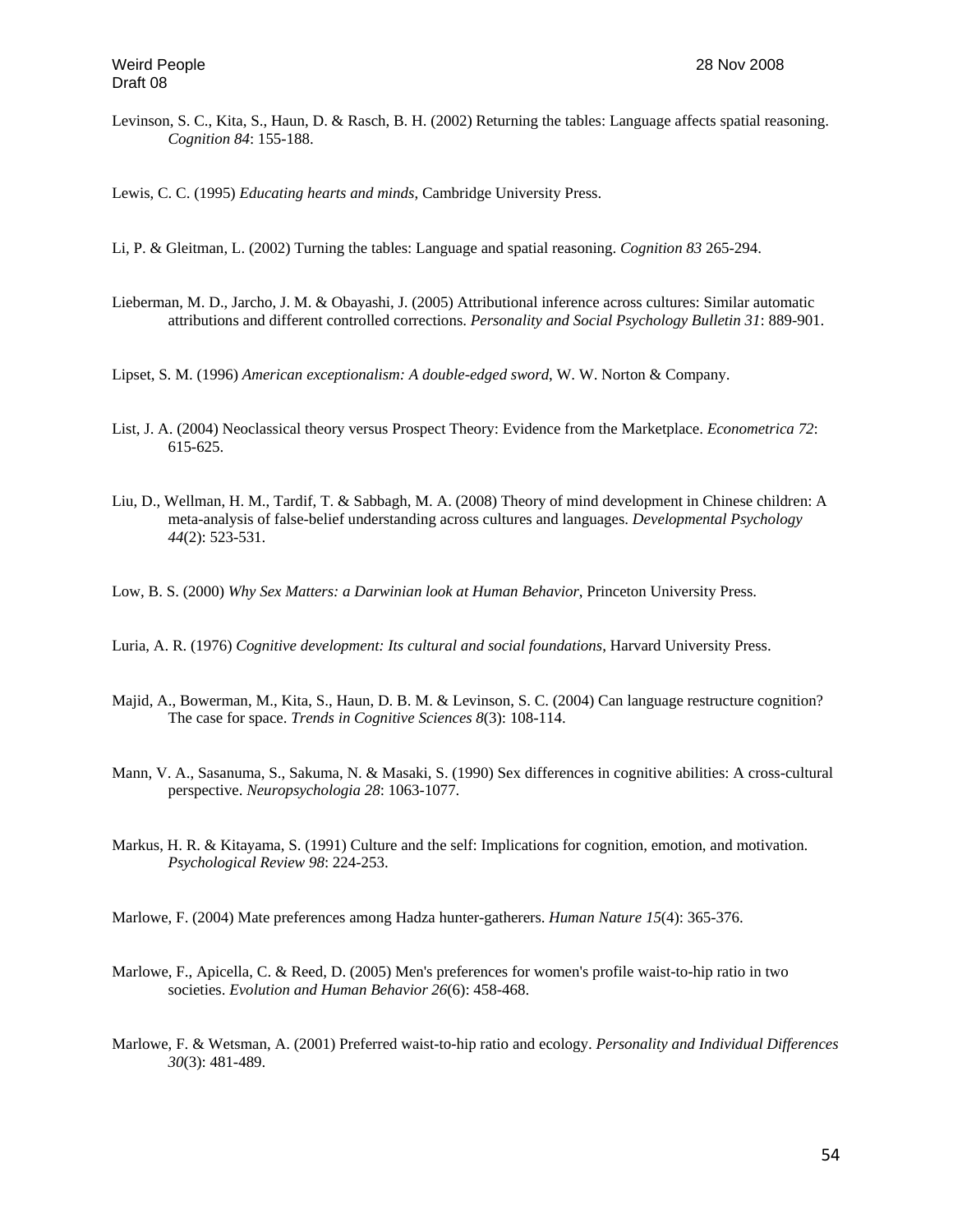- Masuda, T. & Nisbett, R. E. (2001) Attending holistically versus analytically: Comparing the context sensitivity of Japanese and Americans. *Journal of Personality and Social Psychology 81*(992-934).
- McCauley, R. & Henrich, J. (2006) Susceptibility to the Muller-Lyer Illusion, Theory-Neutral Observation, and the Diachronic Penetrability of the Visual Input System. *Philosophical Psychology 19*(1): 1-23.
- McCrae, R. R., Terraciano, A. & Project, m. o. t. P. P. o. C. (2005) Universal features of personality traits from the observer's perspective: Data from 50 cultures. *Journal of Personality and Social Psychology 88*: 547-561.
- Medin, D. L. & Atran, S. (2004) The native mind: Biological categorization and reasoning in development and across cultures. *Psychological Review 111*(4): 960-983.
- Mezulis, A. H., Abramson, L. Y., Hyde, J. S., & Hankin, B. L. (2004) Is there a universal positive bias in attributions?: A meta-analytic review of individual, developmental, and cultural differences in the selfserving attributional bias. *Psychological Bulletin 130*: 711-747.
- Miller, J. G. (1984) Culture and the development of everyday social explanation. *Journal of Personality and Social Psychology 46*: 961-978.
- Miller, J. G. & Bersoff, D. M. (1992) Culture and moral judgment: How are conflicts between justice and interpersonal responsibilities resolved? *Journal of Personality and Social Psychology 62*: 541-554.
- Miller, J. G., Bersoff, D. M. & Harwood, R. L. (1990) Perceptions of social responsibilities in India and the United States: Moral imperatives or personal decisions? . *Journal of Personality and Social Psychology 58*: 33-47.
- Miyamoto, Y. & Kitayama, S. (2002) Cultural variation in correspondence bias: The critical role of attitude diagnosticity of socially constrained behavior. *Journal of Personality and Social Psychology 83*: 1239- 1248.
- Moore, F. R., Cassidy, C., Law Smith, M. J. & Perrett, D. I. (2006) The effects of female control of resources on sex-differentiated mate preferences. *Evolution and Human Behavior 27*(3): 193-205.
- Morling, B. & Lamoresux, M. (in press) Measuring culture outside the head: A meta-analysis of cultural products. *Personality and Social Psychology Review*.
- Morris, M. & Peng, K. (1994) Culture and cause: American and Chinese attributions for social and physical events. *Journal of Personality and Social Psychology 67*: 949-971.
- Na, J., Grossmann, I., Varunum, M., Kitayama, S. & Nisbett, R. E. (2009). Unpublished raw data. Ann Arbor: University of Michigan.

Neisser, U. (1963) The multiplicity of thought. *British Journal of Psychology 54*: 1-14.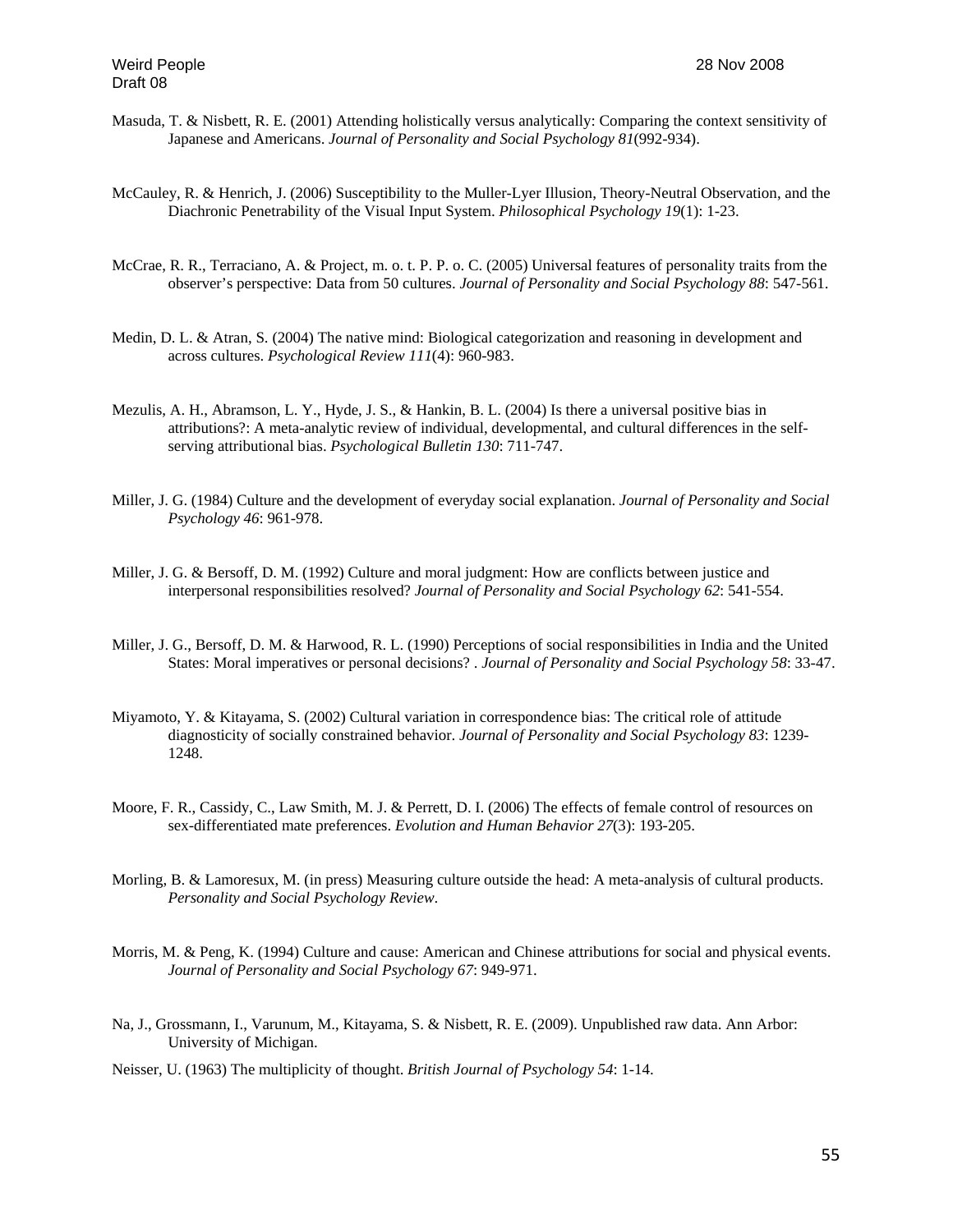- Nisbett, R. E. (2003) *The Geography of Thought: How Asians and Westerners Think Differently...and Why*, The Free Press.
- Nisbett, R. E., Peng, K., Choi, I., & Norenzayan, A. (2001) Culture and systems of thought: Holistic versus analytic cognition. *Psychological Review 108*: 291-310.
- Norenzayan, A., Choi, I. & Nisbett, R. E. (2002) Cultural similarities and differences in social inference: Evidence from behavioral predictions and lay theories of behavior. *Personality and Social Psychology Bulletin 28*(1): 109-120.
- Norenzayan, A., Choi, I. & Peng, K. (2007) Cognition and Perception. In: *Handbook of Cultural Psychology*, ed.^eds. S. K. D. Cohen, Guilford Publications.
- Norenzayan, A., Hansen, I. G. & Cady, J. (2008) An angry volcano? Reminders of death and anthropomorphizing nature. *Social Cognition 26*(2): 190-197.
- Norenzayan, A. & Heine, S. J. (2005) Psychological universals: What are they and how can we know? *Psychological Bulletin 131*: 763-784.
- Norenzayan, A., Henrich, J. & McElreath, R. (n.d.). More Chinese than the Chinese. Vancouver: University of British Columbia.
- Norenzayan, A., Smith, E. E., Kim, B. J. & Nisbett, R. E. (2002) Cultural preferences for formal versus intuitive reasoning. *Cognitive Science 26*(5): 653-684.
- Nowak, M. A., Page, K. M. & Sigmund, K. (2000) Fairness versus reason in the Ultimatum Game. *Science 289*(5485): 1773-1775.
- Oyserman, D., Coon, H. M. & Kemmelmeier, M. (2002) Rethinking individualism and collectivism: Evaluation of theoretical assumptions and meta-analyses. *Psychological Bulletin 128*: 1773-1775.
- Oyserman, D. & Lee, S. (2008) Does culture influence what and how we think? Effects of priming individualism and collectivism. *Psychol Bull 134*(2): 311-342.
- Pasupathi, M. (1999) Age differences in response to conformity pressure for emotional and nonemotional material. *Psychology and Aging 14*: 170-174.
- Peng, K., Nisbett, R. E. & Wong, N. Y. C. (1997) Validity problems comparing values across cultures and possible solutions. *Psychological Methods 2*: 329-344.
- Peng, K. & Nisbett, R. W. (1999) Culture, dialectics, and reasoning about contradiction. *American Psychologist 54*(9): 741-754.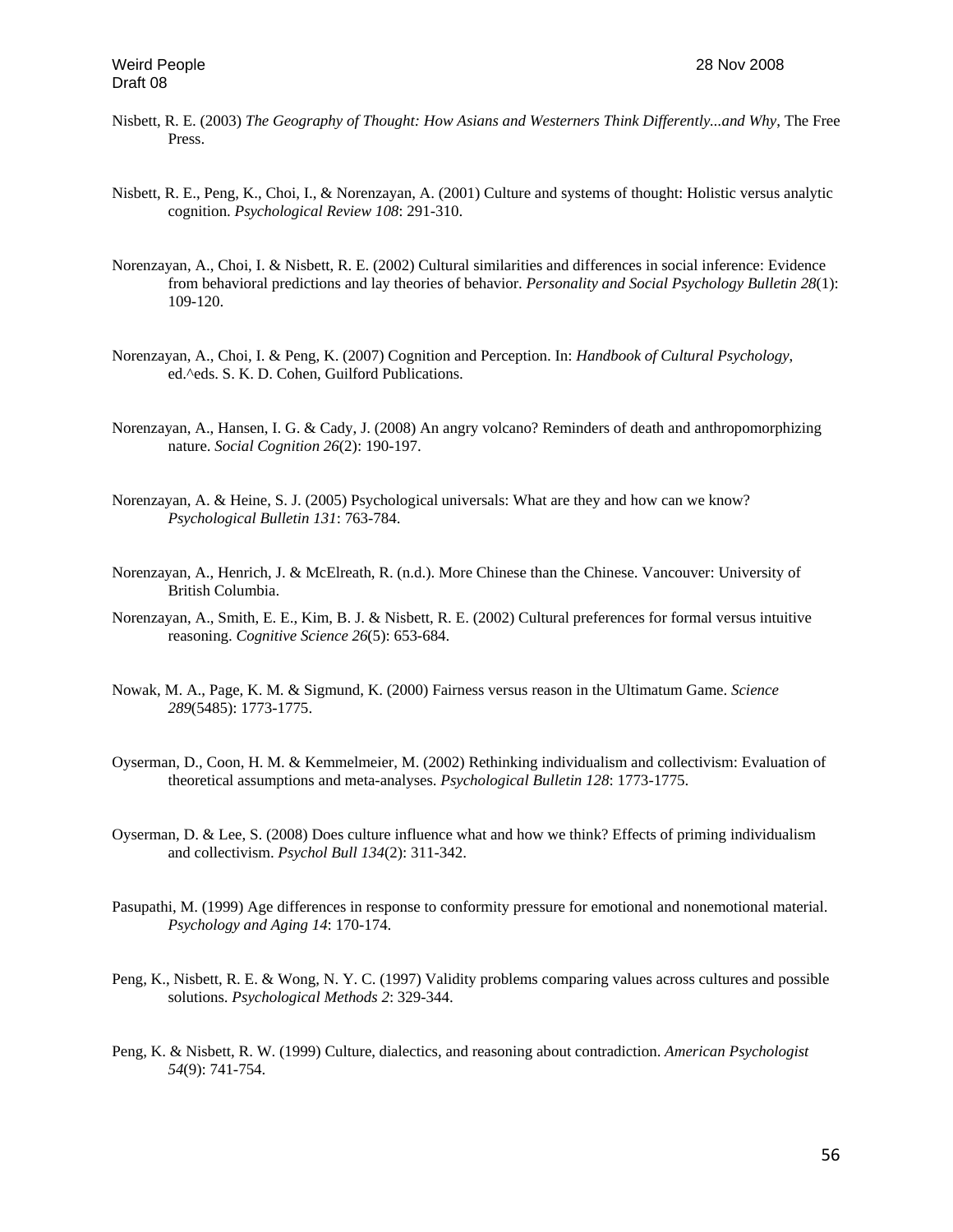- Peterson, R. A. (2001) On the use of college students in social science research: Insights from a second-order metaanalysis. *Journal of Consumer Research 28*: 450-461.
- Pillsworth, E. G. (forthcoming) Mate preferences among the Shuar of Ecuador: trait rankings and peer evaluations. *Evolution and Human Behavior In Press, Corrected Proof*.
- Putnam, R. (2000) *Bowling alone: the collapse and revival of American community*, Simon and Schuster.
- Pyszczynski, T., Greenberg, J., Solomon, S. & Maxfield, M. (2006) On the unique psychological import of the human awareness of mortality: Theme and variations. *Psychological Inquiry 17*: 328-356.
- Regier, T., Kay, P. & Cook, R. S. (2005) Focal colors are universal after all. *Proceedings of the National Academy of Sciences of the United States of America 102*(23): 8386-8391.
- Reifman, A., Klein, J. G. & Murphy, S. T. (1989) Self-monitoring and age. *Psychology and Aging 4*: 245-246.
- Rennie, L. J. & Dunne, M. (1994) Gender, ethnicity, and student's perceptiosn about science and science-related careers in Fiji. *Science Education 78*: 285-300.
- Rockenbach, B. & Milinski, M. (2006) The efficient interaction of indirect reciprocity and costly punishment. *Nature 444*(7120): 718-723.
- Rogers, C. R. (1951) *Client-centered therapy*, Houghton Mifflin.
- Ross, L. D., Amabile, T. M. & Steinmetz, J. L. (1977) Social roles, social control, and biases in social-perception processes. *Journal of Personality and Social Psychology 35*: 485-494.
- Rozin, P. (2001) Social psychology and science: Some lessons from Solomon Asch. *Personality and Social Psychology Review 5*: 2-14.
- Rozin, P., Fischler, C., Shields, C. & Masson, E. (2006) Attitudes towards large numbers of choices in the food domain: A cross-cultural study of five countries in Europe and the USA. *Appetite 46*: 304-308.
- Rusbult, C. E. (1983) A longitudinal test of the investment model: The development (and deterioration) of satisfaction and commitment in heterosexual involvements. *Journal of Personality and Social Psychology 45*: 101-117.
- Sanfey, A. G. (2007) Social decision-making: Insights from game theory and neuroscience. *Science 318*(5850): 598- 602.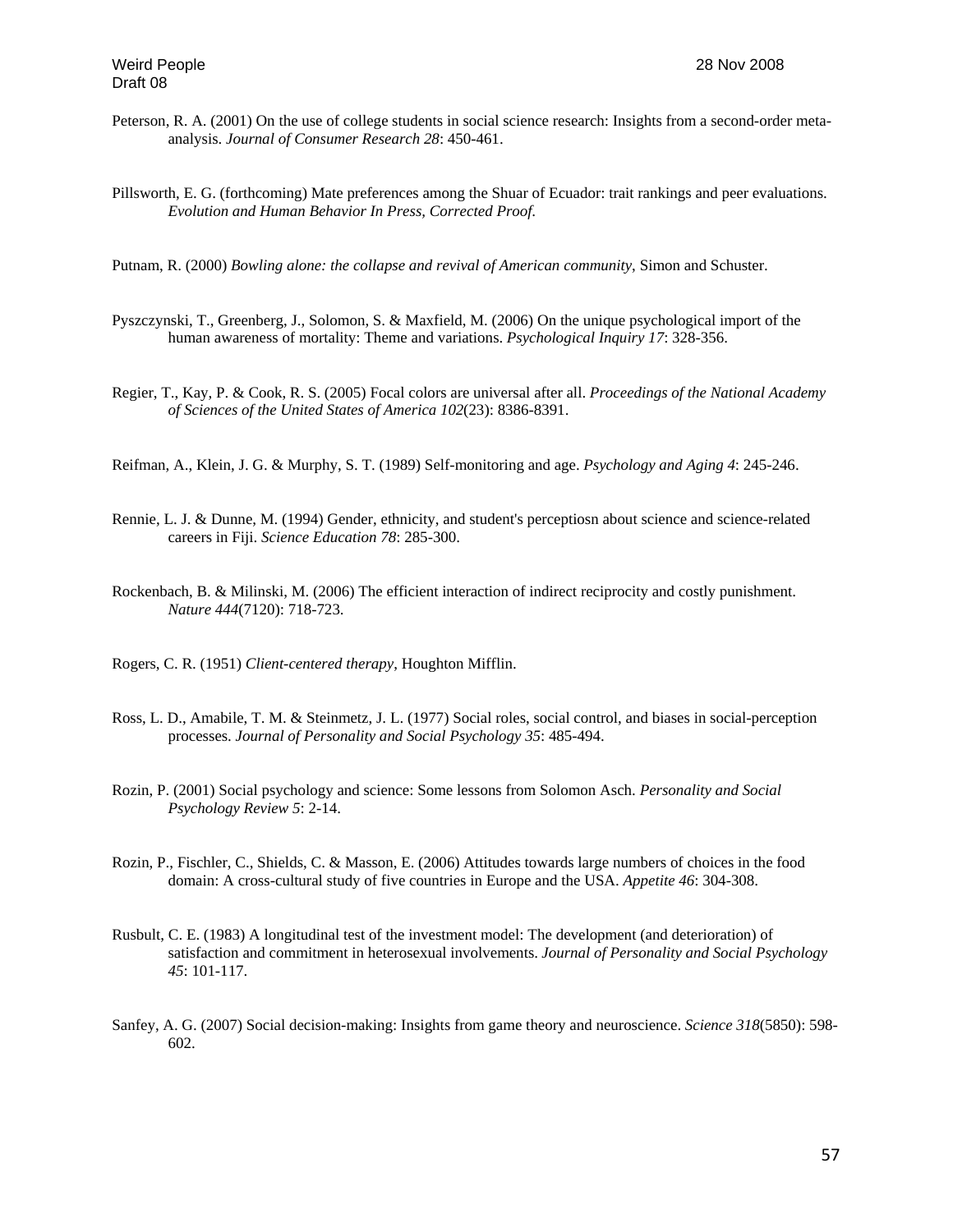- Saucier, G., Georgiades, S., Tsaousis, I. & Goldberg, L. R. (2005) The factor structure of Greek personality adjectives. *Journal of Personality and Social Psychology 88*: 856-875.
- Savani, K., Markus, H. R. & Conner, A. L. (in press) Let your preference be your guide? Preferences and choices are more tightly linked for North Americans than for Indians. *Journal of Personality and Social Psychology*.
- Schmitt, D. P. (2005) Sociosexuality from Argentina to Zimbabwe: A 48-nation study of sex, culture, and strategies of human mating. *Behavioral and Brain Sciences 28*(2): 247-+.
- Schmitt, D. P., Allik, J., McCrae, R. R., Benet-Martinez, V. & al., e. (2007) The geographic distribution of big five personality traits: Patterns and profiles of human self-description across 56 nations. *Journal of Cross-Cultural Psychology 38*: 173-212.

Schwartz, B. (2004) *The paradox of choice: Why more is less*, Harper-Collins.

- Schwartz, S. H. & Bilsky, W. (1990) Toward a theory of the universal content and structure of values: Extensions and cross-cultural replications. *Journal of Personality and Social Psychology 58*: 878-891.
- Sears, D. (1986) College sophomores in the laboratory: Influences of a narrow data base on social psychology's view of human nature. *Journal of Personality and Social Psychology 51*: 515-530.
- Segall, M., Campbell, D. & Herskovits, M. J. (1966) *The Influence of Culture on Visual Perception*, The Bobbs-Merrill Company.
- Sheth, J. N. (1970) Are there differences in dissonance reduction behavior among students and housewives? *Journal of Marketing Research 7*: 243-245.
- Shweder, R. A. & Bourne, E. J. (1982) Does the concept of the person vary cross-culturally? . In: *Cultural conceptions of mental health and therapy*, ed.^eds. A. J. Marsella & G. M. White, Kluwer.
- Shweder, R. A., Much, N. C., Mahapatra, M. & Park, L. (1997) The "big three" of morality (autonomy, community, divinity) and the "big three" explanations of suffering. In: *Morality and health*, ed.^eds. A. M. Brandt & P. Rozin, Routledge.
- Singh, D. (2006) Universal Allure of the Hourglass Figure: An Evolutionary Theory of Female Physical Attractiveness. *Clinics in Plastic Surgery 33*(3): 359-370.
- Singh, D. & Luis, S. (1994) Ethnic and gender consensus for the effect of WHR on judgment of women's attractiveness. *Human Nature 6*: 51-65.

Sloman, S. (1996) The empirical case for two systems of reasoning. *Psychological Bulletin 119*: 22-30.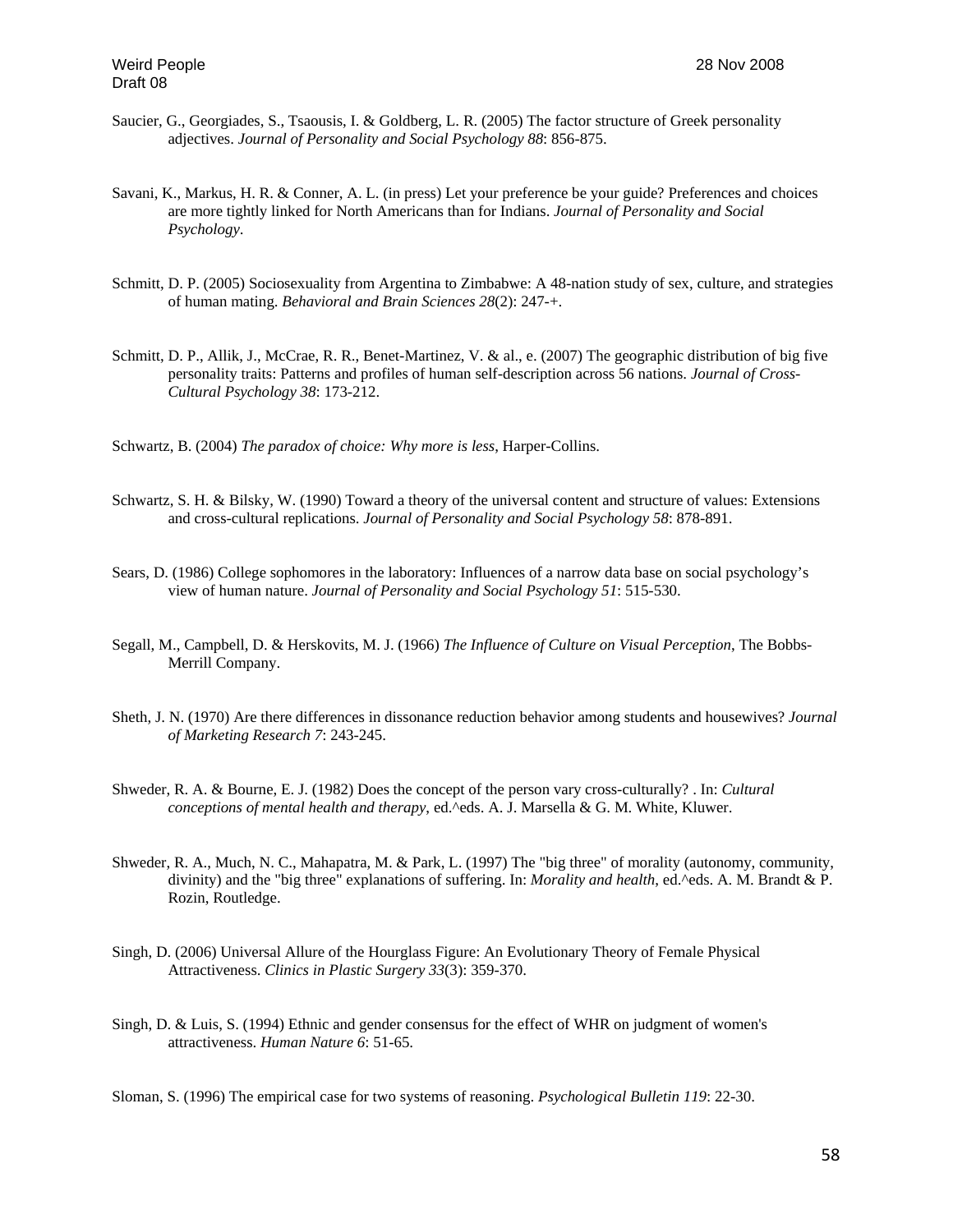- Snarey, J. R. (1985) The cross-cultural universality of social-moral development: A critical review of Kohlbergian research. *Psychological Bulletin 97*(2): 202-232.
- Snibbe, A. C. & Markus, H. R. (2005) You can't always get what you want: Social class, agency, and choice. *Journal of Personality and Social Psychology 88*: 703-720.
- Stephens, N. M., Markus, H. R. & Townsend, S. S. M. (2007) Choice as an act of meaning: The case of social class. *Journal of Personality and Social Psychology 93*: 814-830.
- Streeter, S. A. & McBurney, D. H. (2003) Waist-hip ratio and attractiveness: New evidence and a critique of "a critical test". *Evolution and Human Behavior 24*(2): 88-98.
- Sue, S. (1999) Science, ethnicity, and bias. Where have we gone wrong? *American Psychologist 54*: 1070-1077.
- Sugiyama, L. S. (2004) Is beauty in the context-sensitive adaptations of the beholder?: Shiwiar use of waist-to-hip ratio in assessments of female mate value. *Evolution and Human Behavior 25*(1): 51-62.
- Sugiyama, L. S., Tooby, J. & Cosmides, L. (2002) Cross-cultural evidence of cognitive adaptations for social exchange among the Shiwiar of Ecuadorian Amazonia. *Proceedings of the National Academy of Sciences of the United States of America 99*(17): 11537-11542.
- Suh, E. M. (2002) Culture, identity consistency, and subjective well-being. *Journal of Personality and Social Psychology 83*: 1378-1319.
- Sutter, M. & Kocher, M. (2003). *Age and the development of trust and reciprocity*.Unpublished manuscript, Jena.
- Swami, V., Neto, F., Tovée, M. J. & Furnham, A. (2007) Preferences for Female Body Weight and Shape in Three European Countries. *European Psychologist 12*(3): 220-228.
- Swami, V. & Tovée, M. J. (2007) The relative contribution of profile body shape and weight to judgements of women's physical attractiveness in Britain and Malaysia. *Body Image 4*(4): 391-396.
- Sweeney, P. D., Anderson, K. & Bailey, S. (1986) Attributional style in depression: A meta-analytic review. *Journal of Personality and Social Psychology 50*: 974-991.
- Tesser, A. (1988) Toward a self-evaluation maintenance model of social behavior. In: *Advances in experimental social psychology* ed.^eds. L. Berkowitz, Academic Press.

Tocqueville, A. (1835) *Democracy in America*, University of Chicago Press.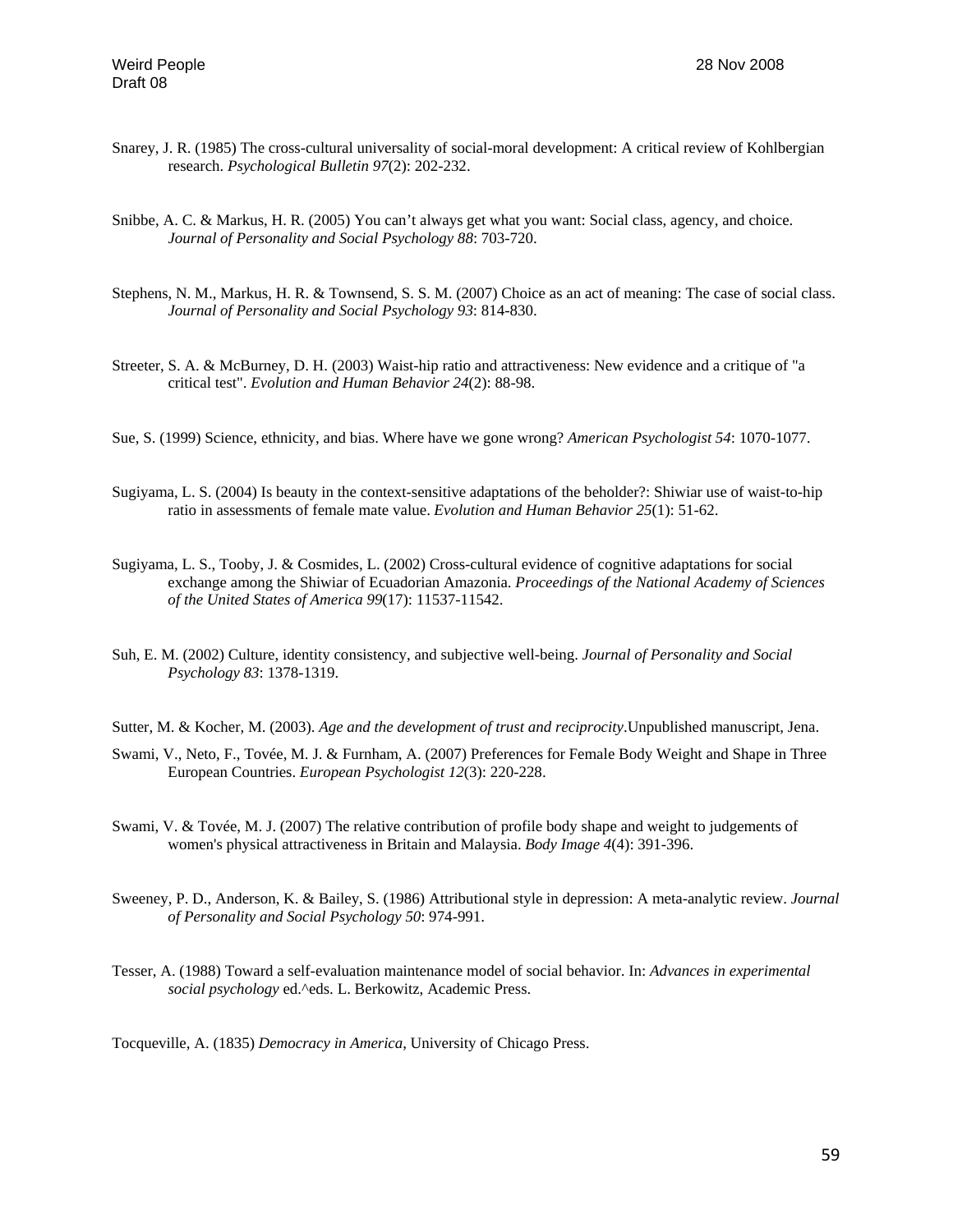- Tooby, J. & Cosmides, L. (1992) The psychological foundations of culture. In: *The Adapted Mind: Evolutionary Psychology and the Generation of Culture*, ed.^eds. J. Barkow, L. Cosmides & J. Tooby, Oxford University Press.
- Tracy, J. L. & Matsumoto, D. (2008) The spontaneous expression of pride and shame: Evidence for biologically innate nonverbal displays. *Proceedings of the National Academy of Sciences 105*(33): 11655-11660.
- Tracy, J. L. & Robins, R. W. (2008) The nonverbal expression of pride: Evidence for cross-cultural recognition. *Journal of Personality and Social Psychology 94*(3): 516-530.
- Tropp, L. R. & Wright, S. C. (2003) Evaluations and perceptions of self, ingroup, and outgroup: Comparisons between Mexican-American and European-American children. *Self and Identity 2*: 203-221.
- Tsai, J. L. (2007) Ideal affect: Cultural causes and behavioral consequences. *Perspectives on Psychological Science 19*: 242-259.
- Turkheimer, E., Haley, A., Waldron, M., D'Onofrio, B. & Gottesman, I. I. (2003) Socioeconomic status modifies heritability of IQ in young children. *Psychological Science 14*(6): 623-628.
- Twenge, J. M. & Im, C. (2007) Changes in the need for social approval, 1958-2001. *Journal of Research in Personality 41*: 171-189.
- Uskul, A. K., Kitayama, S. & Nisbett, R. E. (2008) Ecocultural basis of cognition: Farmers and fishermen are more holistic than herders (vol 105, pg 8552, 2008). *Proceedings of the National Academy of Sciences of the United States of America 105*(33): 12094-12094.
- Van Boven, L., Kamada, A. & Gilovich, T. (1999) The perceiver as perceived: Everyday intuitions about the correspondence bias. *Journal of Personality and Social Psychology 77*: 1188-1199.
- Varnum, M., Grossman, I., Kitayama, S. & Nisbett, R. E. (2008). The origin of cultural differences in cognition: the social orientation hypothesis. Ann Arbor: University of Michigan.
- Vohs, K. D., Baumeister, R. F., Schmeichel, B. J., Twenge, J. M., Nelson, N. M. & Tice, D. M. (2008) Making choices impairs subsequent self-control: A limited-resource account of decision making, self-regulation, and active initiative. *Journal of Personality and Social Psychology 94*(883-898): 883.
- Voyer, D., Voyer, S. & Bryden, M. P. (1995) Magnitude of sex differences in spatial abilities: A meta-analysis and consideration of critical variables. *Psychol Bull 117*: 250.
- Wicherts, J. M., Borsboom, D., Kats, J. & Molenaar, D. (2006) The poor availability of psychological research for reanalysis. *American Psychologist 61*: 726-728.
- Wintre, M. G., North, C. & Sugar, L. A. (2001) Psychologists' response to criticisms about research based on undergraduate participants: A developmental perspective. *Canadian Psychology 42*: 216-225.